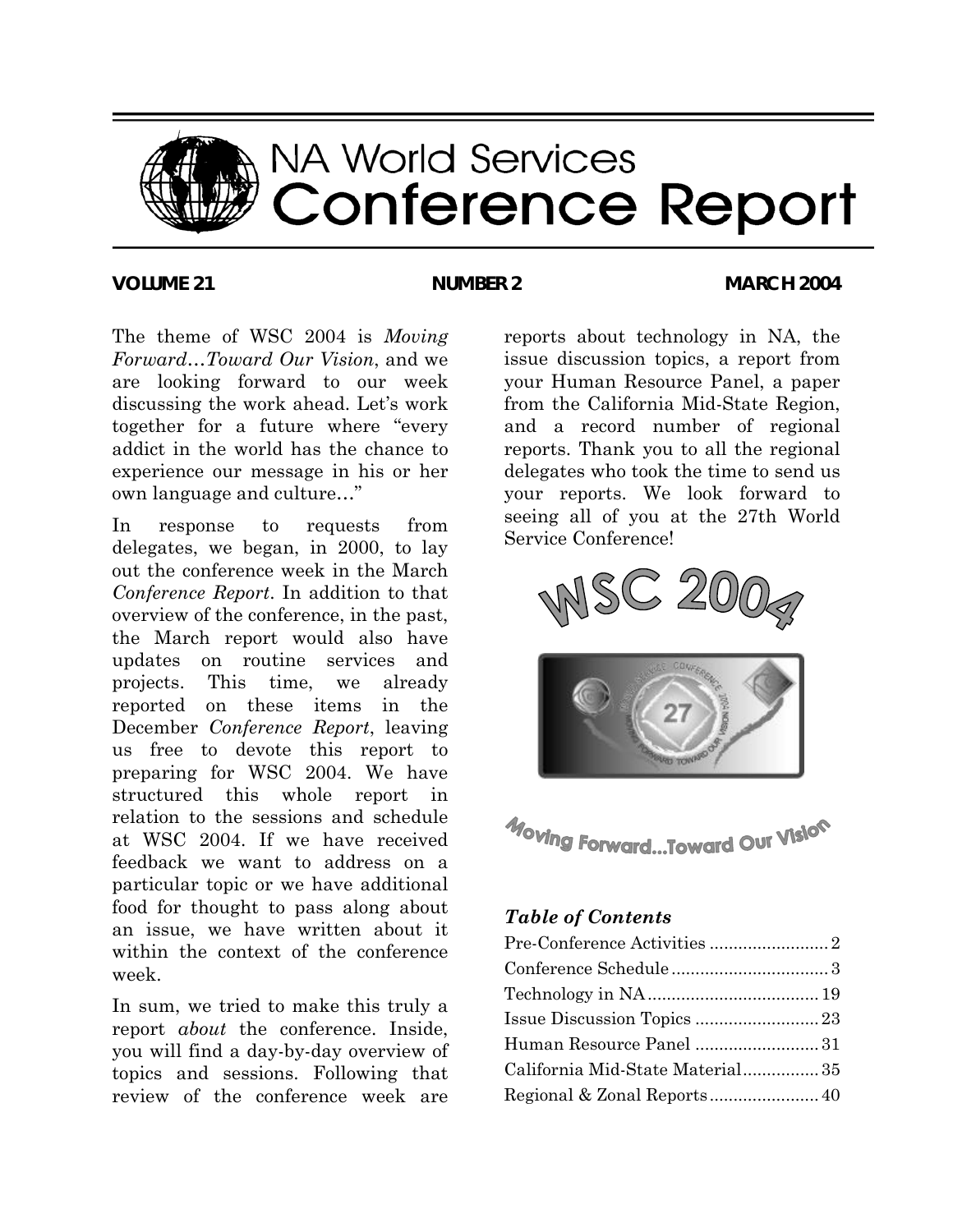In the pages that follow, we have tried to lay out the activities of the week as well as we can. But we are still planning even as this report is being written, and the schedule may change. The hours of the day are estimates, but this should give you a general idea of the outline of the week. Those of you who were at WSC 2002 will remember some of our innovations with room set-ups and session structures (more

#### WORLD SERVICE CONFERENCE MISSION

The World Service Conference brings all elements of NA world services together to further the common welfare of NA. The WSC's mission is to unify NA worldwide by providing an event at which:

- Participants propose and gain fellowship consensus on initiatives that further the NA world services vision;
- The fellowship, through an exchange of experience, strength, and hope, collectively expresses itself on matters affecting Narcotics Anonymous as a whole;
- NA groups have a mechanism to guide and direct the activities of NA world services;
- Participants ensure that the various elements of NA world services are ultimately responsible to the groups they serve;
- Participants are inspired with the joy of selfless service, and the knowledge that our efforts make a difference.

discussions, small groups at round tables, no standing lines for microphones, etc.). Most of you liked these changes and so did we, so you will see them repeated at this conference. We will, for example, split our space again this year so that we can use a room with round tables in addition to a more formal setup with stadium seating.



For some conference participants, this is the day of arrival. Of course you'll spend some time getting settled into your hotel room, and perhaps meeting up with friends. If you get in early enough, you can register on Friday evening. All conference participants need to check in at the registration desk before the

conference begins on Sunday. For all funded participants from outside of the US, expense money can be picked up beginning at 5 pm. Check with the registration desk for where to go. There will also be local members present to assist with those wishing to attend a nearby recovery meeting. In the past, we have held informal *CAR* workshops, in English and/or in Spanish, for delegates who were unable to attend a *CAR* workshop where world services was present. Since we were able to attend most zonal meetings this cycle, we only plan to schedule this if there are delegates who are interested and make a request.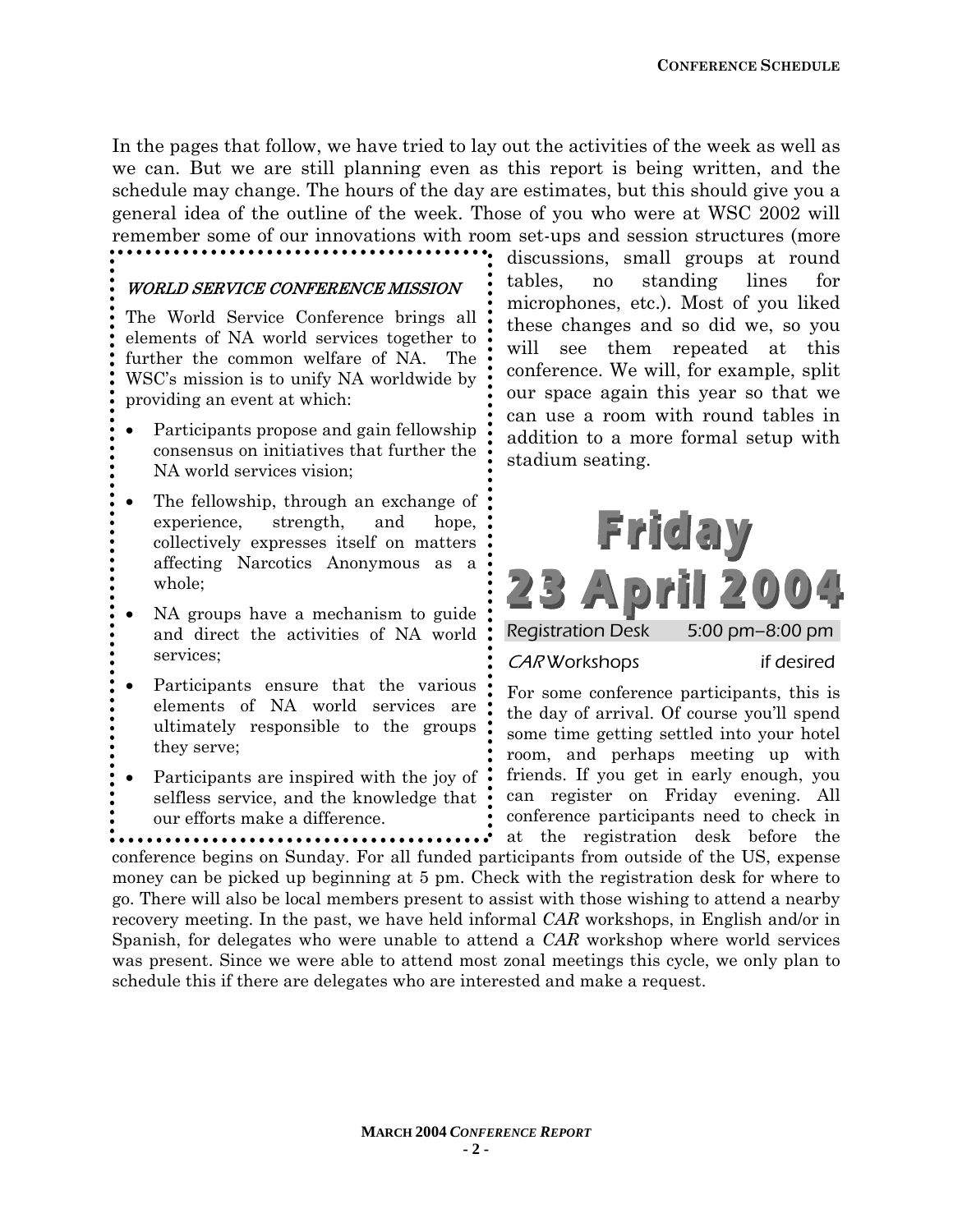# Saturday - 24 April 2004

| Registration Desk and WSC Office | 10:00 $am-5:30$ pm |
|----------------------------------|--------------------|
| World Board Open Forum           | $10:00$ am-noon    |
| A Day of Unity                   | noon $-5:00$ pm    |
| Dinner Break                     | 5:00 pm $-7:00$ pm |
| <b>Recovery Meeting</b>          | $7:30$ pm          |
| <b>World Market</b>              | $10:00 \text{ pm}$ |
| Dance                            | 10:00 pm-1:00 am   |

While the conference doesn't officially begin until Sunday, there is plenty to keep you occupied on Saturday. The registration desk and the WSC office (the office that is set up at the hotel for the conference week) are both open from 10:00 am until 5:30 pm. Distribution of expense money for funded participants from outside of the US will also occur during these hours.

#### World Board Open Forum

Saturday morning begins with a World Board open forum where you can ask questions and share concerns and ideas with us. This is the only session that we will hold this week that is open to questions from any member. In keeping with the purpose of the week, the rest of our sessions during the conference week will have a question/comment portion that is limited to conference participants.

#### Recovery Events

The local area service committee, in cooperation with NAWS, has recovery events planned at the Marriott all afternoon and evening on Saturday. A Day of Unity will feature recovery workshops from noon until 5:00 pm. It should be a great way for all of us to prepare for the week ahead! After a dinner break, a meeting, the world market and dance close out the night. The recovery meeting will feature a number of different speakers to begin to set the tone for the week. Because we know so many of us love to shop at least as much as we like to dance, the evening will also feature the world market. This will be your first opportunity to pick up some great merchandise from around the world, the second will take place the following Saturday. If you wish to sell merchandise for your area or region, you need to register at the WSC office by 4:00 pm.

Throughout the day (and the week), volunteers from the local fellowship will be available to assist participants and share information about local meetings and the surrounding area. There will also be recovery meetings held each day at the hotel beginning on Sunday.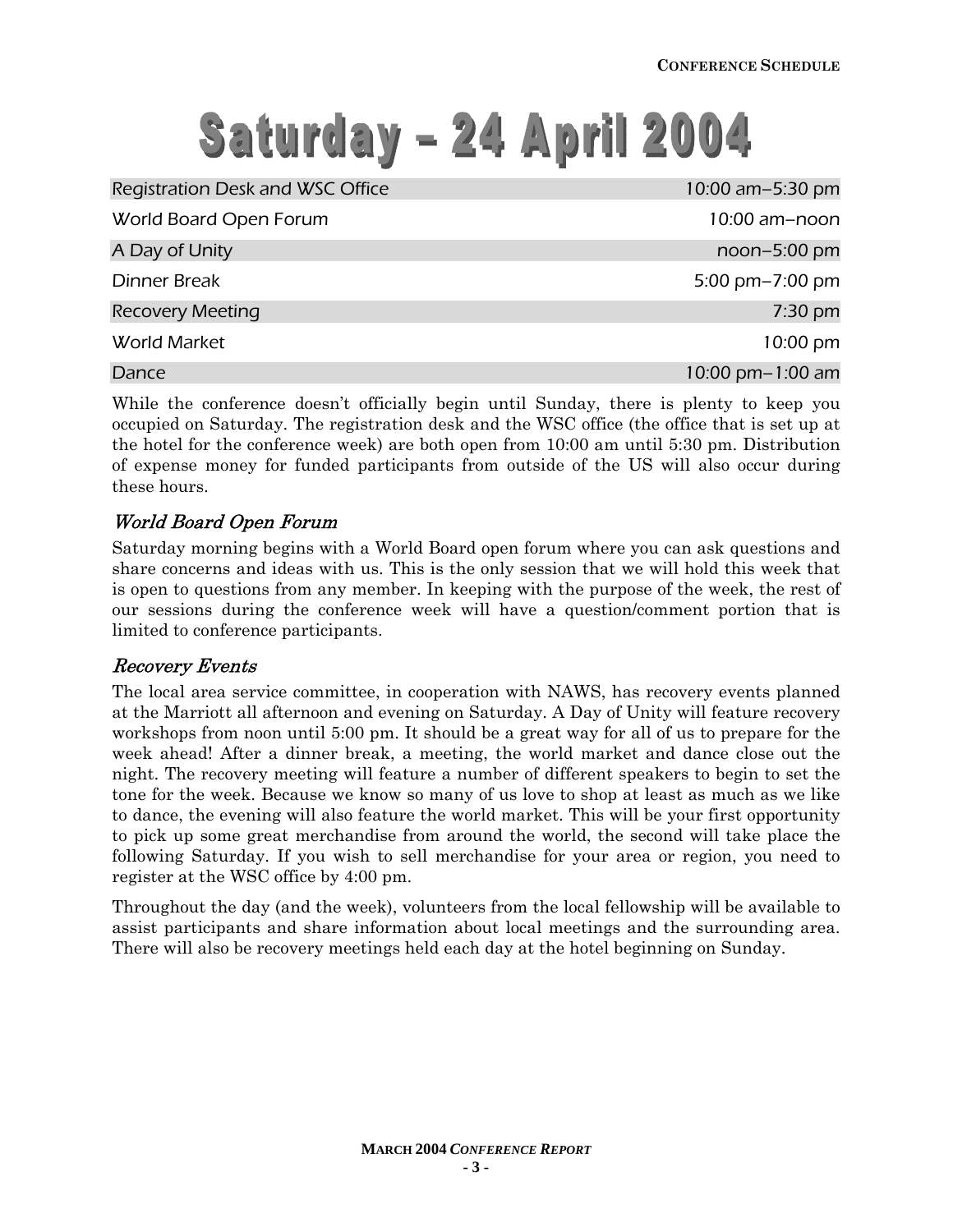# **Sunday - 25 April 2004**

Recovery Is Alive: NA meetings are held poolside at 7:00 am, as well as in the evening when the conference adjourns, each and every day!

| <b>Registration Desk</b>                                | $8:00$ am                           |
|---------------------------------------------------------|-------------------------------------|
| Conference Opening & Introductions                      | $9:00$ am $-10:15$ am               |
| <b>Coming Together (Community Building)</b>             | 10:30 am $-12:30$ pm                |
| Lunch                                                   | 12:30 pm-2:00 pm                    |
| Navigating the WSC: Orientation                         | $2:00 \text{ pm} - 3:30 \text{ pm}$ |
| <b>Deadline</b> for Amendments to Old Business Motions  | $4:00 \text{ pm}$                   |
| NA World Services Open House Reception and Refreshments | 4:00 pm $-6:30$ pm                  |
|                                                         |                                     |

Nominations and Elections Session led by the WB Executive Committee

and the Human Resource Panel **7:00 pm– 9:30 pm** 

#### Conference Opening & Introductions

Sunday marks the official opening of the conference. The conference begins promptly at nine in the morning when we will take our first roll call. Delegates will introduce themselves and their alternates to the rest of us during this session. We'll talk briefly about the layout of the days ahead and how we hope to move forward toward our vision during the week.

#### Coming Together

We're going to have a long week working together, so we will spend Sunday morning getting to know one another and beginning to build a common vision. Those of us who have been to previous conferences know that the WSC is a unique opportunity to experience the global nature of our fellowship. We would like to begin the week by getting to know each other as more than our positions but as members of the worldwide fellowship we serve.

#### Navigating the WSC: Orientation

Of course, we do come to the conference serving in particular positions, and as we ease into our responsibilities for the week, an orientation may be particularly helpful to conference newcomers. We know that many of you have never attended a WSC, and you are looking for concrete and practical information that will make the conference as productive as possible and help you to be as effective as you can be. In the past we have, at times, tried to make this a light session focused on coping and culture as



much as anything else. But we heard your feedback, and this conference we will try to find the balance between these aspects and the practical advice about conference policy and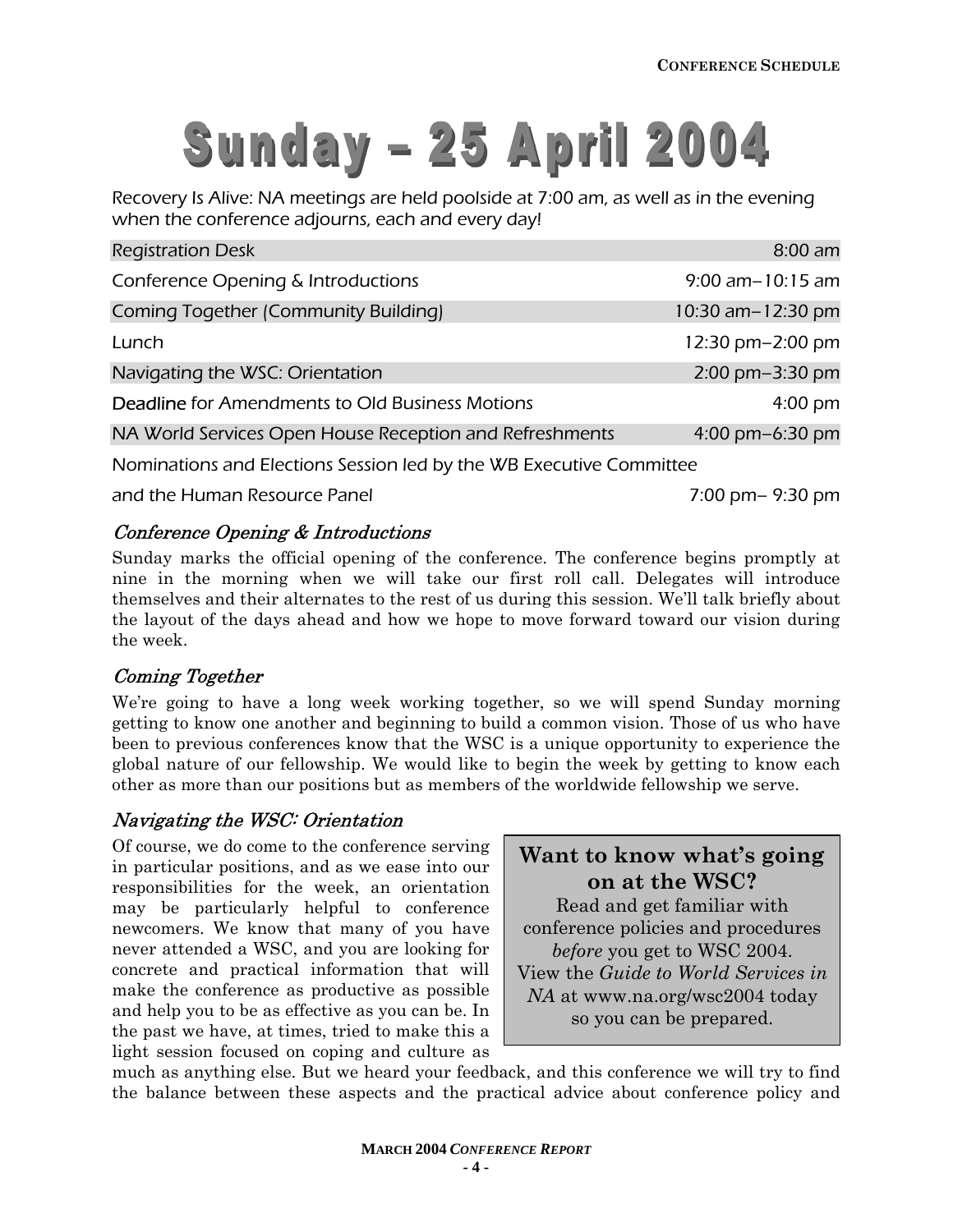practice that many of you are looking for. We will review the different types of sessions and procedures, and we, along with the HRP and WSC Cofacilitators will try to address the issues and practices that may be new or unfamiliar. Most of the issues about elections will be discussed later on Sunday or in other sessions during the week, but this session will provide you with an overview. You can ask questions during this session or you can choose to approach any member of the board, the HRP, NAWS staff, or the WSC Cofacilitators individually. There are no stupid questions!

#### NA World Services Open House

In the late afternoon, we hope you will all join us at the World Service Office where we can eat and chat together informally. We will be serving Mexican food and giving tours of the office—we know that some of you have never been to the office before. Even those of you who have visited in the past may be interested in the recent renovations and some of the new display items. Buses will take us to and from the office and hotel beginning at 3:45 pm. More information about transportation will be provided in the morning.

#### Deadlines

The time of the open house also marks the deadline for any proposed amendments to motions that appear in the *CAR*: 4:00 pm. We will print a list of all submitted motions for distribution before the close of the day. You can submit items for new business until the new business deadline at 4:00 pm on Wednesday.

#### Nominations & Election Session

Nominations and elections have always been a difficult area for world services. Many of us (the board, HRP, and delegates) have struggled with reaching a common vision of whether we need changes to our current process, and if so, what those changes should be. The conference asked us in 2002 to look at our nominations and election procedures, and we have discussed some part of this issue at every board meeting this cycle. In addition, the Executive Committee and the Human Resource Panel have had numerous discussions, we have surveyed all conference participants about this issue, and we have had numerous conversations with delegates and alternates. In response to specific requests from regions as well as our own sense that we need to talk about these issues well in advance of conference elections themselves, we have scheduled this session early in the conference week. The conference clearly stated its ideal in 1998, which was to create an "*election/selection process that will allow the World Service Conference to base trusted servant choices upon the principles of ability and experience, helps to allow members to be nominated from around the world without having to be present at the conference to receive due consideration, and create a more open opportunity for world services to benefit from our collective resources by providing an established and recognized process by which to do so."* 

It seemed obvious that we have not yet reached these ideals. We have thus spent our time extensively discussing what we believe is preventing the conference from achieving these three ideals and what might move us closer to achieving them. We have discussed both the nomination and election process against these stated goals.

One of the motivating factors behind creating both the HRP and the World Pool was to broaden the pool of potential nominees—to bring potential nominees closer to the conference, even ones who might normally have little to no access. We have always known that there is more talent and skills in the fellowship than ever reach the World Service Conference. Six years into our restructuring, rather than broadening access, our procedures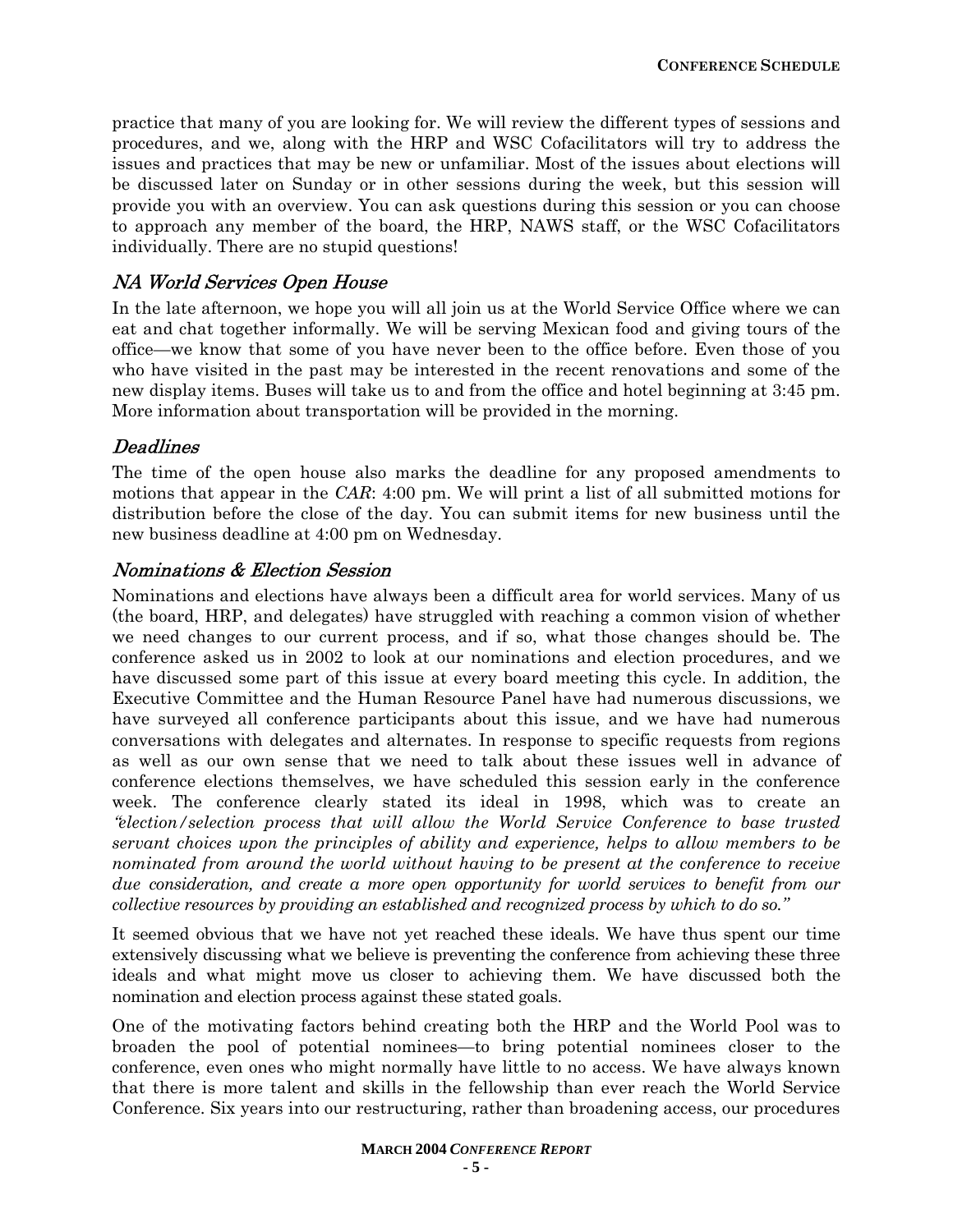often operate like a narrow funnel distancing or excluding many potential nominees. We have worked very hard to expand the list of people that we have used for projects, but this has required a concerted proactive effort and reaching out beyond the World Pool in many cases. As we have reported for several years, when we identify someone who might be able to serve on a project, we ask them to fill out a resume. This has expanded the pool for potential workgroup members but is not something that we can currently do for potential board, HRP, or Cofacilitator nominees. We do not believe that the conference will expand its ability to benefit from the resources available in the fellowship without cultivation and solicitation of members.

There seems to be an impression that our current system is better served by being "blind." The appeal of this process seems to be a sense that by nominating resumes rather than people, we will remove personalities, personal preferences and biases. We see nothing from that experience of the past six years that shows that this is actually true and we know of no place else in NA service where this works. What this has created is a system where candidates must self nominate by completing a World Pool Information Form more than six months prior to each conference and are then initially evaluated solely by their resume. This creates the initial list of potential nominees. Then there is a somewhat complex system of contact to create the next list and begin the rest of the nomination and reference process. This process again does not expand the conferences choices; it further limits them.

Regardless of our opinions stated above, if these practices actually helped allow the conference to make choices based on the principles of ability and experience, we would not find ourselves having this discussion. When we arrive at the conference, participants often feel they do not have enough of a sense of a candidate and the World Board is not able to provide any information that we might have. We are not electing a higher percentage of nominees today than we did when nominations came from world service boards and committees, conference participants, and regions. So where do we go from here?

We know that part of the reason that the system was created was fear of having a single world service entity (the World Board) and the influence that it would have on the system. There has long been an impression by some of a "good old boy" system in world services. While we may be much more male dominated than the fellowship as a whole, we do not believe that a "good old boy" system can or does exist. We are, and have been, a widely diverse group of people rather than a close knit group of friends. We think this is reflected in our choice of workgroup members. Because of this issue, we have tried to focus our discussions on the system that will serve the conference rather than our varied beliefs about who should implement that system.

We believe that there are some changes to conference election procedures that may assist us in minor ways. Some of our ideas are pictures of nominees, the ability to cast ballots over several days so that participants can ask for help if needed and information directly from the candidate about what they might bring to the board. The HRP has agreed to try some of our ideas this cycle.

The EC and HRP will lead us in a session where we can share our thoughts, ask questions, and discuss the nominations and elections process. Some of the questions we may want to discuss include:

- What would allow us to base our choices on the ability and experience of the nominee?
- Do we need to personally know a nominee to vote for him or her?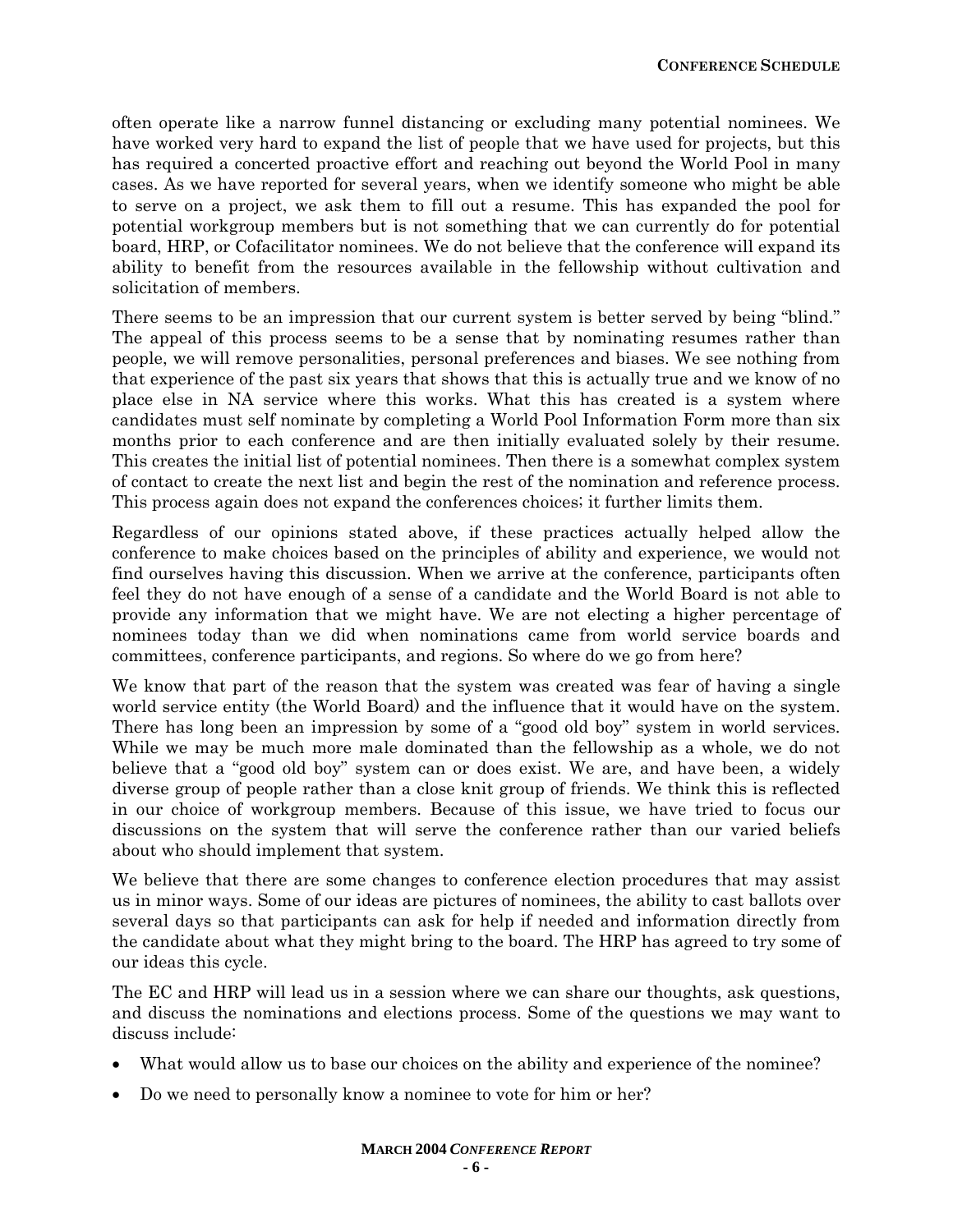- Can a resume or profile give us confidence in a nominee? Do you gain confidence in a nominee because of the current HRP process?
- What methods of nomination could be used in addition to self-nomination?
- Should being in the pool be a requirement to be considered for nomination, or should the pool simply function as a wider net to get people involved?

Later in the week, we will have a session about the philosophical issues surrounding leadership cultivation and identification in NA. We believe that the difficulties with nominations and elections need to be viewed in the context of these larger issues, and this discussion is a necessary part of any evaluation of our current system.

## **Monday - 26 April 2004**

We Do Recover: NA meetings are held poolside at 7:00 am, as well as in the evening when the conference adjourns, each and every day!

| World Board Conference Forum                | $9:00$ am-noon                      |
|---------------------------------------------|-------------------------------------|
| <b>HRP Conference Forum</b>                 | $10:00$ am- $\sqrt{2}$ noon         |
| Lunch                                       | noon- $1:30$ pm                     |
| <b>Old Business Discussion Session</b>      | 1:30 $pm-3:00$ pm                   |
| <b>Old Business</b>                         | $3:30$ pm $-7:00$ pm                |
| Dinner                                      | $7:00 \text{ pm} - 9:00 \text{ pm}$ |
| <b>Old Business Continued</b>               | $9:00$ pm-until?                    |
| Deadline: Zonal Forum Meeting Room Requests | End of Business Day                 |

#### World Board Conference Forum

This morning begins with a World Board forum where we as a board will discuss the old business motions and amendments that will be introduced later in the day. Because we want to get through old business by the end of the day, this forum will end promptly at noon. This is not a formal session of the conference but an opportunity for dialogue.

Having traveled to a number of workshops, we have had the opportunity to talk with many of you about the *CAR*. This is our chance to come together and answer some of the questions that we have heard since the *CAR* was released. We know that if a couple of you have a question about something, others may also benefit from this additional information. Our comments will be followed by an open forum for questions from delegates. We especially encourage delegates who have proposed amendments for old business motions to come to this meeting.

#### Sponsorship

One of the things we heard at *CAR* workshops is that some members thought the sponsorship literature would have more of a "how to" feel to it. Others have raised the concern that the entire book was not sent out for review and input. Both the tone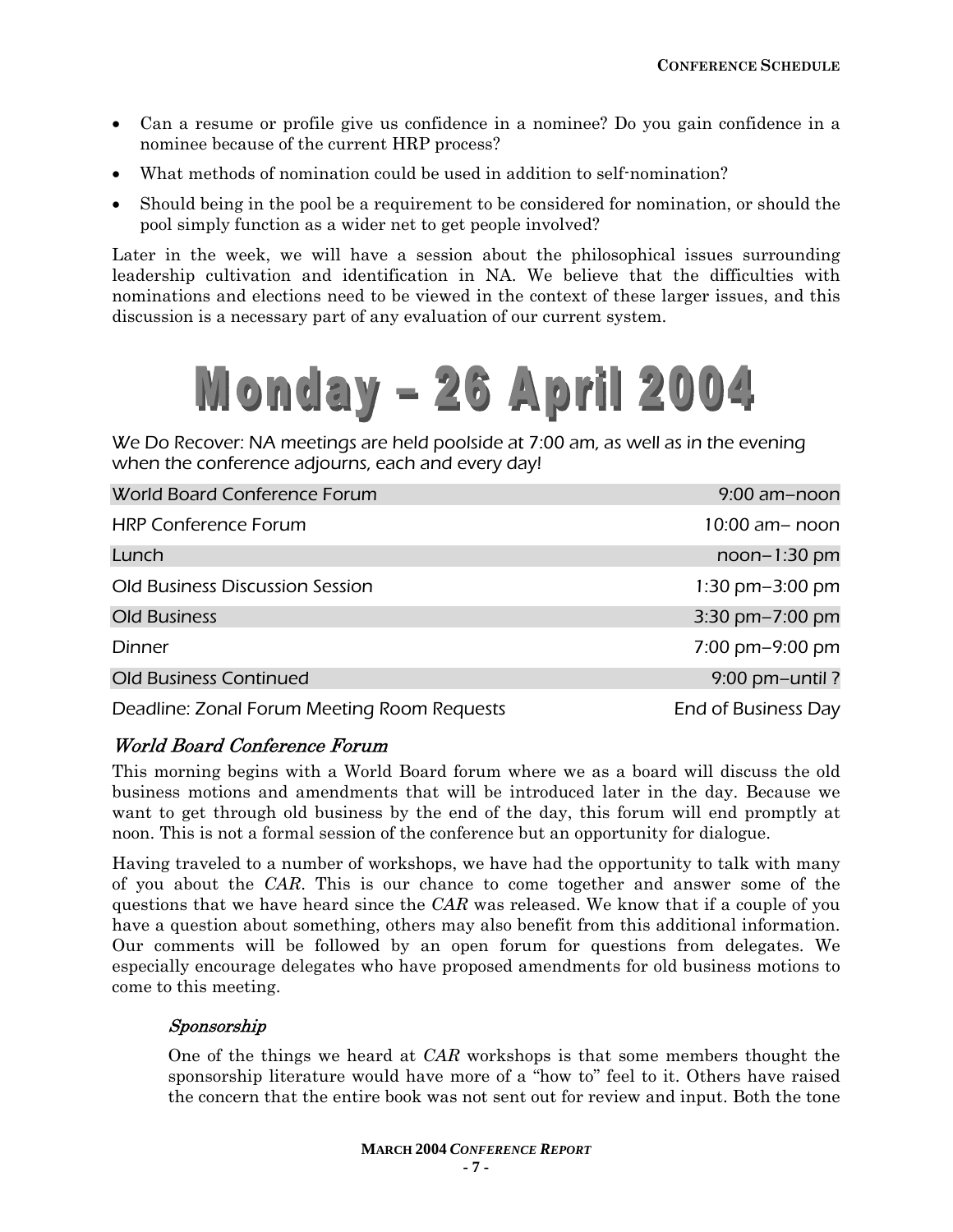and development process for the *Sponsorship* book and IP were discussed and approved at WSC 2002. We have also reported on both of these aspects of the project at length, so we will only mention them briefly here. We aimed with this book to reflect the various ways that sponsorship relationships are actually working in our fellowship today rather than to outline some "ideal" set of guidelines, as we quickly discovered through fellowship input that the ideals we hold about sponsorship differ greatly. And so, we set about to reflect the experience, strength, and hope of the fellowship about this fundamental of recovery. As for the development process for the piece, we did send out a detailed outline of the book as a whole along with the first chapter. The outline covered all of the concepts we hoped to address in each section of each chapter of the book, and the input we received helped shape the entire text. In fact, we found this conceptual input, in many cases, more useful than the line-by-line editing of the first chapter. Both the book and IP grew from members' input at the outset, and we feel these texts are truly the product of our efforts together as a fellowship.

At our March board meeting, we discussed whether to include an index and a table of contents in the sponsorship book, if it passes. In response to requests from the fellowship, if the book is published, it will contain a table of contents. We have not, however, made a decision about an index. We are currently researching what creating an index would entail, including questions related to indexing an experiential book, and will discuss this issue with you further at the conference.

#### Revising Just for Today

Some of you have expressed concerns about the motion in the *CAR* to revise *Just for Today.* Our revisions of the *Sponsorship* IP were guided by fellowship input and not by the need to preserve the lines quoted in *JFT*. We do see the need to maintain consistency in our literature, and thus the need for a motion to revise *Just for Today*  if the Sponsorship IP passes. (Such a revision would create a book titled *Just for Today, Revised*.) But we know that many members have a special copy of *Just for Today* that they hold dear because of inscriptions or notes. Given this personal use of *Just for Today* and the minor character of the proposed revisions, we are considering printing stickers that you could apply to the three affected pages in your current version of the book if this motion passes. If we did so, we would offer the stickers at the lowest possible price to recoup the production costs; that is, it would not be our intention to make a profit off of the stickers. Nor would this set a precedent. We will discuss the possibility of stickers further at the conference to see if there is interest.

One common misconception about revising *Just for Today* (or any NA literature, in fact) is the impact on translations. Language communities choose which texts to translate in which order. If *Just for Today* is revised in English, other language communities could continue to use their current versions until they choose to translate the revisions.

#### Basic Text

One of the things we have talked about as a board, and that we urge delegates to begin considering, is how the principle of anonymity relates to composing a book of personal stories. In some respects, the word "personal" is misleading. Surely the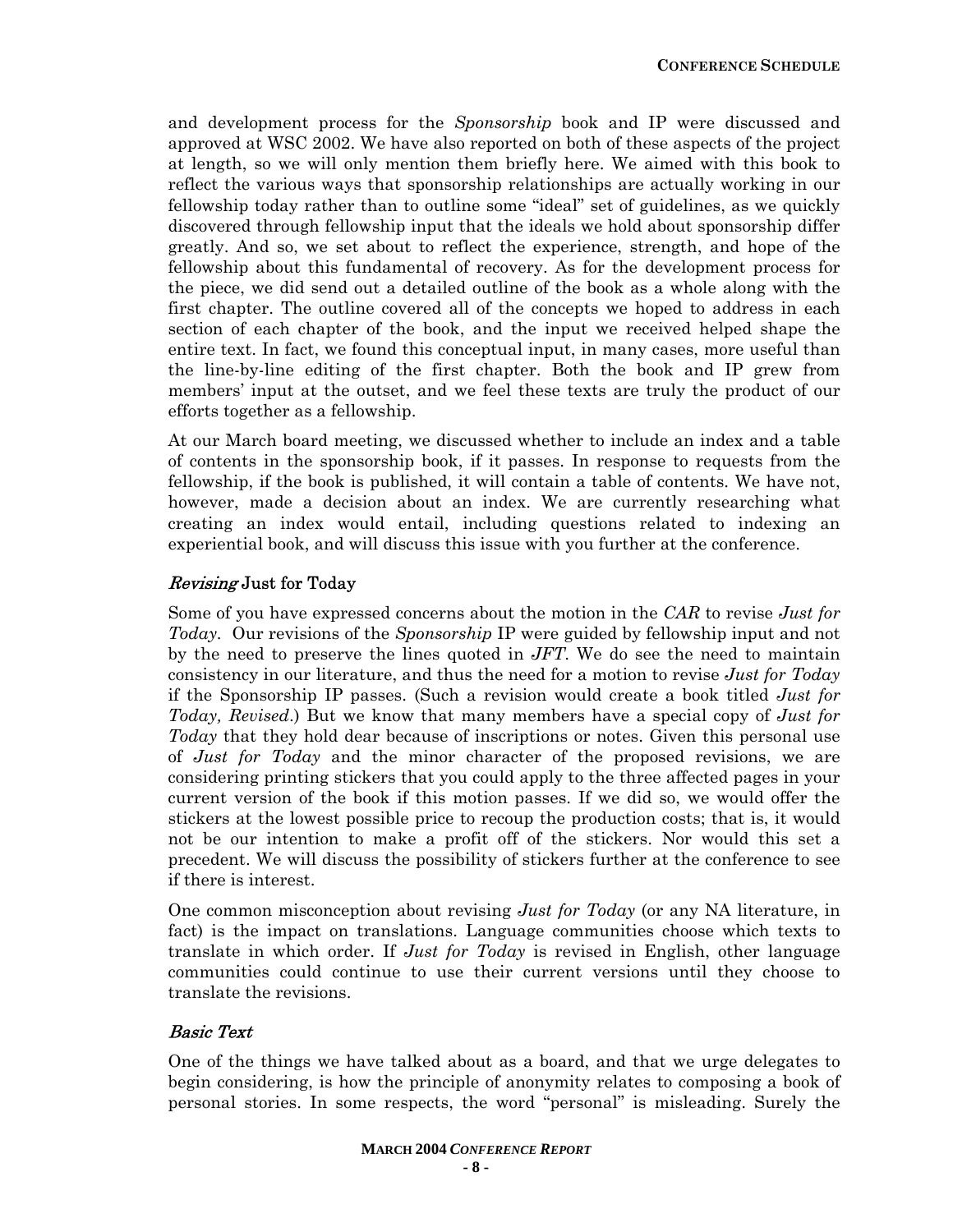reason to publish such a book is that these are *our* stories. Submitting a story for inclusion in a piece of recovery literature is giving a gift to the fellowship.

At many *CAR* workshops we fielded questions about the process of compiling personal stories: How can they be edited? How can they be reviewed? They can't be changed; these are someone's story. You wouldn't cut so-and-so's story would you?

We want to be clear: The motion we have offered in the *CAR* involves replacing some or all of the personal stories. In undertaking such an endeavor, we do not look at the stories as coming from particular individuals; rather, we see them as pieces of recovery literature that belong to the fellowship as a whole. It may be that, when looking at the existing stories alongside submissions for new stories, we propose keeping some of the current stories, or it may be that we propose replacing all of the stories with new ones. Whatever decision is made, it will be based on principle and not personality. Similarly, the stories themselves may need editing to be most effective. Many of our most powerful stories belong to members who need help finding the language to express those stories so that we can all appreciate them. We anticipate the need to work closely with some of the members who submit stories to revise and shape them.

Compiling this book and making it truly reflective of our fellowship will require all of us working closely together. If the WSC approves the Basic Text motion and project, one of the first jobs ahead of us will be soliciting input on what the fellowship wants to see in the personal stories section of the book. The sponsorship project taught us that input at the very beginning of a project can have the most impact because instead of refining an existing draft, such input is more instrumental in shaping the scope and focus of the piece.

#### HRP Conference Forum

For those of you who did not get to ask your questions last night at the EC/HRP session or those of you who have new questions, the morning also offers another opportunity to discuss nominations and elections with the HRP. Be aware that this session runs concurrently with the World Board Forum so conference participants will have to decide which session will best benefit them. We are sorry to have to run these two forums at the same time, but the tightness of the conference week schedule did not permit the time to schedule these sessions separately. We have expanded the opportunities to interact with the HRP at this conference, in response to participants' requests.

#### Old Business/Discussion Session

After lunch, the conference will get ready to enter a business session for the first time. We will discuss any motions or amendments we need to talk about first to help business run smoothly.

When we begin the formal business session, we will take a roll call and adopt the minutes from WSC 2002. Conference veterans will recall that this used to be the time when we would formally adopt Conference Rules of Order and Election Procedures. Since their inclusion in *A Guide to World Services in NA*, however, they are now standing conference policy. This session will take place in the more formal room reserved for business sessions. Participants can sit wherever they like, but, as at WSC 2002, no one can set up camp or claim a seat for the week.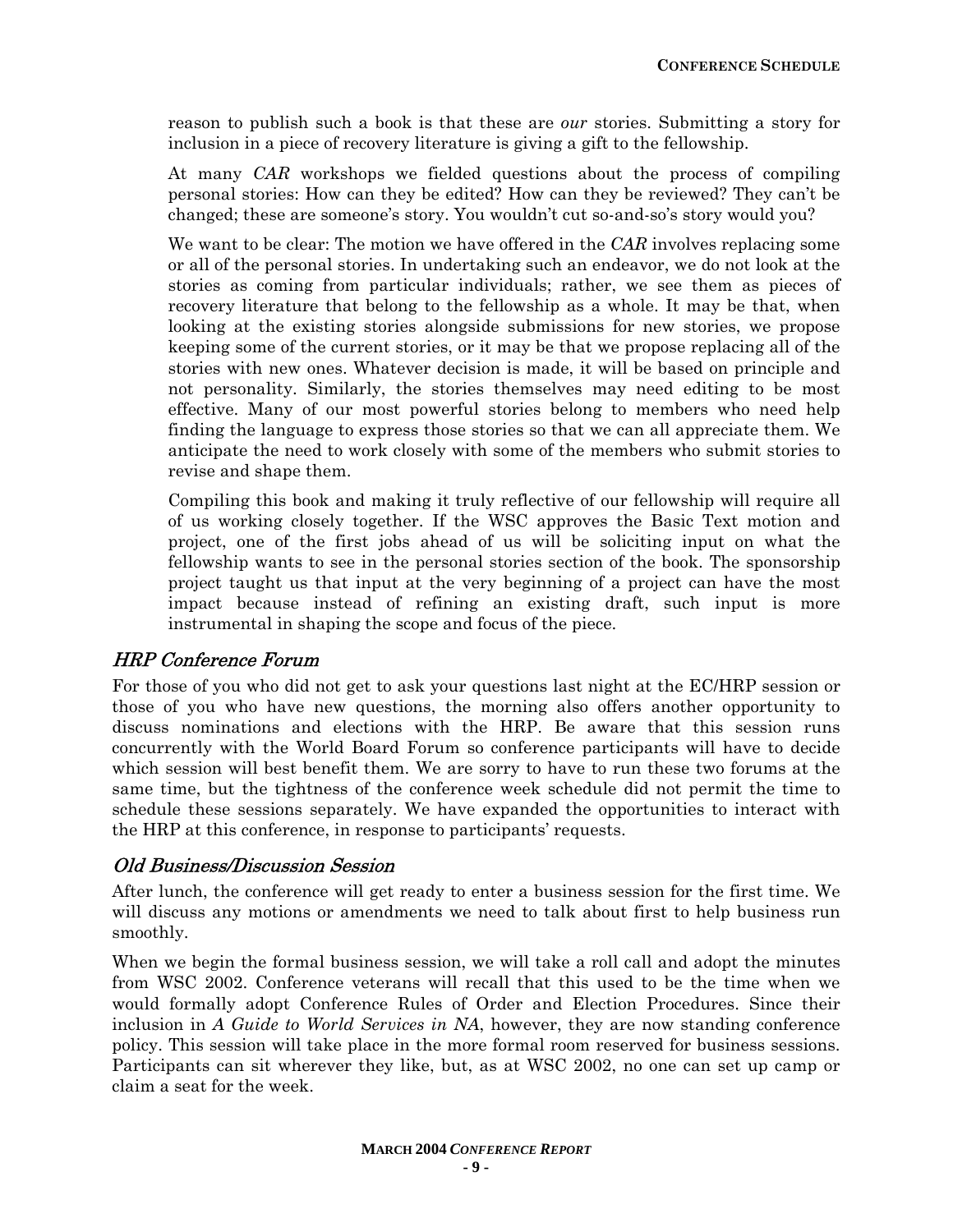At WSC 2002 we experimented with a number of changes to the old business session, notable among them, the substitution of pink and yellow cards and using a list rather than the former standing microphone lines. We are still discussing ways to improve this process. The Cofacilitators will walk us all through the processes that will be used long before we are into a formal business session. They will also take the conference through a discussion of the motions for old business before we are in the more formal business session. We will continue the practice of using a combination of straw polls and discussions to assist the conference prior to voting. If we truly want to move toward a more discussion based conference, we all need to learn to use this time effectively and minimize the time spent in formal business sessions with *Robert's Rules of Order*.

#### Old Business Session

We hope to move through all of old business on Monday, with the help of our Cofacilitators, Tim S and Mark H. Mark and Tim have met once already with our parliamentarian, Don Cameron, and staff. They came out again in March to meet with us, as well as staff and the HRP, for more discussion about facilitating the conference's business sessions.

#### Deadlines

Zonal forums that wish to meet Thursday night, should request a room from the WSC office by the end of today.

# **Tuesday - 27 April 2004**

What Can I Do?: NA meetings are held poolside at 7:00 am, as well as in the evening when the conference adjourns, each and every day!

| <b>Strategic Plan Overview</b> | $9:00$ am $-10:30$ am |
|--------------------------------|-----------------------|
| NA World Services Report       | 11:00 am $-12:30$ pm  |
| Lunch                          | 12:30 $pm-2:00$ pm    |
| <b>HRP Report</b>              | 2:00 pm-3:30 pm       |
| Nomination and Resume Deadline | $4:00 \text{ pm}$     |
| <b>Cultivating Leadership</b>  | 4:00 pm $-5:30$ pm    |
| <b>Dinner</b>                  | 5:30 pm-7:00 pm       |
| Making the New System Work     | $7:30 \text{ pm}$     |

#### Strategic Plan Overview

This morning begins with the first session about the strategic plan. In keeping with the theme of this year's conference, *Moving Forward…Toward Our Vision*, this session will introduce and talk about the planning process and the ways in which the NAWS 2004 Strategic Plan can help us realize our vision. In many respects, it is misleading to have a separate session (or sessions) titled "strategic planning"—as if there are sessions about planning and then everything else. The strategic plan outlines most of the improvements we would like to make in our services and processes. It then goes into detail in the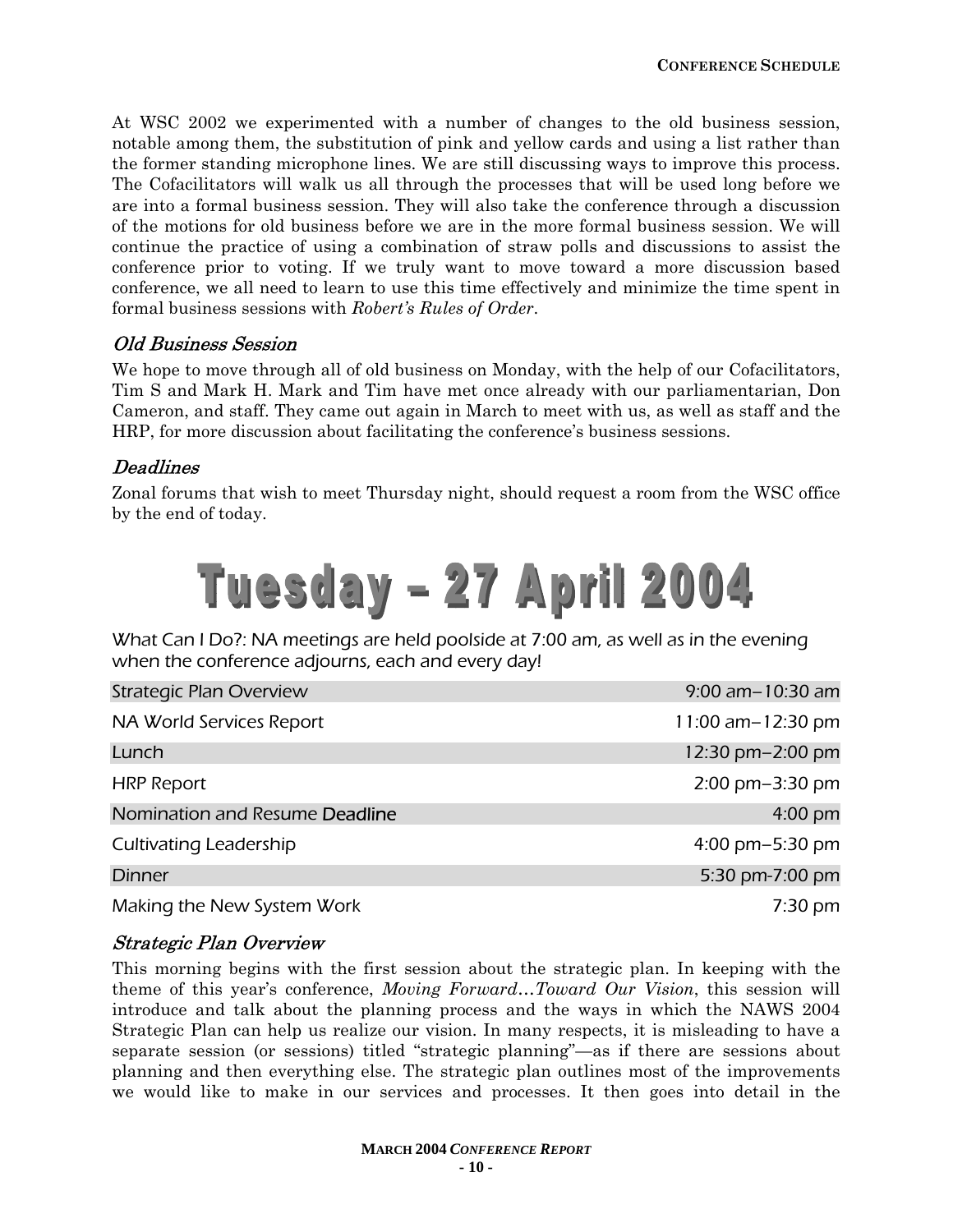approaches and project plans to identify what we think we may be able to address over the next two years. While the majority of work we do at world services is ongoing work related to production, fellowship development and support, conference support, shipping, and so on, most of what we discuss at the conference has to do with improvements and change. And so, much of what we will talk about and decide upon this week is related to our strategic plan; the projects proposed for this upcoming cycle, as well as most of the sessions at the conference itself, stem from that plan. And yet, because the planning process is a relatively new beast for us, we feel it is necessary to have sessions specifically focused on the plan itself. At future conferences, knowledge of the planning process may become enough of a part of world service culture that we do not need to have specific sessions to talk about the process, but until then…

This session will cover the basics of the plan and the planning process. We have worked quite a bit since the last conference on the planning process, and one of our major goals for this conference is to forge a more effective partnership with delegates in that process. We hope that you will leave this session with a better understanding of the plan, its components, and why it is important to all levels of NA service. In reviewing the information contained in the regional reports that were submitted, we see that the issues we face are similar in many parts of the fellowship and echo much of what is contained in our plan. Later in the week, we will be discussing most of the general sections of the plan, as well as the details contained in the project plans, but this session has a more general focus.

#### NAWS Report

Of course, most of what we do in world services is not strategic planning, making motions, drawing up project plans, and so on. This is our chance to showcase some of the latest improvements and ideas that we are excited about. During this session, we will discuss our online shopping cart and donations portal, new medallion designs, changes in regional reports to the conference, a new group reading card, and the ongoing improvements to our website, among other topics.

Many of the conversations we have had as a board this last conference cycle have pointed to the need for a broader discussion with delegates about technology. We talk about just two of the issues that have come up for us in the Technology in NA report that follows on page 19, WCNA videos and online literature, but ultimately the issues are bigger than these specifics. We need to discuss the overarching questions: Where do we want to go with using technology to carry our message and how quickly? We look forward to hearing your thoughts.

#### Regional Reports

As almost everyone reading this report knows, we made some changes to regional reporting this conference. We are attempting to collect standardized information from all regions, and we offered the option for regions to fill out their reports online. We are happy to have received more regional reports in time for publication in a March *Conference Report* than ever before, and standardizing some of the information on the reports helps us get a quick picture of regions around the world. We hope you'll let us know how the reporting process went for you and what you think about the reports themselves.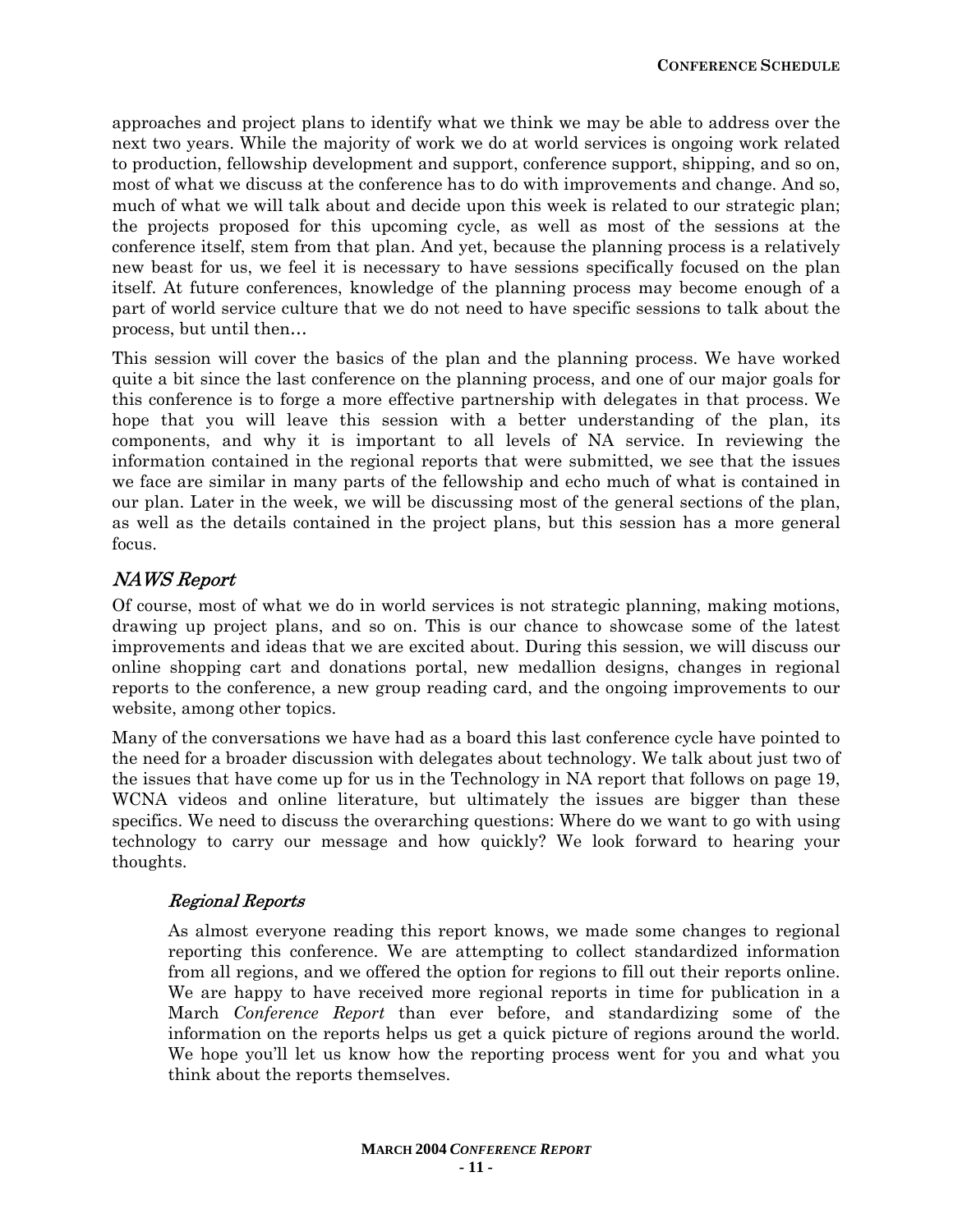#### Inmate Correspondence

Another issue we will discuss in this session is whether to initiate an inmate correspondence program. We are not looking for a discussion about the details of how this program would work, but we don't want to move forward with such a program without the support of delegates. The details will be worked out after we know how the conference feels about this type of program being facilitated by NAWS.

#### WSC Seating

We will also discuss seating recommendations during the NAWS report. We had three requests for seating at this conference, and the Conference Approval Track contained our recommendations.

#### Issue Discussion Topics

Yet another thing we will talk about during the NAWS Report is the issue discussion topics. We will talk about our recommendations for issue discussion topics, infrastructure, and NA's public image, and ask for your suggestions for topics. Conference participants will vote on the issue discussion topics for 2004–2006 via ballot at some point during the week. There is a more in depth report about the process and our topics from this past cycle on page 23 of this report.

#### HRP Report

This session will provide conference participants an opportunity to have additional dialogue with the Human Resource Panel. Some participants may have questions related to regional nominations, which must be made by this afternoon. A question-and-answer format seems the best way to allow for a meaningful exchange of ideas between participants and the HRP.

#### Deadlines

The deadline to submit regional nominations for World Board, WSC Cofacilitators, and HRP positions is 4:00 pm today. Resumes must be submitted with nominations if the candidate is not already in the World Pool. Regional nominee information will be distributed to conference participants the following day.

#### Cultivating Leadership

Although some of us may wince at using the word "leadership" when talking about service in Narcotics Anonymous, it is clear that leaders are essential in maintaining our groups and conducting efficient services. This session will examine the ways in which we can use and cultivate leadership to better carry our message of recovery. The board has talked about the fundamentals of leadership in NA a great deal, but this needs to be a fellowshipwide discussion. The Concept Four essay gives us a good starting place for this conversation. What elements of leadership are important to us in NA? What do we expect from our leaders, and how do we communicate those expectations? What is the role of leadership in moving forward toward our vision? How do we get people involved in service and cultivate leadership in Narcotics Anonymous? We will talk together in this session about these fundamental questions as well as some of the issues that affect world services in particular.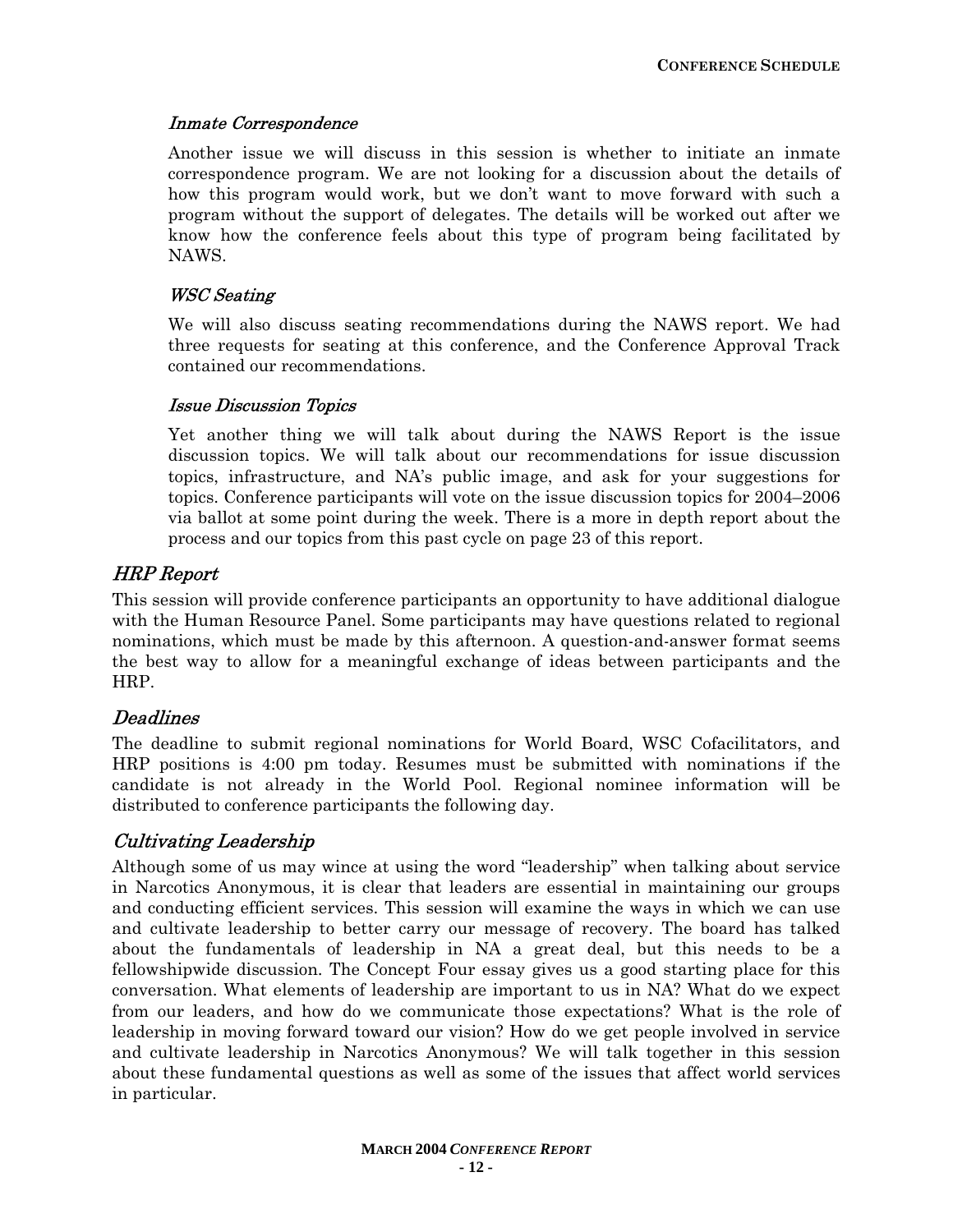Leadership development has been especially vexing to us in world services as we struggle with the changes in world services since our restructuring. For example, one thing we grapple with is how to cultivate leadership in our new system. The most obvious answer is the use of workgroups; however, any information we may gain from using workgroups does not currently factor into our nominations process. This is just one illustration of the difficulty in dealing with a system set up to be "blind." Most of us "grew up" in service with the help of mentors and others who took a motivated interest in us and helped us in a way that might not be possible in our current system. Many of us have never sought a service position but have been encouraged to participate by members currently involved. How can we cultivate leadership without falling into the "old boy network" syndrome? Can we even cultivate leadership in our new system?

Ideally we would not have this discussion immediately following the HRP Report as these are systemic issues, and difficult ones to talk about. As of this writing, however, we could not find a better spot for this session on the agenda, so we will all have to make an effort to clear our heads and change gears before this session, to take a step back and look at the big picture of leadership identification and cultivation.

#### Making the New System Work

After a dinner break, we will return to talk about the shared responsibilities of all conference participants in making our new system work. To be honest, we have had trouble focusing this session as we have been discussing it these past few weeks. "The New System" is a huge topic: the biennial conference, funding of delegates, a discussion-based conference, worldwide workshops, the process for new projects, the Conference Approval Track material… these are just a selection of the elements that are part of the new system.

One thing we know we will talk about at some length on Saturday is how to improve our communication between conferences. Communication is the number one priority for the board for the upcoming cycle. Our new system is predicated on communication. *GWSNA*  defines the new WSC as a culminating experience where we talk about issues of importance to the fellowship, and outlines an ideal for work and communication between conferences. How do we make this ideal a reality?

Perhaps the fundamental question is: How do we create and implement a system that meets everyone's needs? We feel we are on our way, but we know we have some further length to travel. Let's talk about how to get there.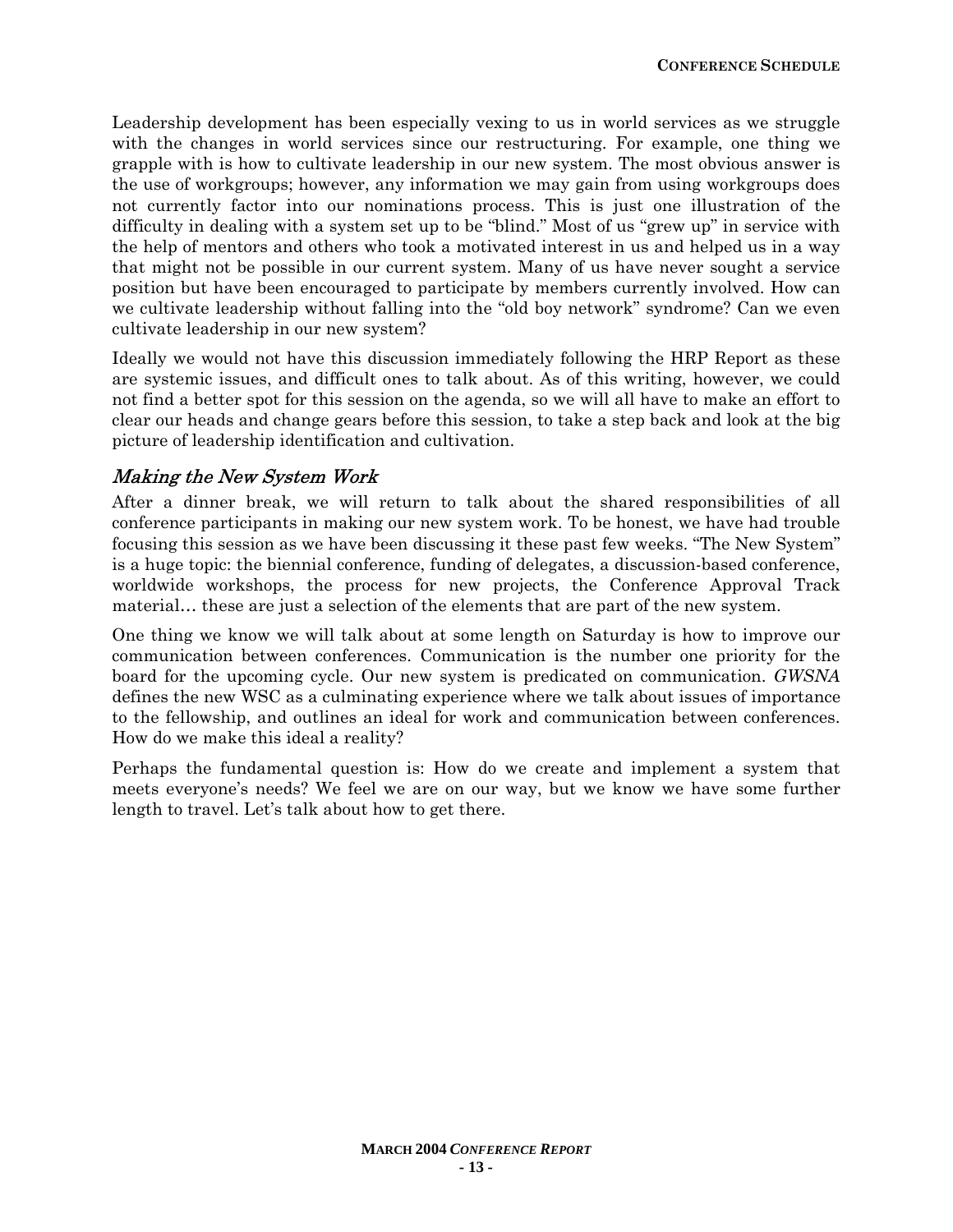# Wednesday - 28 April 2004

Give Yourself a Break: NA Meetings are held poolside at 7 am, as well as in the evening when the conference adjourns, each and every day!

| <b>Budget and Project Presentation/Discussion</b> | $9:00$ am-noon                  |
|---------------------------------------------------|---------------------------------|
| <b>Offsite Lunch and Sessions</b>                 | noon $-5:30$ pm                 |
| Local Infrastructure                              |                                 |
| Recovery Meeting                                  |                                 |
| New Business Deadline                             | $6:00 \text{ pm}$               |
| <b>Zonal Forum Meetings</b>                       | rooms available from 5:30 pm on |

#### Presentation and Discussion of Budget/Project Plans

We will open with an overview of the financial picture for this conference cycle. This will be followed by a presentation of the proposed 2004-2006 budget and project plans, including an introduction to the budgeting and planning process in general and a discussion of the projects' prioritization. After the presentation, there will be a question-and-answer session. Below is some brief information that supplements some of the projects outlined in the Conference Approval Track material that we will talk about during this session.

#### Service Handbooks

As we reported in the Conference Approval Track material, we want to talk about the scope of this project. We have committed to working on at least a PI handbook because we believe this to be of high importance to the fellowship. We would use the book that is in inventory and the draft of the revised PI Handbook as source material in any new handbook.

However, we also discussed possibly expanding this project into a Public Relations handbook that may include information on PI, H&I, and phonelines. This PR handbook would replace the existing handbooks and have sections that could be pulled for committee-specific needs. While we on the board would prefer this approach to a new handbook, we would like to get a better sense of your feelings about this expanded scope. During this session we hope to hear your thoughts on the focus of this project.

#### Consensus-Based Decision-Making

Some of you have asked us about the prioritization of this project. Though we all agree that this is a valuable project—that this is the direction we want to be moving in—we equally see that this is not the time to make such a project a priority. Other things seem more pressing to us, such as (but not limited to) revising the Basic Text, creating new service materials, and improving our communication between conferences.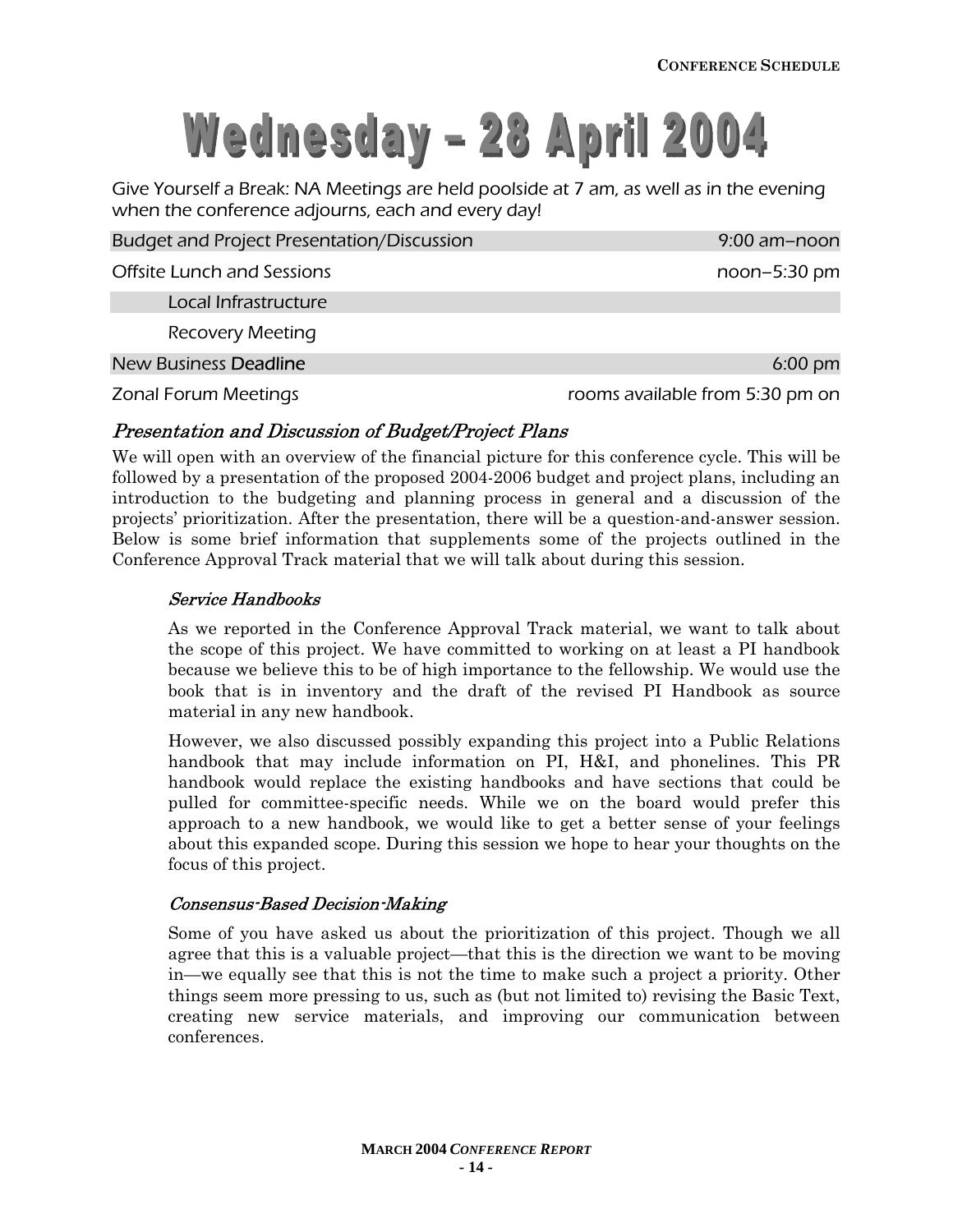#### Offsite Lunch: Meanwhile Back at the Ranch

Sometimes physically moving to a new space can clear our heads so that we can mentally move forward as well. This afternoon, will give us that opportunity as we will load up the buses once more and have an offsite lunch, informal discussion session, and recovery meeting at nearby Calamigos Ranch. We hope having a session offsite will help break up the week and refresh our thinking. Buses will pick up all conference participants and alternate delegates from the hotel after the budget and project plans presentation. To assist in covering costs, \$20 will be deducted from funded participants' expense money to help pay for the food. We are also asking for a \$20 donation from alternate delegates. Technically, conference participants are defined as seated delegates and World Board members and as such, are all funded participants. Since the majority of regions send alternates to the conference and they are seated on the floor, we feel obligated to include them. We see no other reasonable way to proceed other than asking for a donation of \$20 from alternate delegates towards expense, since \$20 does not cover all of the actual costs. While the luncheon is only for conference participants and alternate delegates, a limited "gallery" will be available during the off-site conference session following lunch for non-conference participants who arrange their own transportation.

#### Local Infrastructure

After our lunch, we will talk about local infrastructure. A new environment can help us see things differently and more creatively, and we hope that our discussion will reflect that expanded perspective. You could say we hope to "think outside the hotel" this afternoon. As you know, we conducted four PR roundtables this conference cycle. While we heard plenty of praise for NA, we also heard consistent impressions of NA that should concern all of us. These include a perception that NA is unreliable (e.g., we are slow to answer our phonelines), an image that NA is only for junkies, or that NA meetings are unsafe for women and not very attractive to young people. Together, we have a lot of work to do. How can we make the service structure a reliable entity to carry the message? How do we develop and maintain a service structure that consistently operates at a high level? What are the tools, information, or support that NAWS could provide to help? We can work together to achieve a more fully developed infrastructure.

#### Recovery Meeting

Our afternoon offsite will close with a recovery meeting.

#### Deadlines

The new business deadline is at 6:00 pm upon our return from Calamigos Ranch.

#### Zonal Forum Meetings

After the conference sessions are through for the day, rooms will be available for zonal forums that wish to hold meetings. If you are planning to meet, or plan to give a report, please sign up at the WSC office by Monday so that we can make sure you have a room.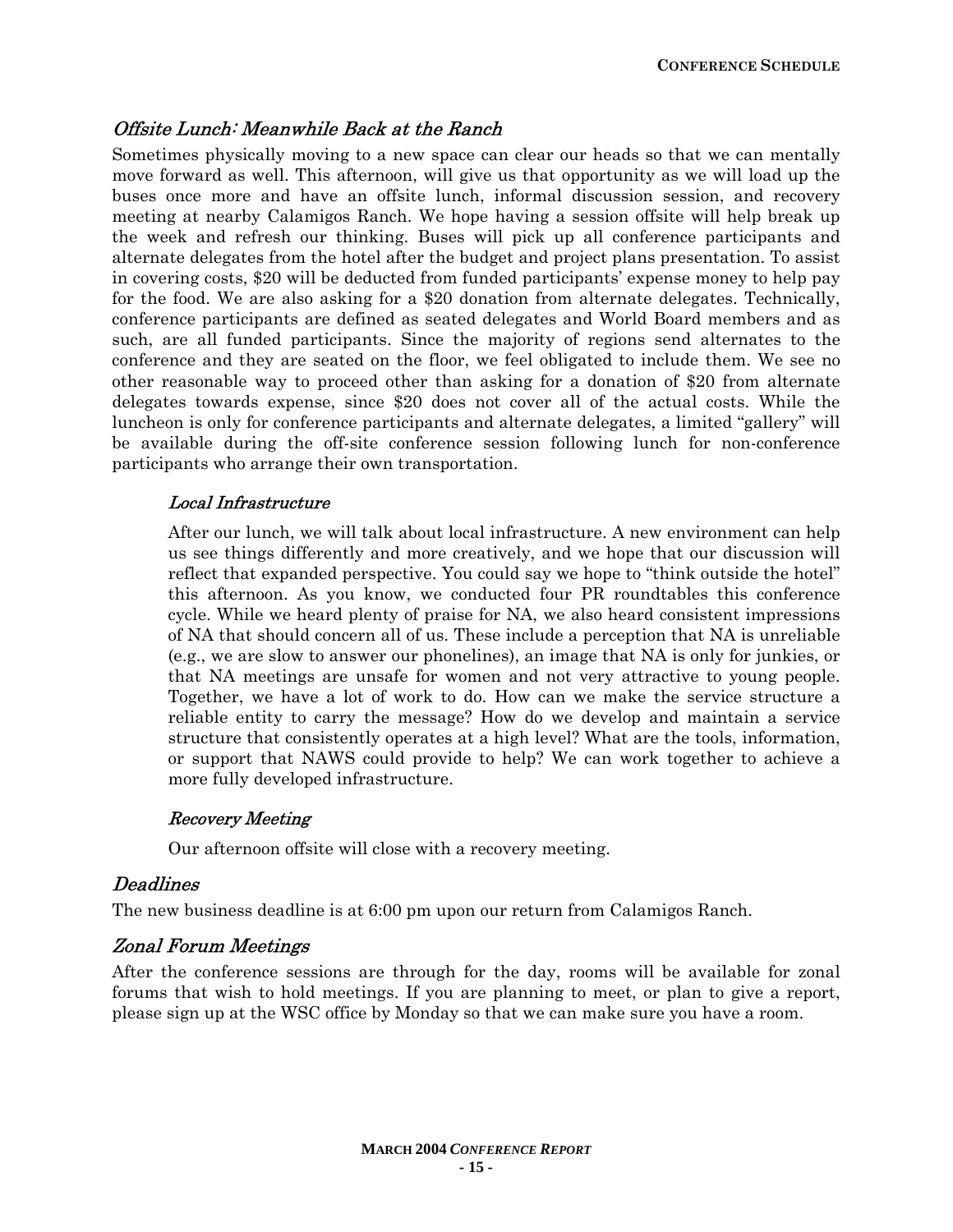# Thursday - 29 April 2004

Just for Today: NA Meetings are held poolside at 7:00 am, as well as in the evening when the conference adjourns, each and every day!

| World Board Conference Forum            | 9:00 am-noon       |
|-----------------------------------------|--------------------|
| Lunch                                   | noon- $1:30$ pm    |
| Budget and Project Approval & Elections | 1:30 $pm-3:30$ pm  |
| Fellowship Development                  | 4:00 pm $-5:30$ pm |
| <b>Dinner</b>                           | 5:30 pm $-7:30$ pm |
| <b>Zonal Forum Reports</b>              | $7:30$ pm on       |

#### World Board Conference Forum

The day begins with another World Board meeting. We will present our thoughts on new business motions and then open the floor to conference participants.

#### Budget and Project Approval & Elections

After lunch, the conference will come together to approve the proposed 2004–2006 NA World Services budget and all project plans. All project plans will be voted on individually. Elections will take place in conjunction with this session. We know there has been confusion about the elections procedures in the past. We will review the procedures during the orientation and there are several opportunities to interact with the HRP and ask questions on the week's agenda.

On page 31 is the HRP report, which includes all nominations for the World Board, HRP, and Cofacilitators. We have discussed how many board members we are looking for in the next conference cycle and have told you that we would report this information prior to the conference. Because we believe that we cannot function effectively with less than twelve board members or with ten newly elected members, we are asking the conference to elect a minimum of four and no more than ten candidates in order for us to successfully accomplish our work for the next cycle.

#### Fellowship Development

Before we break for dinner, we will have a presentation about fellowship development. As you've read in previous reports, we have traveled a lot during these past two years. During this session, we will review some of the highlights of our activity and share some of our favorite pictures and slides. We hope to incorporate a variety of experiences into this session—not just world services' travels—to get a sense of successes with fellowship development around the globe.

#### Zonal Forum Reports

In the evening, there will be reports from zonal forums that have informed us about their wish to present. Each forum has fifteen minutes available to report, which could make this potentially a three-hour session.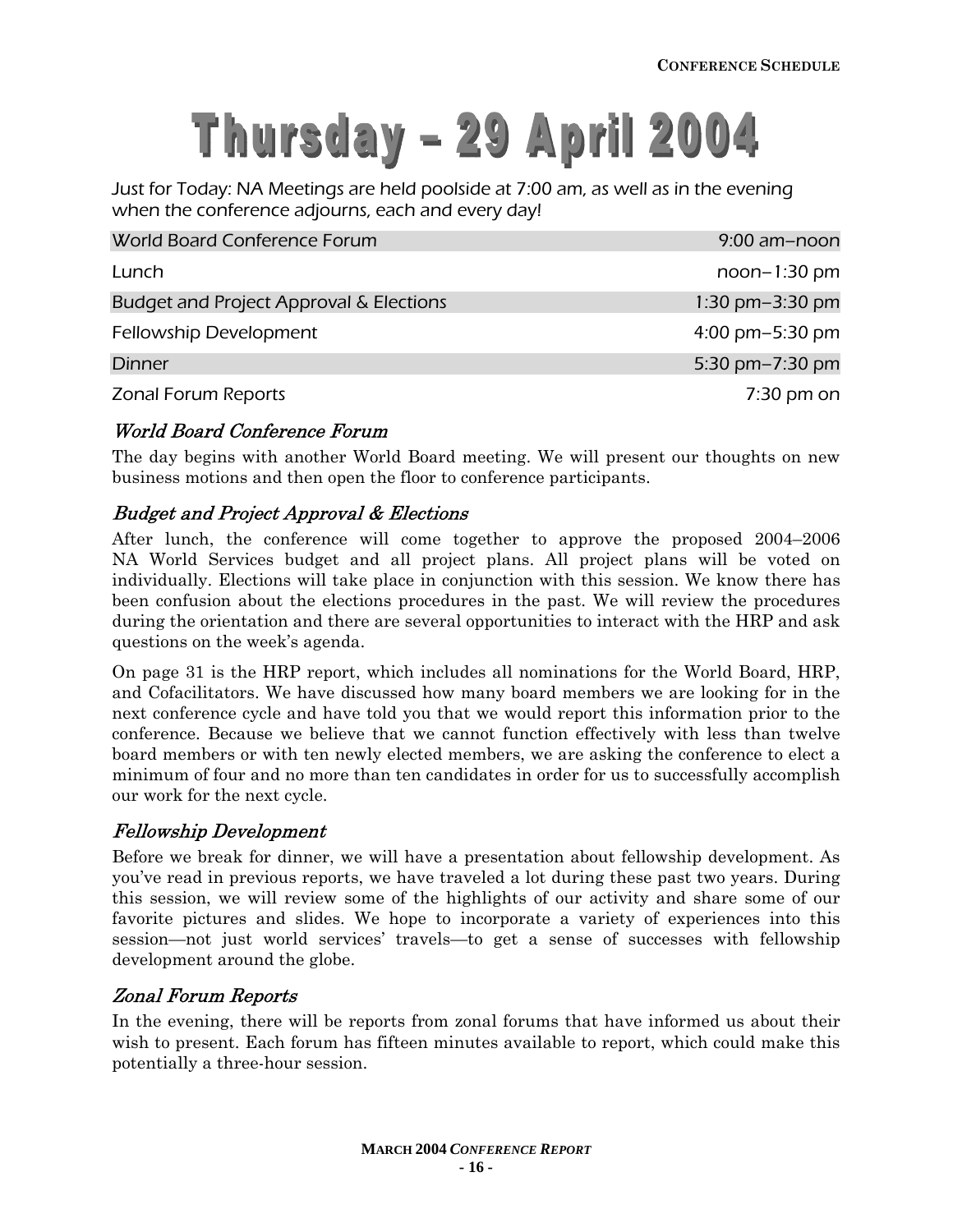# **Friday - 30 April 2004**

More Will Be Revealed: NA Meetings are held poolside at 7 am, as well as in the evening when the conference adjourns, each and every day!

| New Business Session                     | $9:00$ am-noon                      |
|------------------------------------------|-------------------------------------|
| Lunch                                    | 12:30 $pm-2:00$ pm                  |
| <b>Issue Discussion Topics</b>           | $2:00 \text{ pm} - 5:00 \text{ pm}$ |
| Dinner                                   | 5:00 pm $-7:00$ pm                  |
| <b>Issue Discussion Topics Continued</b> | $7:00$ pm on                        |

#### New Business

We plan to begin this day with the balance of the new business items. This will include our recommendations for conference seating, and new business motions.

#### Issue Discussion Topics

On Friday we will also discuss the fellowship's issue discussion topics. These discussions will help to frame the material that is provided to the fellowship to facilitate discussion for the upcoming cycle. As stated earlier, we believe that Infrastructure and Our Public Image are two issues that we would like to identify some portion of for discussion over the next conference cycle. We also want to talk about the discussion process itself. What is working and what isn't—how can we improve the process? The report that follows on page 23 gives an overview of the responses to the 2002–2004 issue discussion topics and some of the challenges we faced with the discussion process.

## **Saturday - 1 May 2004**

Keep Coming Back: The last poolside meeting of the conference will be held at 7:00 am.

| Moving Forward with a Common Vision | 10:00 am $-1:00$ pm                 |
|-------------------------------------|-------------------------------------|
| Conference Lunch and Closing        | 1:00 $pm-4:30$ pm                   |
| <b>Recovery Meeting</b>             | $8:00 \text{ pm} - 9:30 \text{ pm}$ |
| World Market and Coffee House       | $10:00 \text{ pm}$                  |

#### Moving Forward with a Common Vision

The closing session is the culmination of all the work we have done up to this point, both since the last conference and during the week. While we can take a moment to catch our breath, we will also accomplish two things: we will look back at the week of WSC 2004 and look forward to the next conference cycle. Today is our chance to reflect on how far we have come and where we go from here.

This morning, we will try to recap what we heard in the various discussion sessions during the conference and how that input relates to our strategic plan. We want to talk about how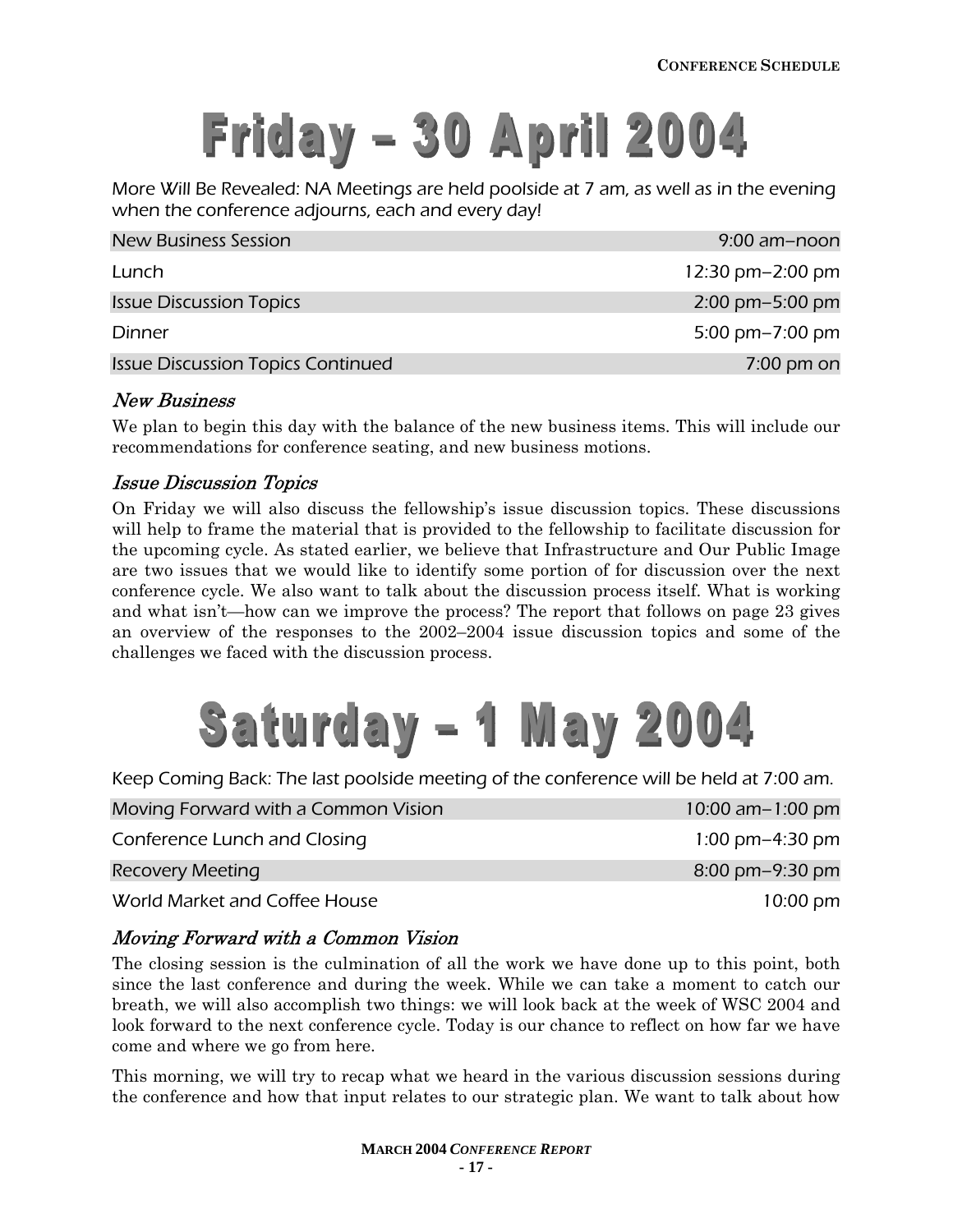to communicate more effectively in the next cycle. How can we better engage delegates and the fellowship at large? Communication is the number one priority for the World Board for the 2004–2006 cycle, and we can all benefit from a discussion together. Our experience throughout the week will help to frame this session.

Before adjourning for lunch, we will have a brief session where expense forms can be completed for delegates and any questions can be answered. We will also be collecting the evaluation forms that all attendees are asked to complete during the week.

#### Conference Luncheon and Closing

In the afternoon, we are planning a conference luncheon at the hotel. We have deducted the \$20 cost from the funding provided to conference participants in order to make tickets available to alternates. We will close the conference after we break bread, joining together for some new closing ceremonies and some that have been tested over time.

#### Evening Activities

Having worked so hard together during the course of the week, it will be nice to join together in a celebration of our recovery tonight. There will be a recovery event with a variety of participants asked to share their experience, strength, and hope, which will be attended by many local members, followed by an additional world market and coffee house. Those of you who wish to sell merchandise at the World Market must register at the WSC office by 4:00 pm

#### Status of Project Ideas Submitted

We reported on most of the ideas we have received since WSC 2002 in the December 2003 *Conference Report*. Below are the status of the ideas that were submitted since that publication.

| Idea                                       | Date          | <b>Activity to date</b>              |
|--------------------------------------------|---------------|--------------------------------------|
| Poem: Addicts Recovery                     | 16 Dec 03     | Already received and reported        |
| Chips and Keytags for every months up to a | $12$ Jan $04$ | Not seen as a priority at this time. |
| vear                                       |               |                                      |
| Purple GSR Keytag                          | 2 March 04    | Not seen as a priority at this time. |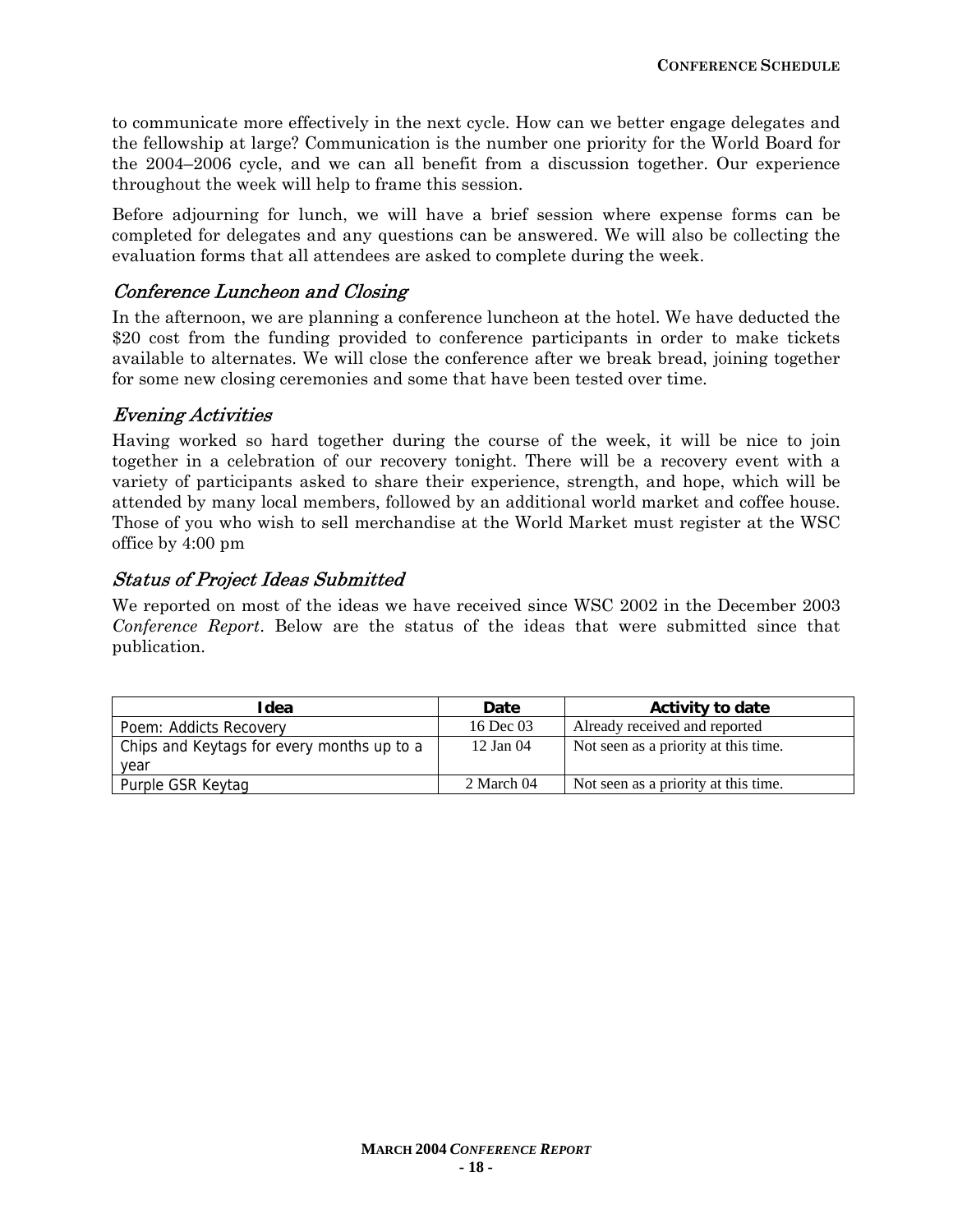### **Technology and NA**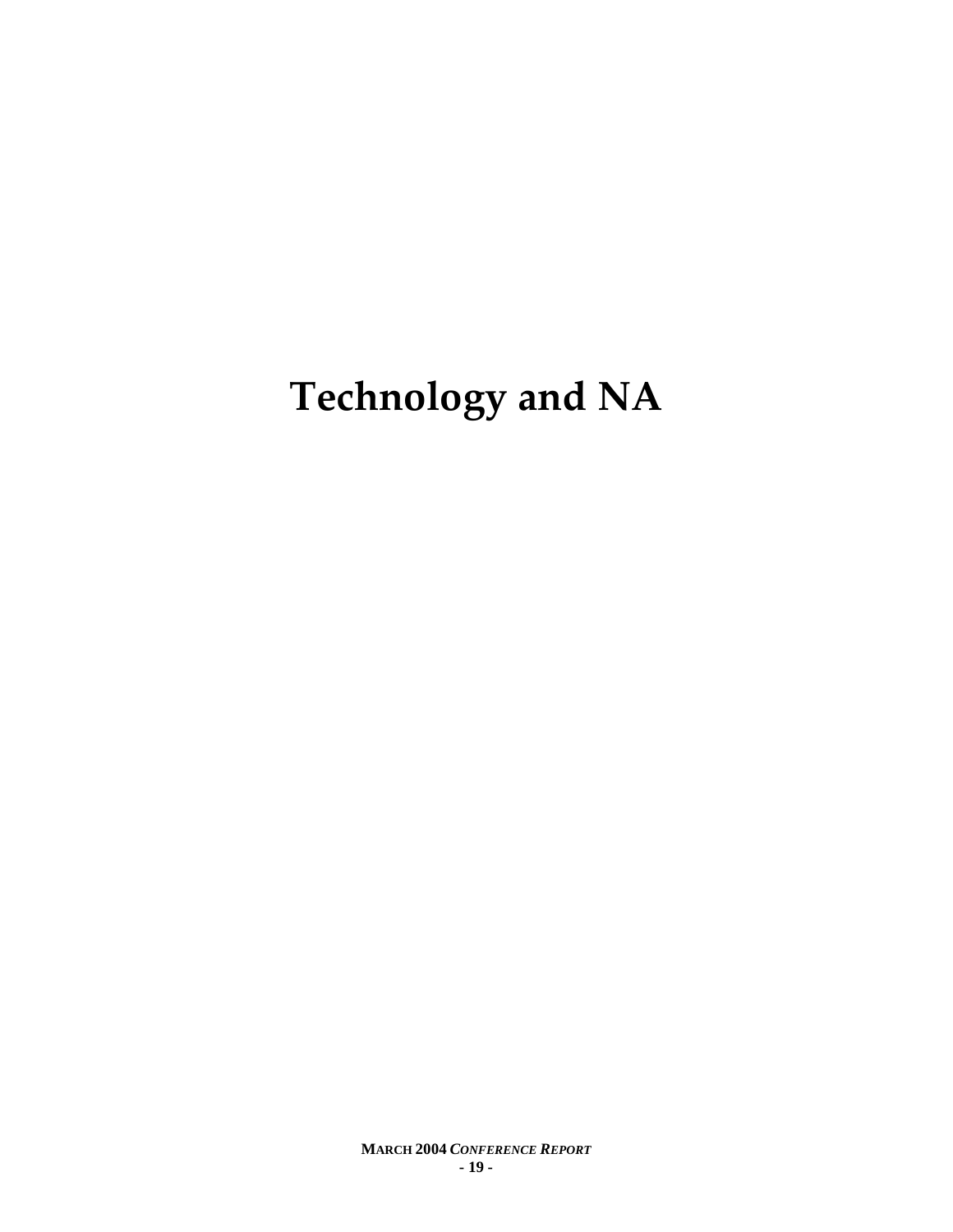#### **MARCH 2004** *CONFERENCE REPORT* **- 20 -**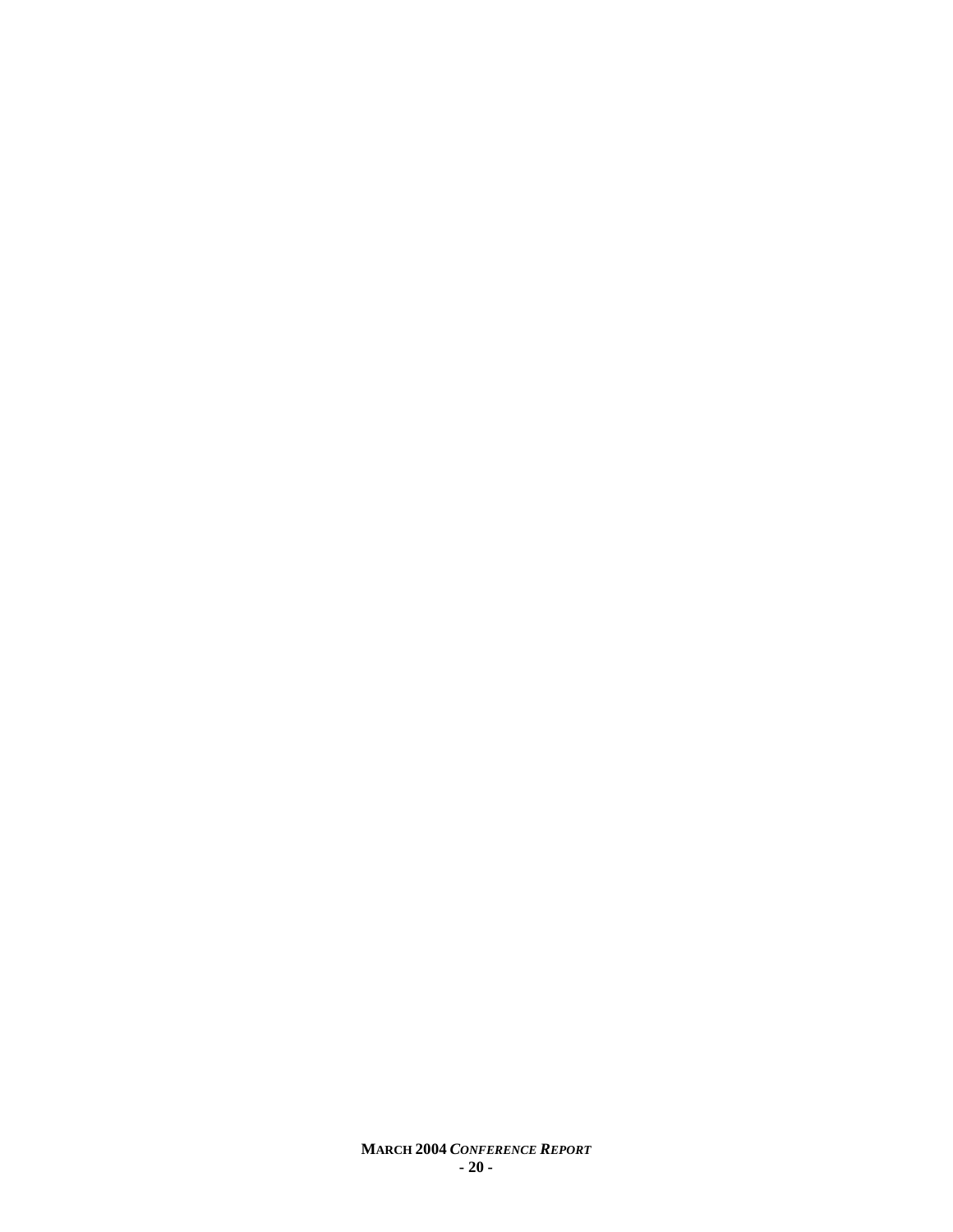#### **TECHNOLOGY AND NA— Where do we want to go and how quickly?**

One thing we hope to discuss this year at the conference is how we, as a worldwide fellowship, should be moving forward in general with all of the changes in technology we have seen within the last couple of years. There are a wide variety of options we can explore to be more efficient and effective in our service efforts. Some of the topics we have discussed in our board meetings, to name just a few, are the videos of main meetings at conventions, online discussion boards at na.org, and literature on the Internet. The results of such discussion inevitably lead us to one overarching question: where do we want to go and how quickly? We focus here on just two of the many issues technology has raised for us.

#### Posting Material on the Internet

As you are aware, there is a regional motion in the *CAR* this year regarding posting material on the Internet. In our recommendation, we explain that we agree with the principle behind the motion, but we feel some basic questions must be addressed first. While we have always been conservative in our approach to posting literature online, we acknowledge that we do need to move forward. We have tried to meet the needs of the fellowship responsibly; during this cycle we began to post IPs at www.na.org, and we have expanded the online offerings over the course of the last year. If the conference concurs with this choice and discussion indicates a continued desire to move in this direction, we will do so. We are discussing the next steps to make more of our recovery literature available at www.na.org and are prepared to talk about this up through and beyond WSC 2004 as we continue to move into the twenty-first century.

#### WCNA-30 Videos

In response to numerous requests for copies of the various videos taken and shown throughout the convention weekend in San Diego, California, we have considered many concerns related to it. Some of our concerns are that there are full-face views of NA members identifying themselves as members. In addition, once released, we would lose control of how videos of our members would be used. Because of this, and the overarching questions, we will not make these videos available at this time.

Our discussion leaves us with a question though and this is something that we have had to face time and time again over the last couple of years. As we continue to confront changes in our technology there are philosophical questions that we must address as a fellowship. The subject of technology has been breached when discussing the Internet, literature, communications, and now the convention and event videos. Here, there are interesting issues about anonymity in this technological age. What are the differences between audio and videotapes? How could videotapes affect our fellowship's emphasis on principles before personalities? Could a video create a larger than life image of NA members? What would be the consequences if videotapes got into the wrong hands and were used to make a profit? As technology becomes more of an ingrained piece of our culture, we will consider these types of discussions both during the conference and beyond. We hope that some of the input and feedback we get during the conference can help us in considering moving forward in this particular area or not. One thing is for sure, this is a conversation worth having and we will continue to stay open to hearing what you have to say about the questions we pose.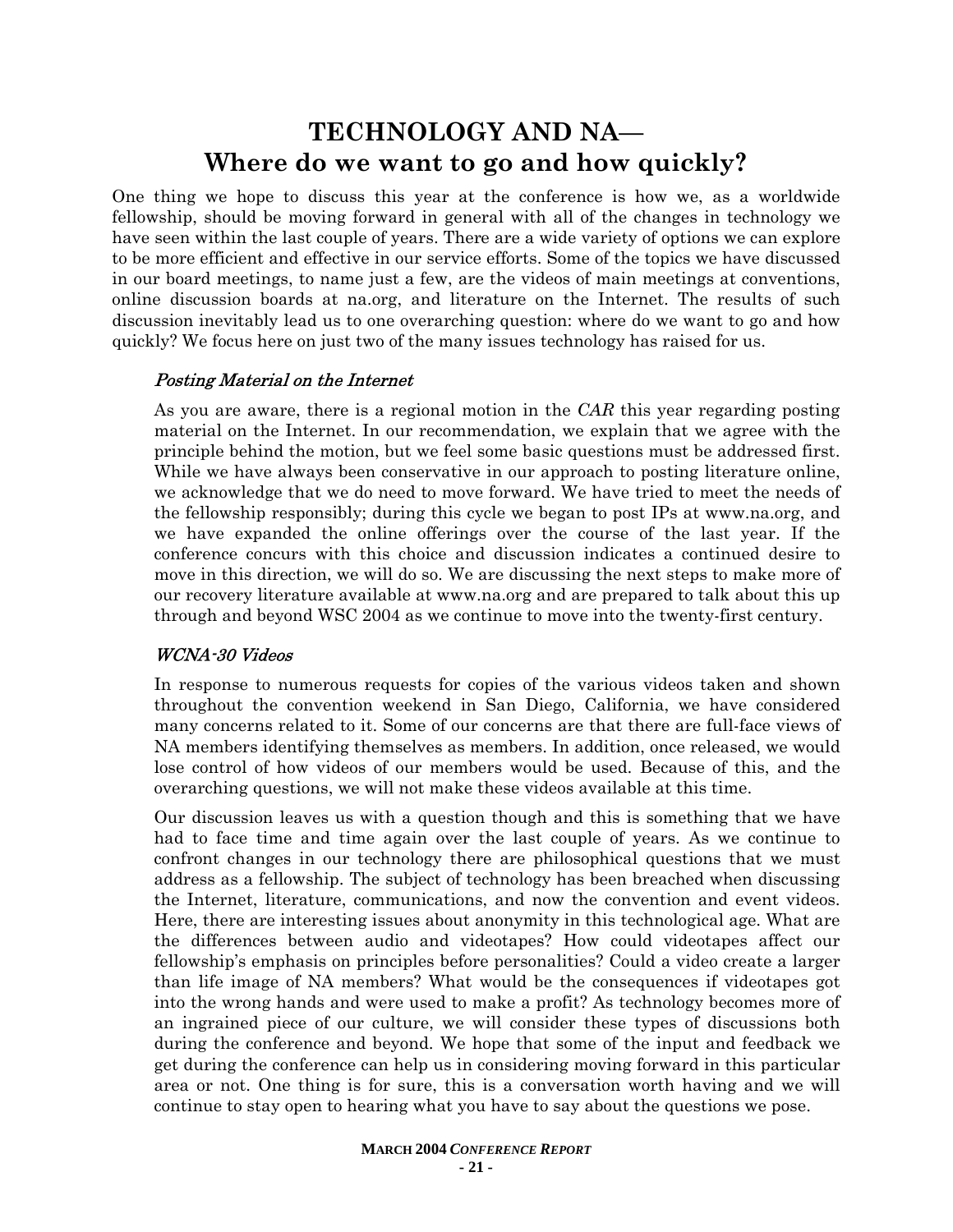#### **MARCH 2004** *CONFERENCE REPORT* **- 22 -**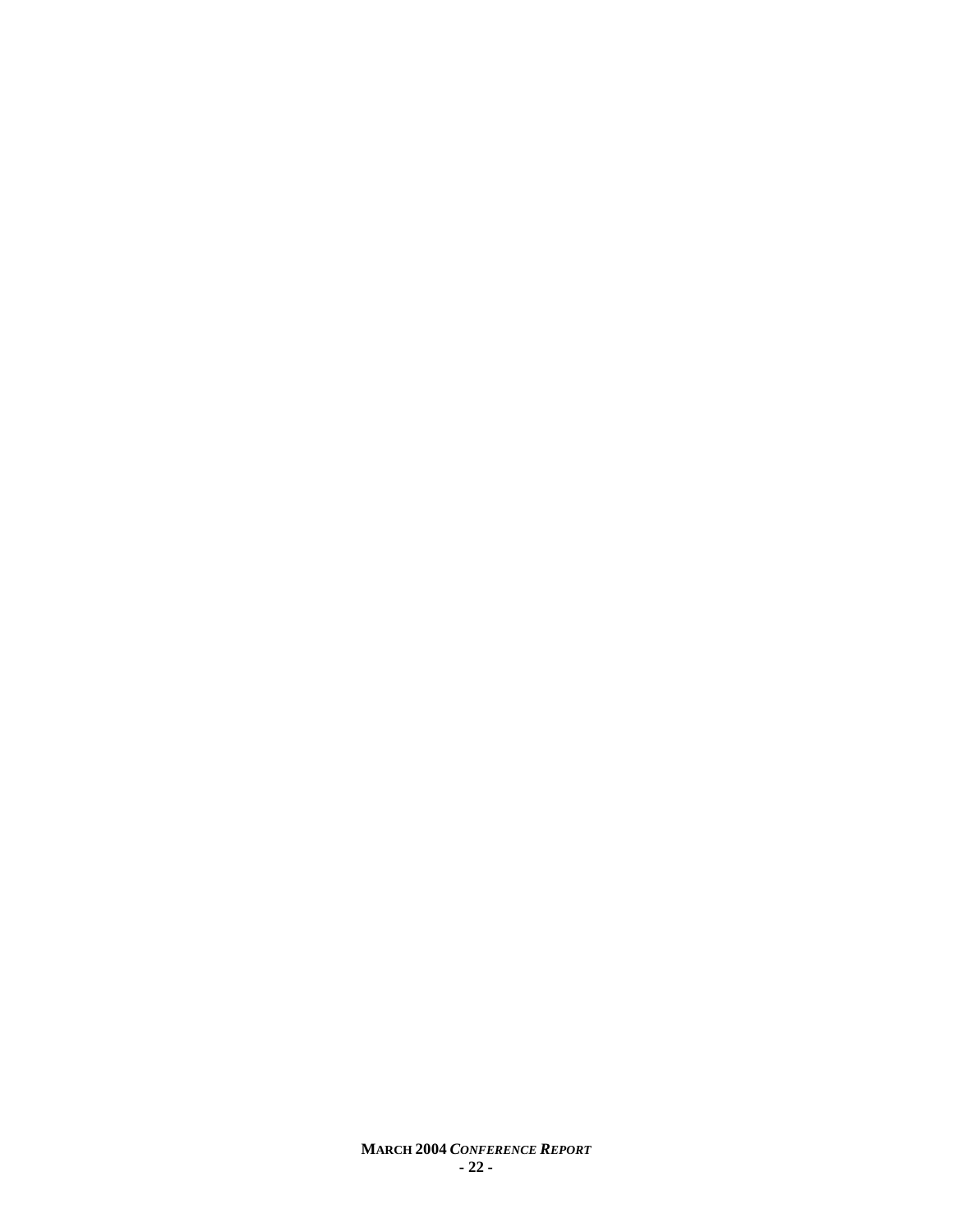### **Issue Discussion Topic Report**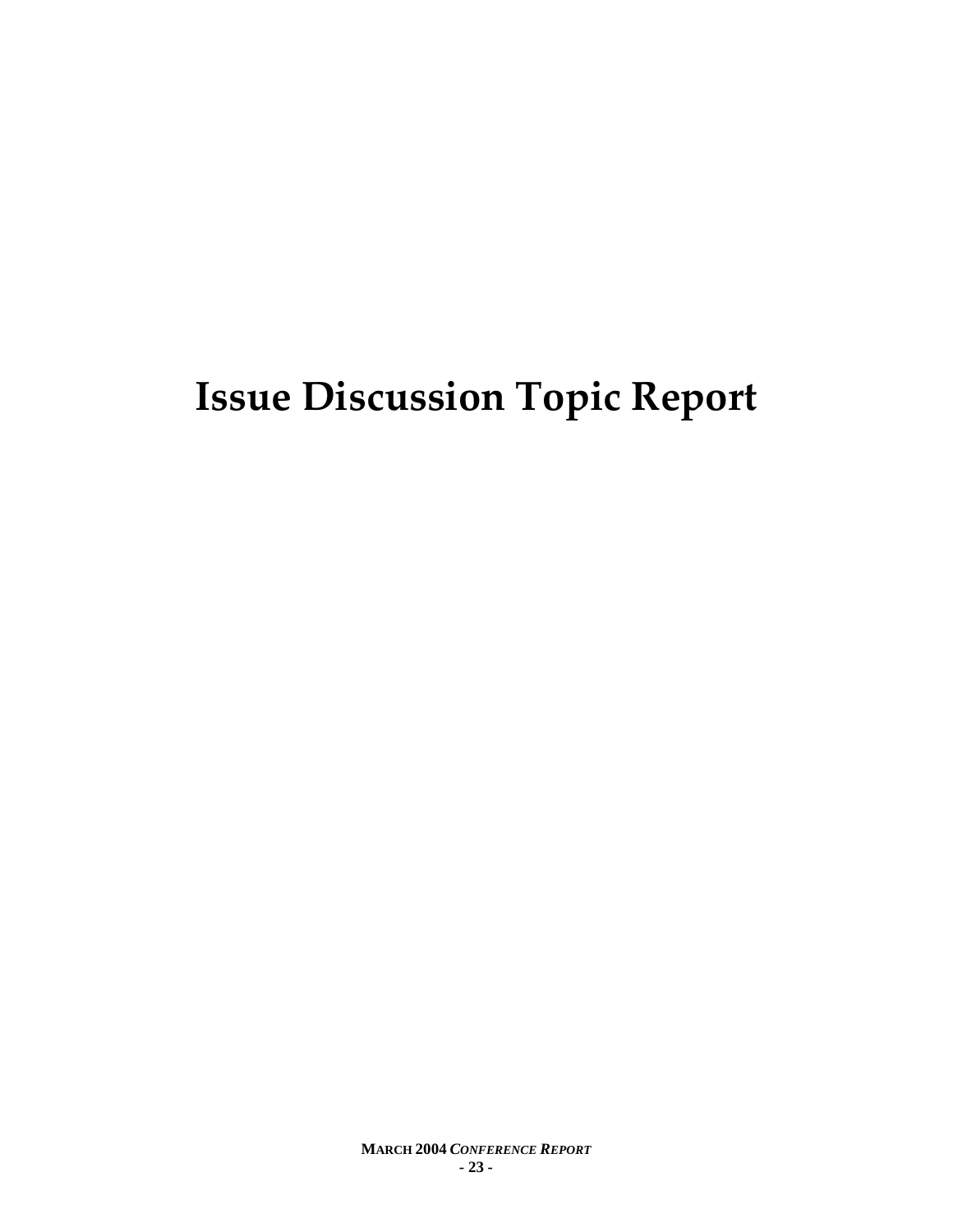#### **Issue Discussion Topic Report**  *Self-Support* **&** *Atmosphere of Recovery*

We should all be prepared to have discussion at the conference about the issue discussion topics in particular and the process we use to gather information about them in general. Since WSC 2002 both issue discussion topics have been distributed to the fellowship in the form of a *News Flash*. A bulletin board was also created at www.na.org for members to post their experiences about the topics. In addition, discussions about the topics of *Self-Support* and *Atmosphere of Recovery* were held at worldwide workshops and world conventions.

We hope that by now most of you have visited the website to see what type of input we are receiving on the bulletin boards. We have compiled the information on the issues we have received and are preparing sessions at this conference to discuss the topics and the process. Visit the bulletin and read the input from the members we all serve. Hear what they have to say when provided with this forum. We will continue to explore ways to gather input from our members by looking at the type of questions we can ask and the mediums we can use to get the answers and discussion we are looking for.

#### What you said?

#### Self-support

Some examples of written input responding to the questions posed by the *News Flash* were as follows:

*We must collect our own money and supply our own needs so that we don't get tangled up in outside issues…we need other than money, literature, support, flyers, we need to be an area participant, trusted servants.* 

*We cannot keep a treasurer or GSR, we made flyers, and we asked experienced members to come and attend our business meeting, so that we can make sure our group is being run appropriately.* 

*…Keep a good atmosphere of recovery; welcome the newcomers so that our groups continue to stay self-supporting* 

*For some groups' self-support was not always important because non-addicts and drug court started the groups.* 

We received lists of spiritual principles in response to the *News Flash* question "What are the spiritual principles of self-support?"

*Honesty, faith, hope, responsibility, trust, open minded, service, gratitude, integrity, prudence, anonymity, God-centered, tolerant, acceptant, standing on our own, accountability, willingness, freedom, independence, autonomy, integrity, honesty, humility, tolerance, unconditional dedication, group and unity support, solidarity, acceptance, sharing, and that self-support is the opposite of self-destruction.* 

Discussions on the website continued with an emphasis on free events and suggestions about what local groups and committees can do for members that do not have any money. There were specific suggestions from members to promote fun in recovery and carry our message, but no mention of self-support during these posts. Quite the contrary, the posts took the direction of how members can support others who are not self-supporting. There were also individual members who expressed their personal opinions about self-support and how fundraisers play a role in that.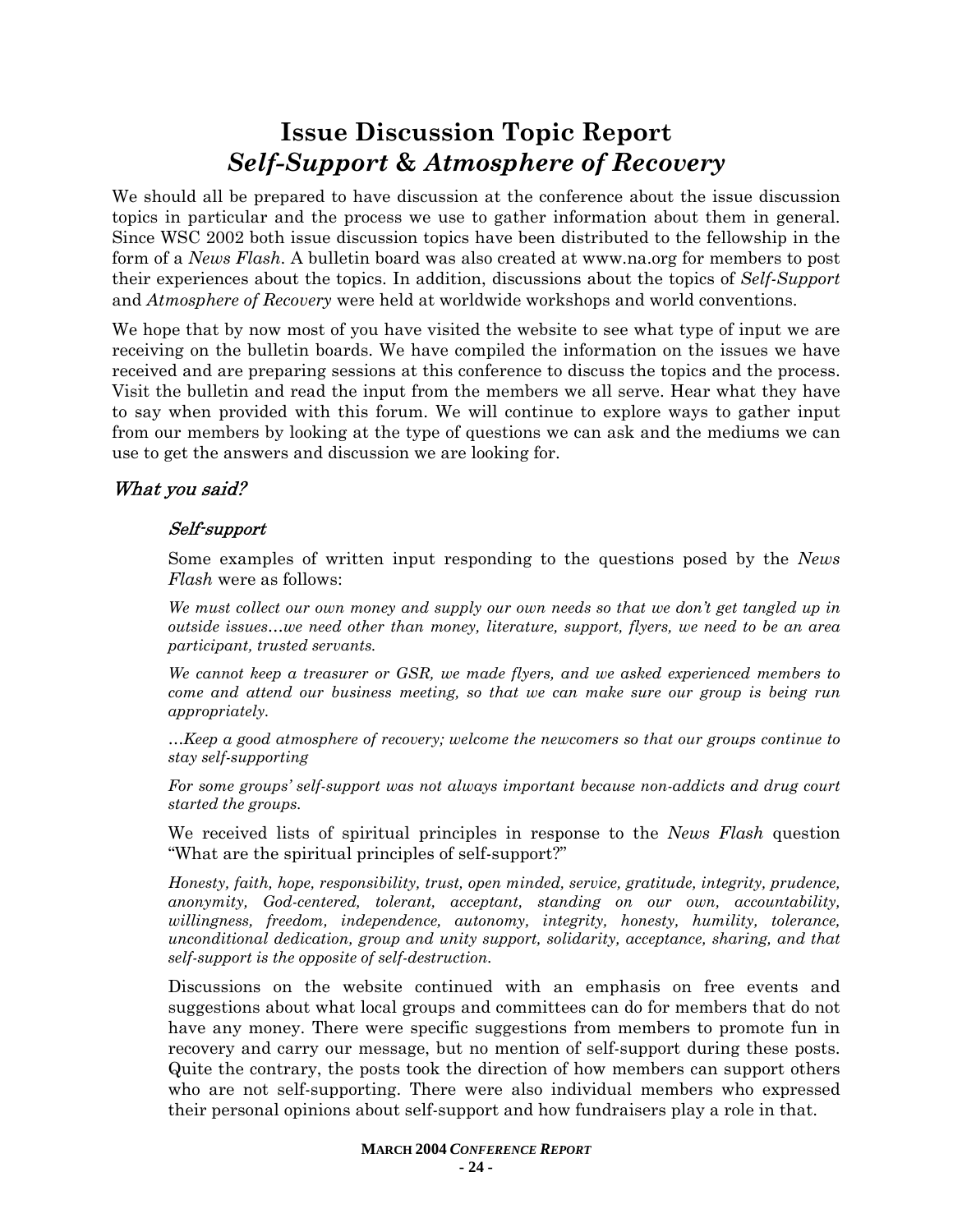One group had a problem with a lack of people in the meeting itself and as a result the group does not bring in enough money to pay the rent. This member shared that "addicts are resourceful" and that they were not worried.

On a side bar, there was a very large response to people going online and asking for help with drugs. Some people posted messages promoting the use of methadone in recovery. Needless to say, this started a very lively conversation and pages and pages of postings that had nothing to do with self-support. Eventually, the bulletin board administrator lovingly reminded members of the topic at hand and the matter seemed to go away.

Following are some examples of specific posts relating to the topic of *Self-Support*:

*How should an area vote regarding money matters?* 

*What to say to a member who does not put money in the basket but goes out to eat with everyone after the meeting?* 

*Another problem that we recently had was one of our trusted servants kept coming up very short in the home group. He started selling tee shirts and trying to raise money in that group…when some more of the area fellowship stepped in to help out with the service, we initiated a system of accountability and record keeping which fixed the problem. This was done respectfully and in a non-threatening manner in a spirit of coming together…* 

The responses to these questions were predominately personal opinions, but they certainly elicited input that came more from personal experience.

Following is breakdown by categories of the items posted to the issue discussion topic *Self-Support* bulletin board (items with the most posts at the top of the list:

*Specific advice or comments on what other people had posted (crosstalk)* 

*Regarding activities (dances, conventions, etc.) in specific* 

*People who identified themselves as being non-addicts/non-members* 

*Members arguing over what it means to be "clean"* 

*Specific area or service problems* 

*Regards to endorsement and affiliation* 

*Looking for help with drugs* 

*Reminded everyone what the topic was* 

*Talked about individual contributions* 

*Provided a solution to money management problems* 

*Looking for a meeting* 

*Wanted to discuss the pamphlet on* Self-Support

#### Atmosphere of Recovery

Most of the submitted written input about the topic of *Atmosphere of Recovery* was similar to what we received about *Self-Support*. There were lists of spiritual principles and more responses about what a group should or would do to create an atmosphere of recovery, rather that what they have done.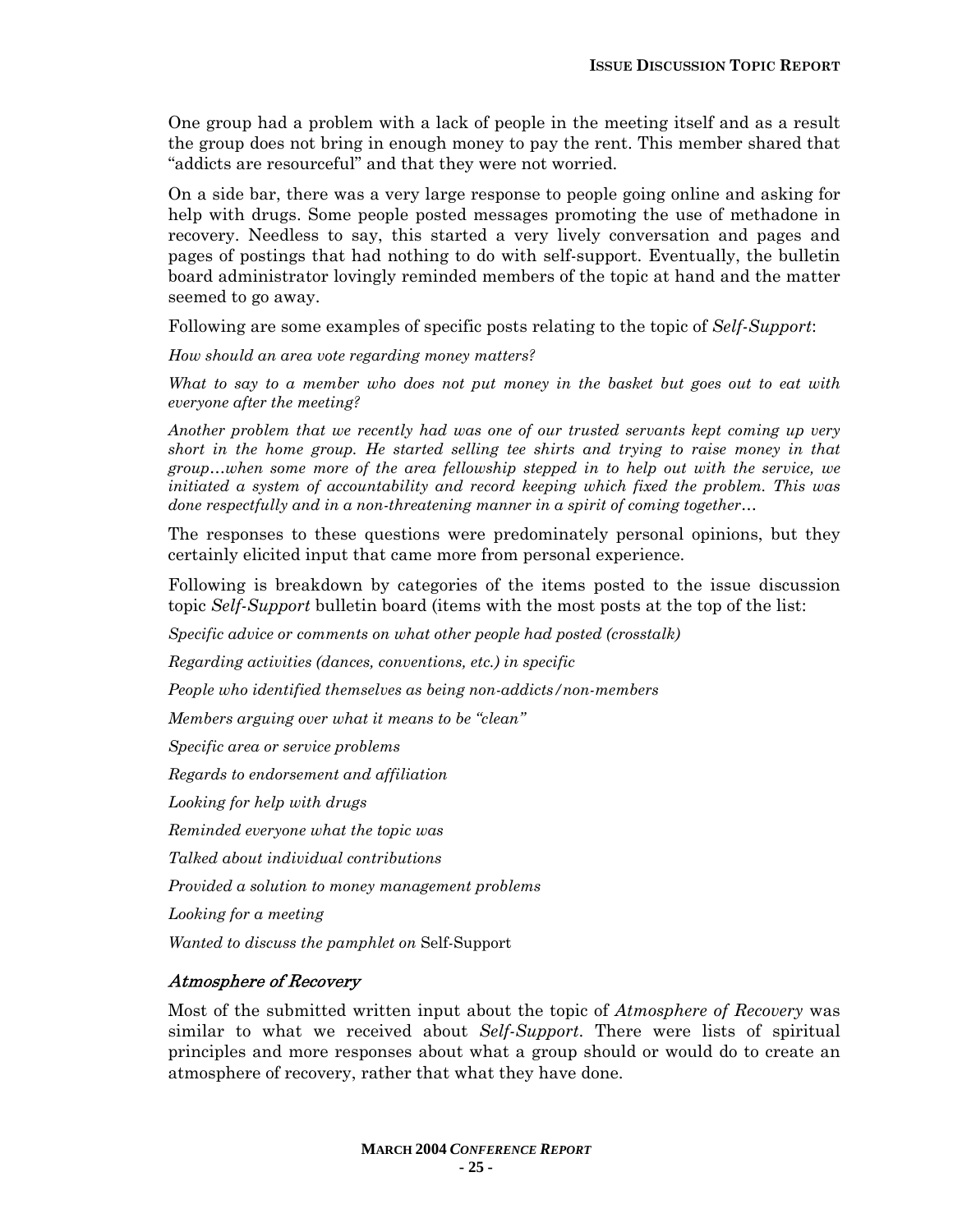Washington/Northern Idaho region offered thorough and explicit written input and we have created the following outline, organized into three sections, to express some of the specific challenges and experience gathered in their regional discussions:

#### Predators and Assaults in Meetings

*We had a person become assaultive and we tried to de-escalate the person as they became assaultive. Eye contact is important.* 

*We have had two recent disputes. One was when someone was outside the meeting drunk. In the past there have been fights in the meetings and we called the police. Sometimes people become assaultive for no reason. There are people who hang around the meetings who are homeless. Sometimes these people just hang around and stalk women. Meetings should have people with clean time attend regularly.* 

*It was agreed that calling law enforcement to keep the peace might be one way to address the immediate disruption and a further discussion at the business meeting might be a solution for follow-up.* 

#### *Children in Meetings*

*Kids are a big issue. Kids can damage the meeting facility and other's personal possessions. Our homegroup meetings have been billed for the damage caused by the kids, of course we had to pay for the damages. We now have a disclaimer in our meeting formats regarding children at meetings. We have had to ask parents to leave the meeting if they cannot control their children and we've addressed our concerns with the parent to no avail. Facilities now require a deposit for our meetings to meet due to damage caused by children.* 

#### *Primary Purpose*

*Meetings can get off track of the subject being discussed. Some situations call for the Serenity Prayer, sometimes immediately. This could eliminate the dispute.* 

*World events can be disruptive such as the recent was between America and Iraq. There was a conflict depending on one's opinion about the war. The terrorist attacks of 9/ 11 is another example of strong emotions that brought forth conflict in meetings.* 

*When we have members disrupt meeting we have an adhoc meeting to discuss solutions to the problem. We give the solution 3 chances at succeeding. If it fails we have considered calling the police. We had one homegroup member who opposed calling the police—said he would change homegroups. We try to speak with kindness. Sometimes it's good to ignore disruptive behavior.* 

*We agreed that negativity could influence a meeting, which directly impacts the atmosphere of recovery. Certainly our group felt that "drug-a-logs" were a problem and contributed greatly to disruption.* 

*It was agreed that explicit sexual advances or "sexual advertising" could be disruptive to meetings.* 

*One solution is to have 2 or more homegroup members agree on the solution to the disruption.* 

The majority of the online input can be divided into the following three categories: complete abstinence, predators in NA meetings, and a group's success or difficulty in furthering its primary purpose. The following points are examples of the various types of online responses we received: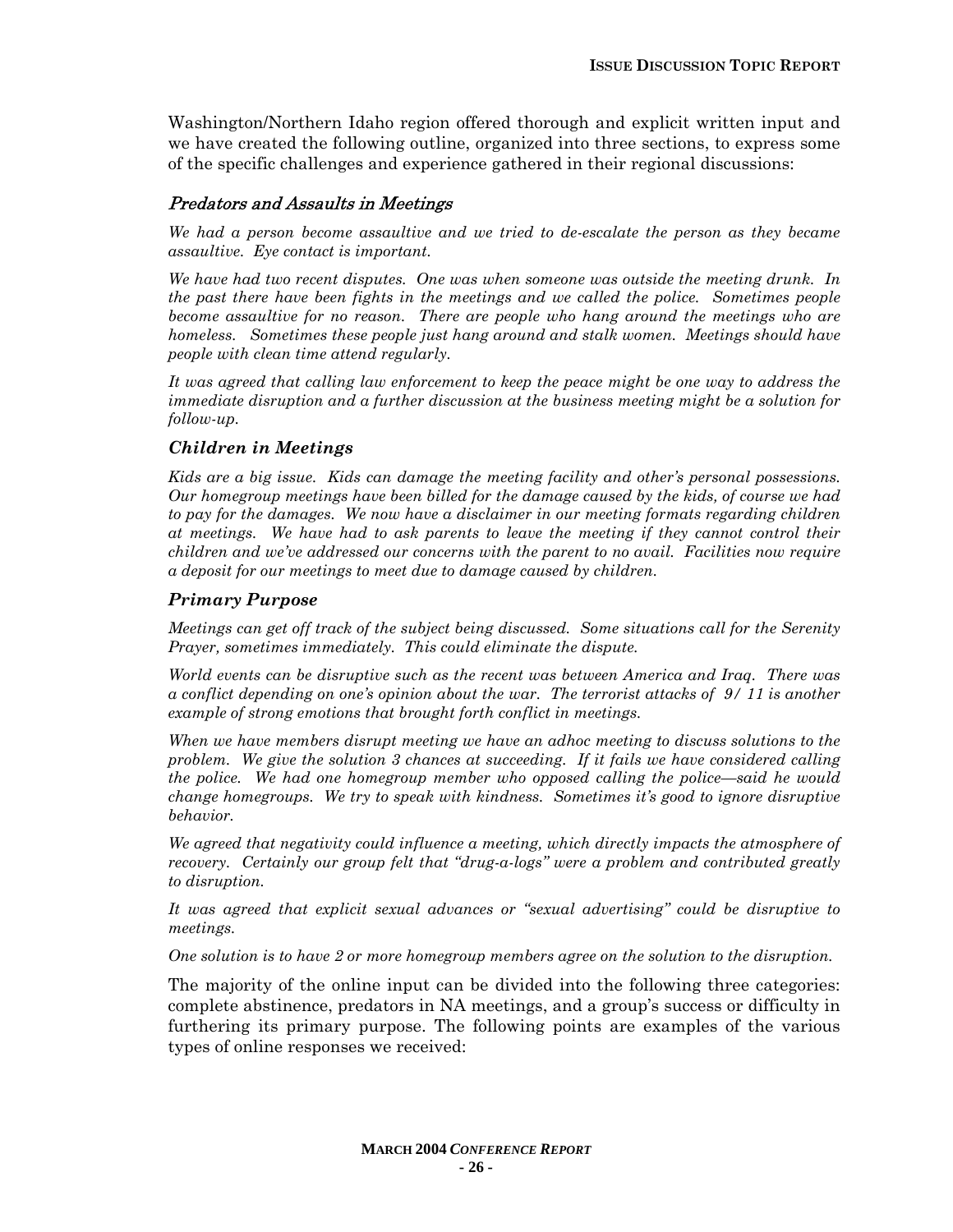#### *Complete Abstinence*

*On a personal level; I have a disease called Rheumatoid Arthritis. Even with advanced treatment my condition can become extremely painful and disabling. If I were to abstain from medication not only would I be unable to care for myself, the pain alone could move me to insanity or death.* Can any person comprehend such absolute desperation, that a person home *alone could be too afraid to go to the bathroom for the fear of not being able to get off the toilet by themselves? To many I presume the answer would be 'yes.' Keeping my experience in mind; would any member wish that demoralization on me, or that I ought be excluded from sharing and service in NA? I surely hope not. In respect, to generalize "abstinence from all drugs," would be in many cases very insensitive and quite often inappropriate. This is just one more important reason why NA ought have NO opinion on which drugs are appropriate and which are not, hence our tradition of non-professionalism. Addiction has very little to do with drugs, but rather the resulting symptoms, consequences and motives underlying their use.* 

*I'm having a real issue here. At my NA group I am not allowed to speak because I am prescribed methadone by a methadone clinic. I have been free from heroin for over two years now. The leader of the group says that I must be 24 hours clean before I can talk at a meeting. Well I take my methadone every morning, so there will never be a day when I can talk at a meeting. I bring up the fact that others aren't drug free; nicotine and caffeine are drugs, but people who smoke or drink can talk. Every time I try to say something I am interrupted and politely asked to contribute once I'm clean; They say it's some sort of Bulletin number 26 or 29. People who smoked crack yesterday can talk all day, but I can't. Some ignorant people think that methadone gets you high, it doesn't. I think I am clean and sober, two years now. I personally believe that I would die (from using again) if I were not prescribed methadone. The same goes for a diabetic without his/her insulin. Do you think I should find a new group or what? Is this leader being too overbearing?* 

*Re: Bulletin #29: Does this pertain to prescription medications such as Prozac and other brain-chemistry-altering psych meds? I hear from many, many addicts - SHARING in meetings - who are on psych meds. Personally, I don't make the distinction between methadone and psych meds. Anyone who can clarify this, please do. A double standard seems to exist here, and one more time, it separates rather than unifies. I think the bulletin as it stands does, indeed, alienate, because of this particular issue (psych meds).* 

*To the person not being allowed to share at a meeting because they are on methadone. This topic is a huge controversy in my area (greater Philadelphia). The fact of the matter is that you are on a "drug replacement" program. This is a program of COMPLETE abstinence. Our preamble warns against substituting one drug for another. Therefore most people will say you are not clean. As far as getting your hand up at a meeting and sharing, It is my opinion that you have every right to do so. Taking "trusted servant" positions i.e. Chairperson, speaker or treasurer is a little different because most groups have clean time requirements that you just*  do not meet. But you as well as ANY addict has the right to share from the floor. This kind of *discrimination will do nothing but alienate people and drive away the very people we are trying to reach. The still sick and suffering addict. Have you brought this issue up at your group conscience or business meeting? If not than you should. As far as changing home groups that is your decision and yours alone. Of course it is also your decision to stay on methadone or not. I personally know many addicts who thought the same way you did but trusted in the program and their higher power and got off the program (one man was on methadone for 20 years) and have many years of continuous clean time.* 

*The "BIG" question...Should people on methadone be allowed to chair a meeting/celebrate recovery time? My group just voted "no way". I need others input.*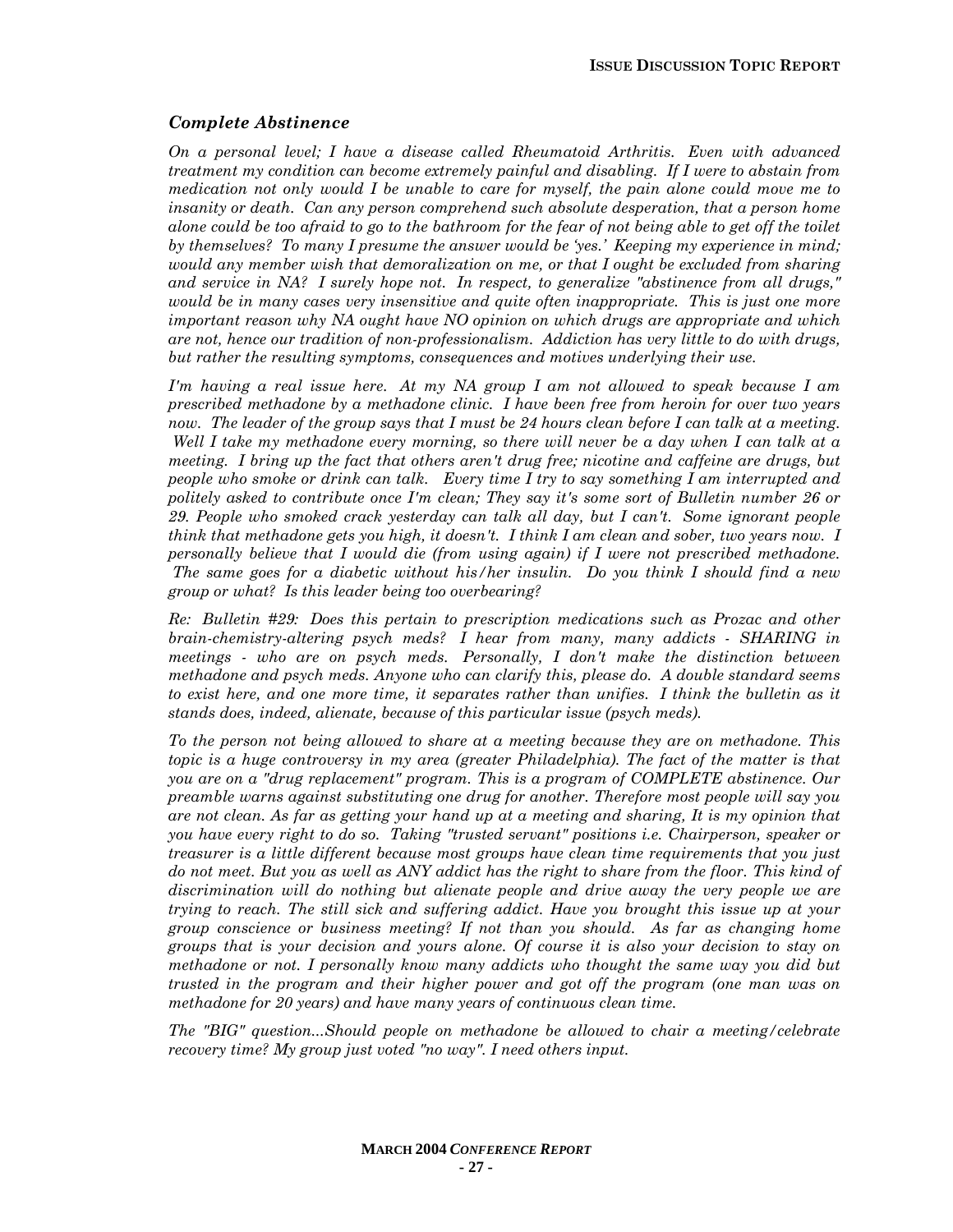#### *Predators in Meetings*

*How do you deal with someone who was in the fellowship for a few years, left to go deal drugs while "clean", and then came back and still deals drugs in the rooms just so they can get using addicts to be sex partners. Many newcomers have relapsed because of this individual, and the individual sounds like they know the program and such so that they can attract newcomers into their circle. Does anyone have any practical experience on what to do to confront this individual? Is it a legal matter somehow? How do I restore the atmosphere of recovery and trust? I am one of the oldtimers around, so I feel the most responsible, but I am baffled. I am praying hard. Please help!!* 

*Please discuss how to deal with a predator in the home group. In our group, at least 4 people, including myself, my foster daughter and others have been victimized. I lost custody of the "daughter" due to the actions of an addict from my home group. And I could go on about his other victims but that is not my point. I believe God is the ultimate authority. My question is how do we as a group deal with the issues of a member who has a profile/clear history of behavior that affects the safety and well fare of other members? This member is a male, and many of the males have pulled away from this member, so now he seeks out new members. His MO is to leech on to the newcomer, often leading them to a non-NA group or church. If you all have any ideas, literature or anything else you can share on this topic I'd been willing to listen.* 

#### *Primary Purpose*

*At a recent meeting, The word God and faith was used to define the quality of one's recovery. This to me created an uneasy atmosphere. If I want religion, I'll go to church. I realize 12 step meetings are faith based; but there is soooo much more to know. Seeing a doctor. Eating healthy. Practicing change in one's life. Learning "New rules" to live by. I believe in god strongly, and know he never left me when I was "out there" God gave "choice" and "Free will" knowing God's will for me would be one endless marijuana high! Praying to see things as they are is all I can practice. Don't tell me I'll "go out" if I don't find god.* 

*Another member and myself were discussing "affected members" regarding an atmosphere of recovery. Where we differ on this topic is this; if a group votes to do something that impacts one person, then is NA as a whole is affected? Is this true? If the group decides on something and the member is "turned off" does this impact NA as a whole? How do we address this or does our literature already have some information on this area?* 

The input we received regarding the issue of complete abstinence contained discussions about the use of drug replacements such as Methadone, psychotropic medication and pain medication in Narcotics Anonymous. The input focused on how a group's decision to either allow or not to allow an individual to share in meetings and hold service commitments, while on any of these drugs, affects the atmosphere of recovery. Drug replacement is categorized here with psychotropic and pain medication because more than one posting made connections between Narcotics Anonymous Trustee Bulletin #29 and the use of these other medications.

There seems to be a substantial amount of confusion and controversy around the issue of complete abstinence. It is interesting that a large portion of the online discussion centered on this specific aspect of a meeting's atmosphere of recovery, when the written input made no mention of it. This may be the result of a few individuals dominating the discussion, or that the bulletin board provides an anonymous forum for members with sensitive issues.

Predators in meetings also stands out as one of the more difficult challenges a group can face. This issue seems particularly important because of the severe impact it can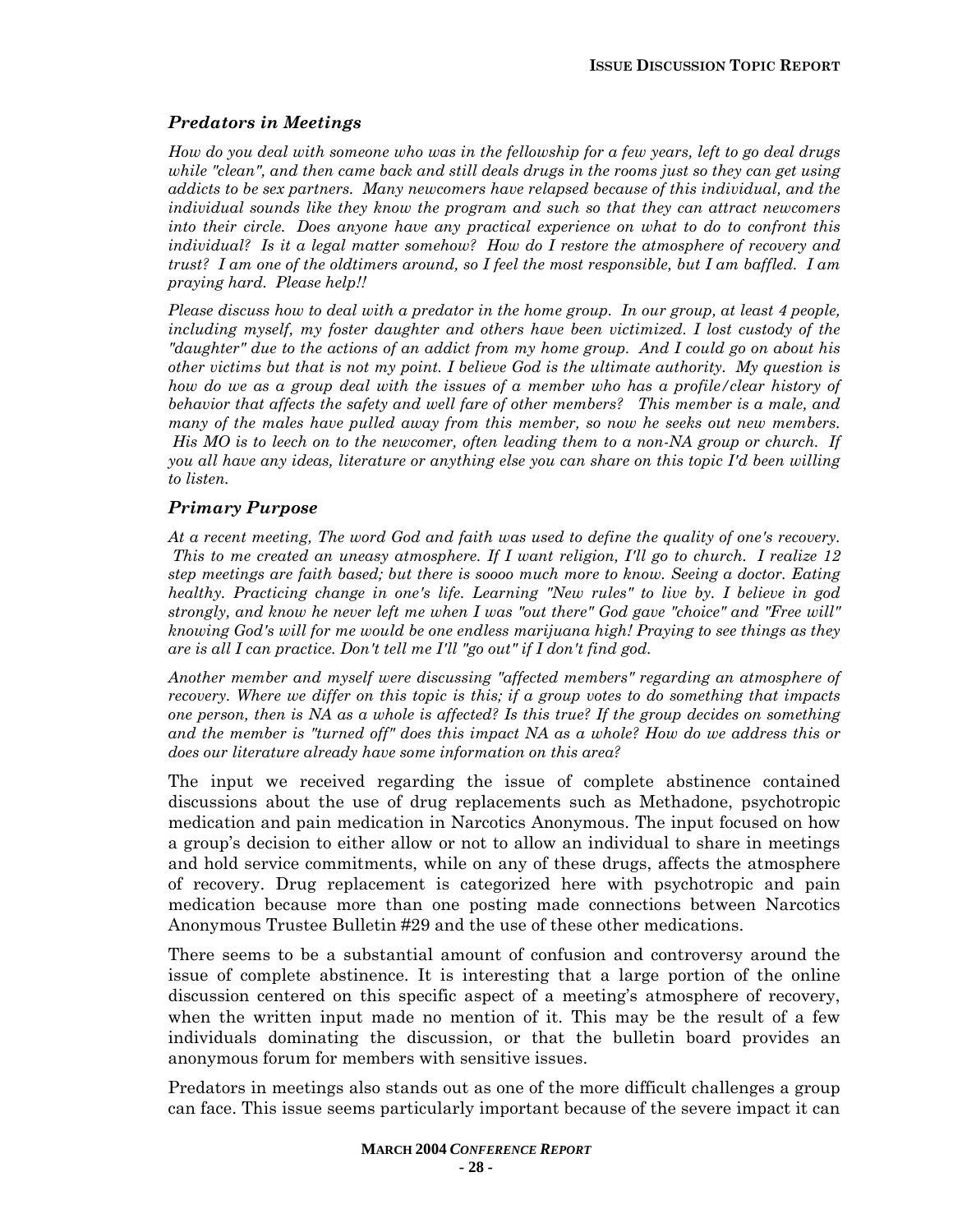have, not only on a group's atmosphere of recovery, but also on the safety of its members. Whereas groups can usually work out other issues such as disruptive children and off topic sharing, the issue of predators in NA groups may be a problem that requires additional guidance.

#### What Did We Learn?

The input taught us more about the issue discussion topic process itself than it did about the actual topics. We have learned more about how we may or may not approach discussion topics than how the fellowship actually feels about the topics themselves.

#### Frame the Discussion to Get at Specific Experience

In choosing the next topics it is important to consider the confusion that has been created from choosing such broad subjects. The original questions outlined in the *News Flash* are too vague. For example, the most useful input we received for the Sponsorship project was when the questions were asked about specific first-hand experiences. Prompts like, "Share" your experience with us…" seem to glean more substantive responses. Indeed, the most provocative question in the *News Flash* for these topics was when we asked (in the Atmosphere of Recovery prompt) about a homegroup's experience in dealing with disruptive behavior.

Although area and regional discussions may have been productive for those who attended, the input was often general and overly simplified. Lists of spiritual principles made up the majority of submitted input. For the topic of Atmosphere of Recovery, responses such as "lovingly and spiritually redirect the unruly member" or "do not shame or embarrass the addict" were typical. However, questions like, "What spiritual principles need to be present to have an atmosphere of recovery?" don't allow for responses based in practical experience. While the submitted feedback is most definitely valid, it lacks the same relevance as those answers that are grounded in personal experience or specific solutions might provide.

In reviewing the *News Flash*, and the input generated by its questions, it is apparent that what we are asking and how we are asking it could benefit from further development. The one question that did lend itself to more useful answers was, "What disruptive behavior have you seen at meetings, and how has it been handled? At a business meeting? Talking directly to the member? Addressing difficulties during the meeting or afterward?" This pointed type of inquiry seemed to provoke more substantive responses. Developing our own abilities at framing meaningful discussions within the fellowship might welcome more useful feedback.

The online discussions often veered dramatically away from the specific topic, and yet the anonymity provided by the online forum allowed for some of the more specific and frank responses we received so far. Another reason the online discussion may have been more candid is that members weren't trying to answer the specific questions asked in the *News Flash*. The open-ended forum of the bulletin board allowed discussions to take their own direction. Perhaps we could work towards achieving a balance between the limitations of a *News Flash* and the lack of boundaries on the web.

#### Input is too cleaned up

The Issue Discussion process may benefit from some clarification about what kinds of answers or input we are looking for. It looks as if we need to clarify with the fellowship that we are not looking for a group conscience with the issue discussion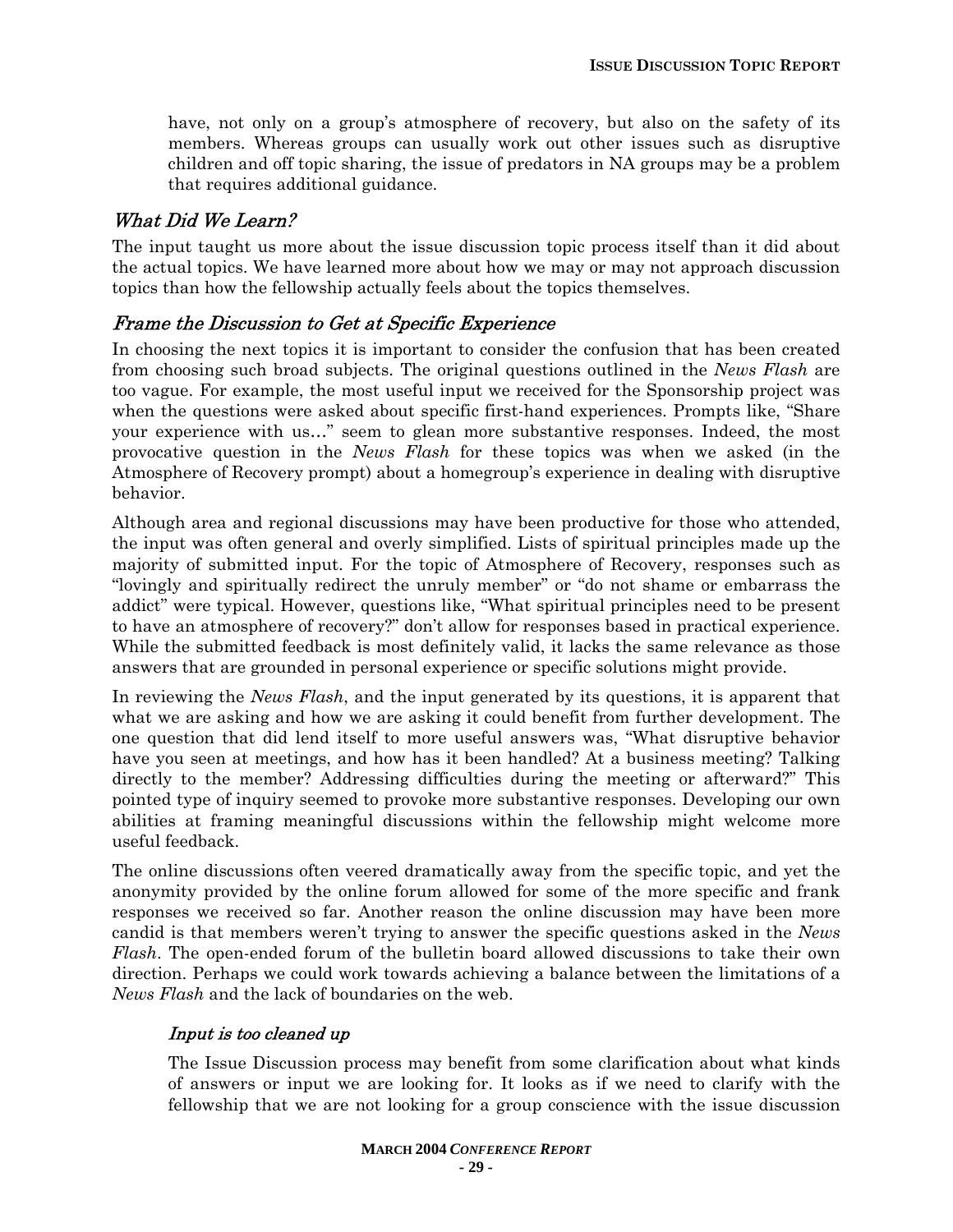topics, but rather, we are looking for specific and diverse personal feedback. Even the input gathered from the worldwide workshops illustrates that our members are conditioned to provide general, inoffensive, non-specific responses. Some questions to consider in regard to the input we would like to receive are the following:

Why do we want to have these discussions?

Why do we care about these issues in particular?

What has sparked these topics? (Background)

What are we going to do with the input we receive?

Interestingly, a feature unique to the bulletin board was that members weren't trying to produce tidy and politically correct reports to send to the World Board. The most useful online input came from individual members with genuine concerns and difficulties.

#### We have trouble having discussions

While we did receive some of the more specific difficulties facing individuals and groups via the online forum, the input also highlighted our inability to have discussions within the fellowship. The online postings show that while trying to discuss these obviously important topics (given the passionate tone of the responses), we are still unable to stay away from taking positions on issues. Many postings cited traditions and bulletins in order to prove the authority of their positions, rather than sharing experience and resolutions.

#### Conclusion for Issue Discussion Topics

The conference has committed to trying this process for two cycles. That does not preclude us from fine-tuning the techniques we are using within the process. This can be done by having a discussion about what we are looking for, gearing our questions to be more thought-provoking, and having the discussions ourselves in order to better frame the issues. From there we can define future discussion with a clear focus in mind.

It might be helpful to frame the issue discussion topics to reach a broader population of the fellowship. This could spark input and dialogue from and among a completely different population of the fellowship. The difference in who is submitting input, or of who is even aware of the topics, is already apparent in the contrast between the written materials submitted by those sitting in service workshops versus the posts made by individuals on the bulletin board.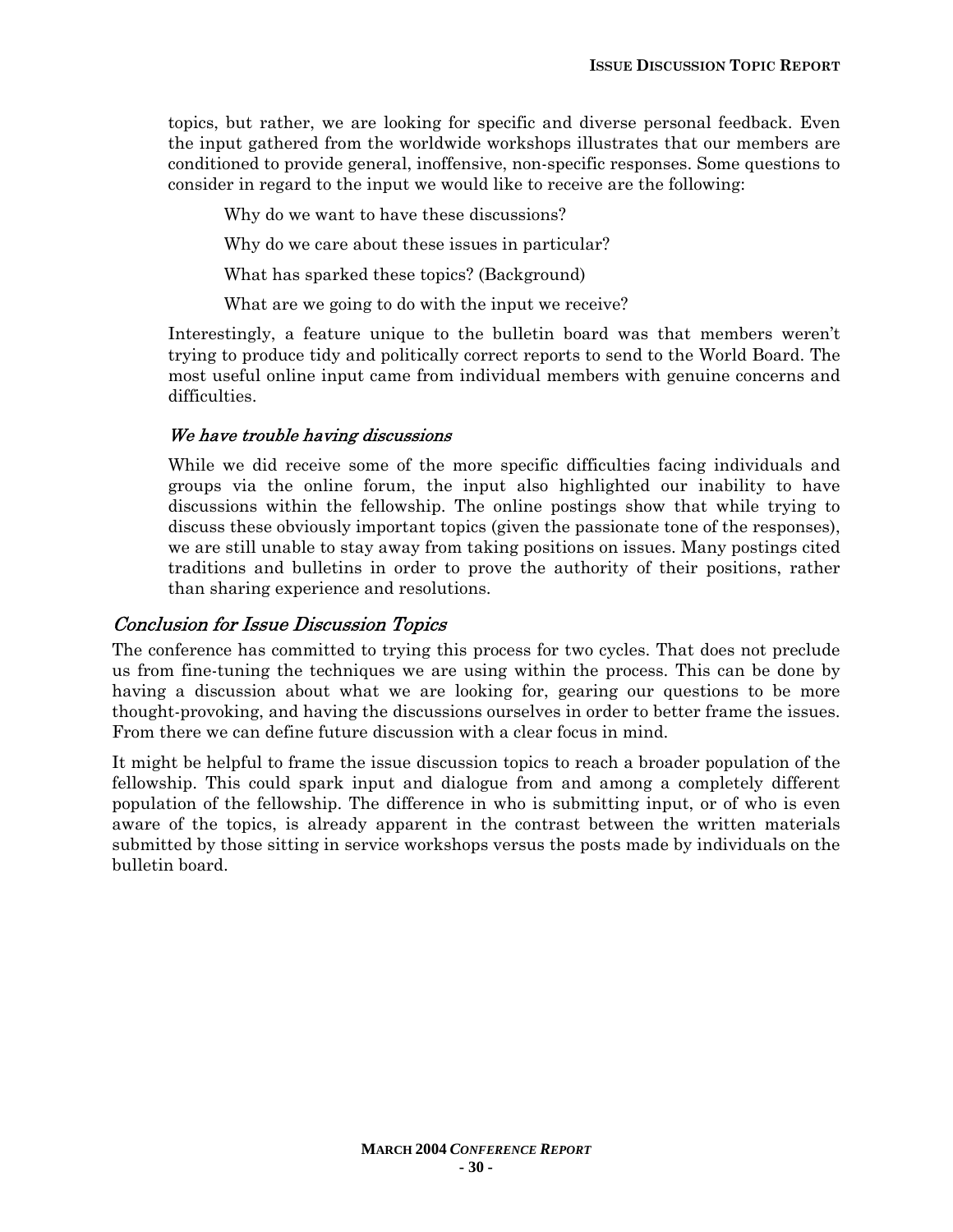### **Human Resource Panel Report**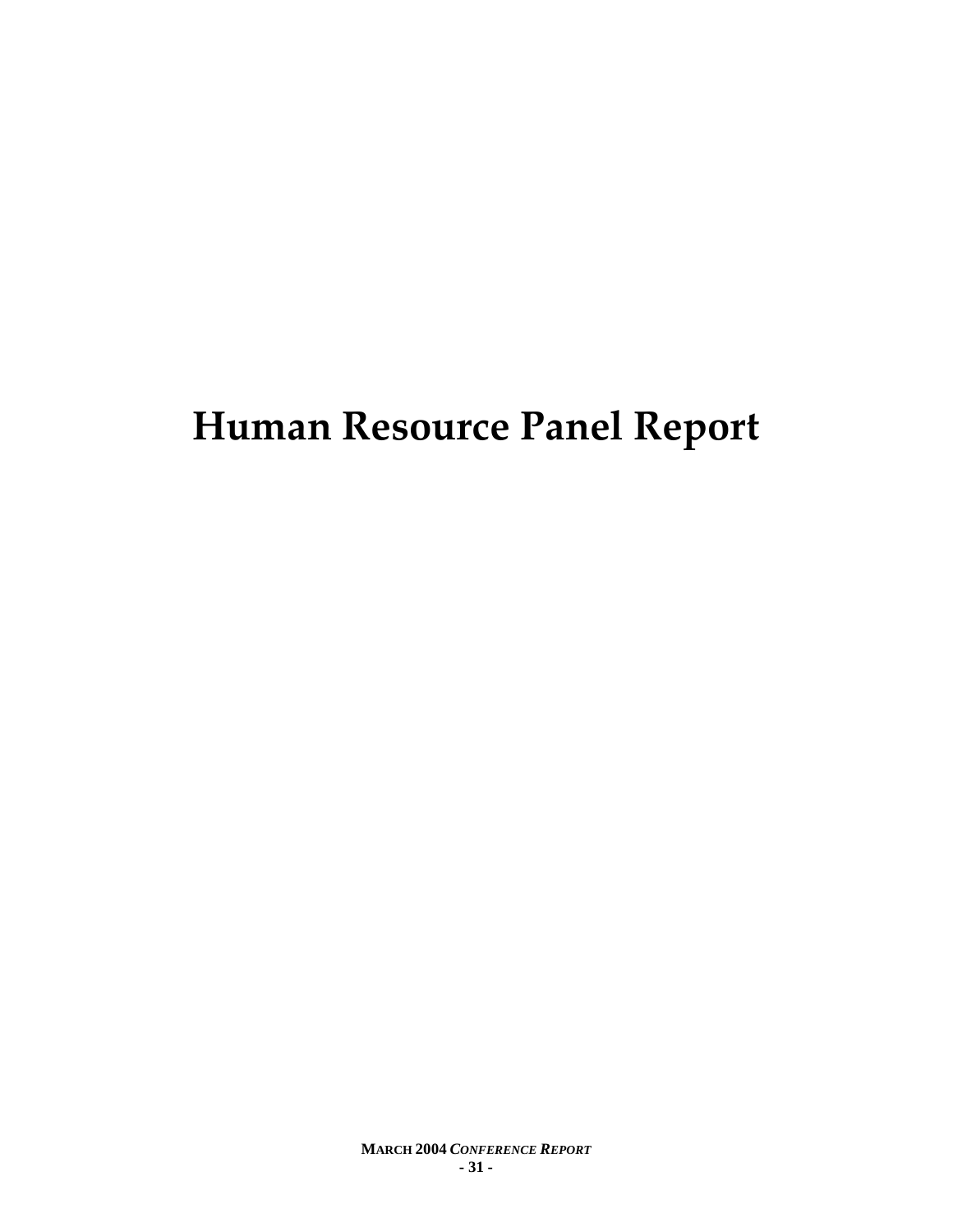### **The Human Resource Panel**

We are grateful for the opportunity to serve as your Human Resource Panel. We have worked very hard to present a list of the best-qualified candidates from which you will choose your next World Board members, Human Resource Panel members, and WSC Cofacilitators. We believe that anyone on this list is qualified and competent to do the job he or she is nominated for, based on all information presented to us. Our hope is that you will feel as confident as we do in the nominees provided for this year's World Service Conference.

For this conference cycle there are 16 available World Board positions, 2 available Human Resource Panel positions and 2 Cofacilitator positions. The nominations are listed below in alphabetical order.

Please note that this list may be published before all potential nominees have been notified that we intend to nominate them. If anyone on the list chooses to decline nomination by the HRP, their name will not be on the list of nominees or on the ballots at the World Service Conference.

#### HRP Nominations for World Board Member

| Jeff B  Southern California Region  |
|-------------------------------------|
| Mary B Lone Star Region             |
| J. Alan B New England Region        |
| Ron B Australian Region             |
|                                     |
|                                     |
| Janet C Aotearoa New Zealand Region |
| Nick CNew Jersey Region             |
| Gordon C Northern California Region |
| Michael CSpain Region               |
| Paul C North East Atlantic Region   |
|                                     |
|                                     |
| Robert G  Florida Region            |
|                                     |
| Lou HChicagoland Region             |
|                                     |

| Mark HAotearoa New Zealand Region     |  |
|---------------------------------------|--|
|                                       |  |
| Nick KNew England Region              |  |
|                                       |  |
| Tom McK Pacific Cascade Region        |  |
|                                       |  |
| Jose (Tata) MPhilippines Region       |  |
| Charles N Greater Philadelphia Region |  |
|                                       |  |
| Rose-Marie RAustralian Region         |  |
| Rhonda R  Free State Region           |  |
| Craig R Carolina Region               |  |
|                                       |  |
| Bobby SSouth Florida Region           |  |
| Rex S Washington/N. Idaho Region      |  |
| Antoinette S Buckeye Region           |  |
| Greg WWisconsin Region                |  |
|                                       |  |

#### HRP Nominations for WSC Cofacilitator

| Robert BCarolina Region |  |
|-------------------------|--|
|                         |  |

Ubaldo "Roberto" J.............Ontario Region

#### HRP Nominations for Human Resource Panel Member

| Mindy AShow-Me Region           |
|---------------------------------|
|                                 |
| Dylan J British Columbia Region |

| Randy K Free State Region |
|---------------------------|
|                           |
| Sergio RPanama Region     |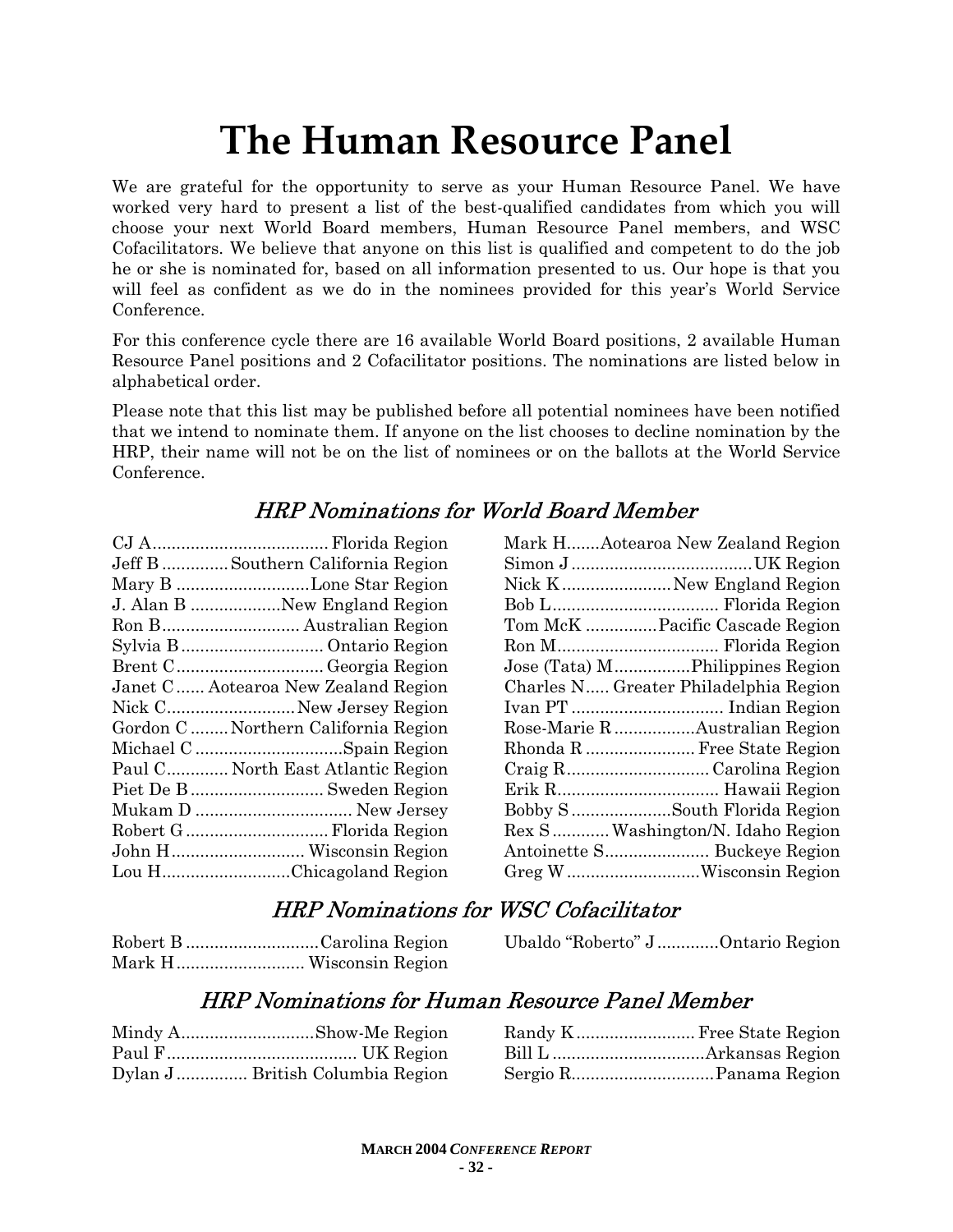If you are seeking a Regional Nomination, a completed World Pool Information Form must be brought to the conference along with a signed Regional Nomination Form.

#### **The HRP Nominating Process**

As we reported in *NAWS News*, the deadline for submitting World Pool Information Forms for possible nomination at WSC 2004 was 31 August 2003. In September, we began the process of selecting possible nominees by sending out letters to all those pool members who met the clean time qualifications (minimum eight years clean for Human Resource Panel and WSC Cofacilitator positions and minimum of ten years clean for World Board positions). A total of 357 letters were sent on 9 September 2003 requesting a response of interest to be sent to the WSO by 13 October 2003. These initial packets contained a description of the duties and responsibilities of an HRP member, WSC Cofacilitator, and World Board member, and they offered the final chance for potential nominees to update their World Pool Information Forms. In addition, we followed up this mailing with an email confirmation indicating that the packages had been sent and that they were moving on to the next step in the nomination process.

After we received the initial forms indicating the positions candidates were interested in, we sent another letter on 30 October 2003 acknowledging receipt of potential nominees' responses. At that point there were 269 complete World Pool Information Forms in our database and 88 World Pool Information Forms in which candidates had only completed part one. Only seven candidates with incomplete forms responded to our request for updated forms, totaling 276 complete World Pool Information Forms on file. Of the 276 completed forms, 117 candidates responded to our request.

We hope that those of you who did not respond to our requests will understand that it is impossible for us to ensure that everyone understood the importance of following up to our correspondence. We had trusted that those interested in being considered for nomination would have responded to our attempts to ensure their opportunity to participate in this process. Although we tried to support candidates in this process as much as possible, ultimately it was the responsibility of the individual to respond to our requests.

On 14 November 2003 we began the process of considering potential nominees from which we had received letters of interest. All potential candidates were considered through a blind consideration process. As we have mentioned in the past, this conference cycle we felt more comfortable using the blind process of consideration, as it allowed us to assess all candidates in an anonymous and equitable manner. A selection of candidates was then made via a conference call 15 December 2003. Letters were sent to all selected candidates inquiring whether or not they were still interested in being considered further for possible nomination at WSC 2004. A total of 95 individuals were selected to continue in the process.

On 22 December 2003 we then sent a letter acknowledging continuation in the nomination process, as well as a General Information Form (at the request of the WSC participants of 2002). Candidates were then asked to choose only one position they would like to be considered for and to return their completed General Information Form to the WSO no later than 15 January 2004. We informed candidates that, if nominated, the form would be given to conference participants (in the same form as submitted) along with their Candidate Profile Report. Only two candidates withdrew their names from the nomination process at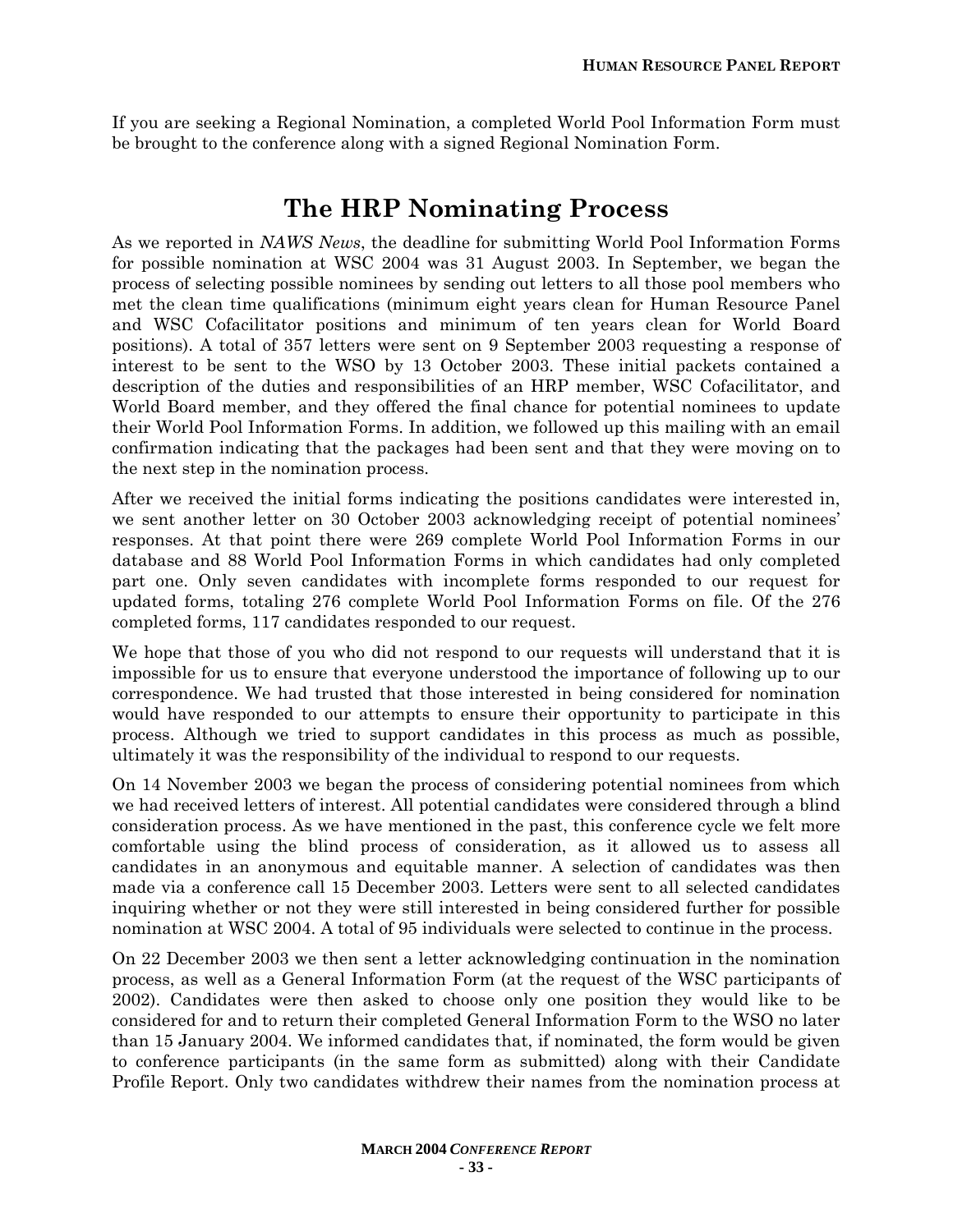that time. In addition, we sent out letters on 18 December 2003 to those members no longer continuing in the selection process.

As of the date of this report, six people informed us at or after the time of their interview that they did not wish to continue in the process due to reconsideration of the time, resources, and length of term that a World Trusted Servant position would demand.

We did our very best to ensure that all interested candidates continued in the process. We sent email confirmations, and encouraged candidates to complete their World Pool Information Forms and all additional requested information. Those members who have a World Pool Resumes on file, but who have not completed the new World Pool Information Form, were not considered in this nomination process.

Our goal is to make the process as fair and equitable as possible. We use a scoring and weighting approach for each form and interview so that we can consider the information on the same scale. However, eventually we must make a subjective decision when we assess information and when we interview a person or his or her references. Similarly, we understand that each conference participant, when voting, makes his or her final choices based on the nominee's background and skills along with personal and subjective criteria.

Our decisions about who progressed to the interview stage were based primarily on consideration of the information from the World Pool Information Form. If you feel that you are well qualified for a world service position and you were not chosen to continue in the nomination process, please review your current form that is on file for the World Pool. Make sure that all of your answers are complete and well thought out, supply all of the information requested, and then resubmit the information. This will keep accurate information associated with your name in the pool for future elections and World Board projects. Please keep in mind that members of the World Pool can ask to examine a copy of their own World Pool Information Form at any time.

We are certainly aware that the nomination process is evolving more each conference cycle. We also know that the process may have shortcomings, and we are dedicated to making improvements with help from all conference participants. Your ideas continue to be an essential part in the continuing improvement to our nomination process.

#### **World Pool Utilization**

During the 2002 Conference cycle, the World Board utilized the World Pool in April of 2003 for a project requiring H&I experience. Thirteen names were pulled from the current database, and 205 names were pulled from the original database and forwarded to the World Board.

Thank you for the opportunity to serve on the Human Resource Panel this conference cycle. The past two years have been challenging and rewarding. Our hope is that the World Service Conference and the fellowship are well served by our work.

In closing, we would like to acknowledge the NAWS staff assigned to the HRP because without them, the tasks required of the HRP just could not get done. Managing the database, answering correspondence, and compiling lists for the World Board project requests are huge jobs.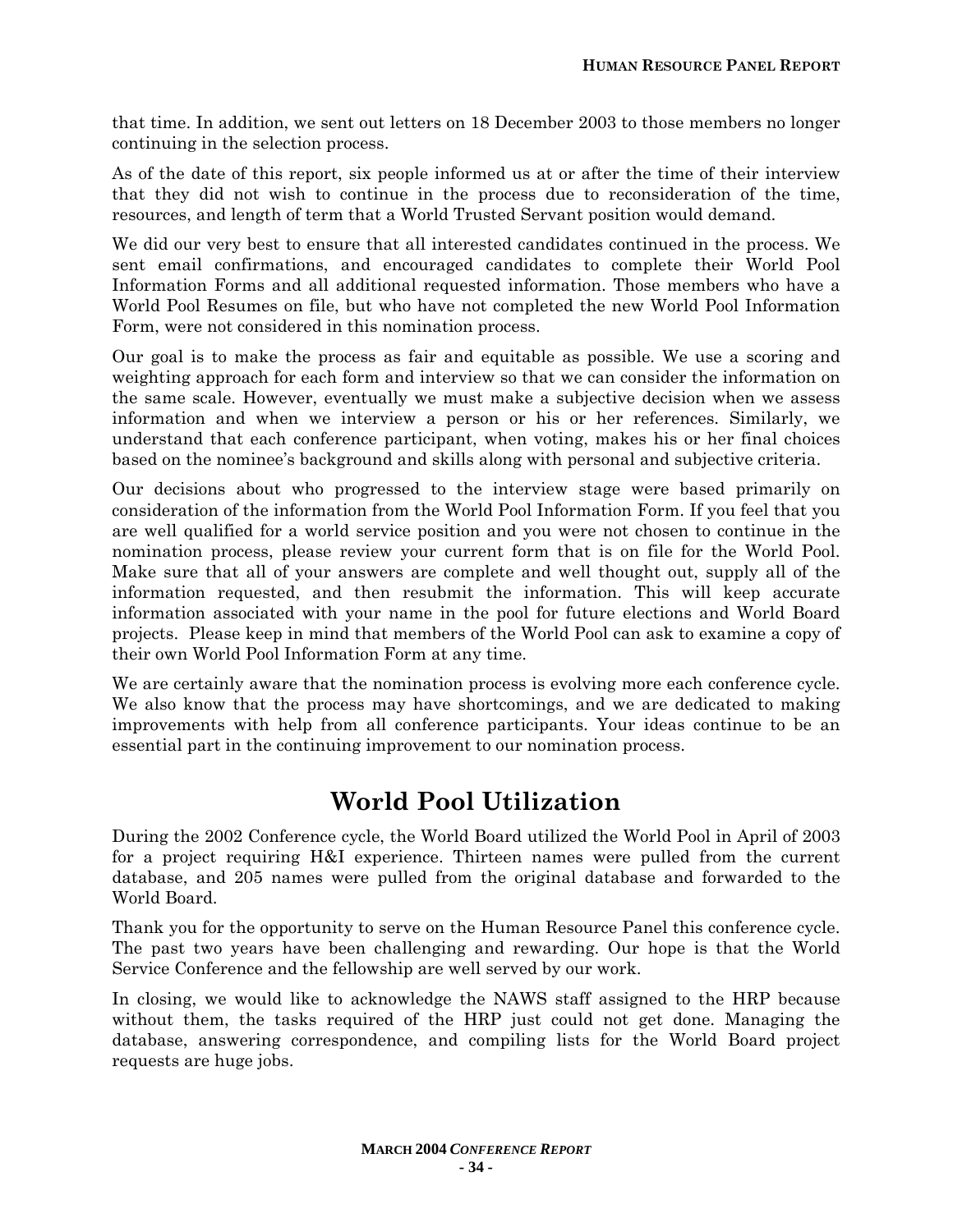## **Material Supplied by the California Mid‐State Region**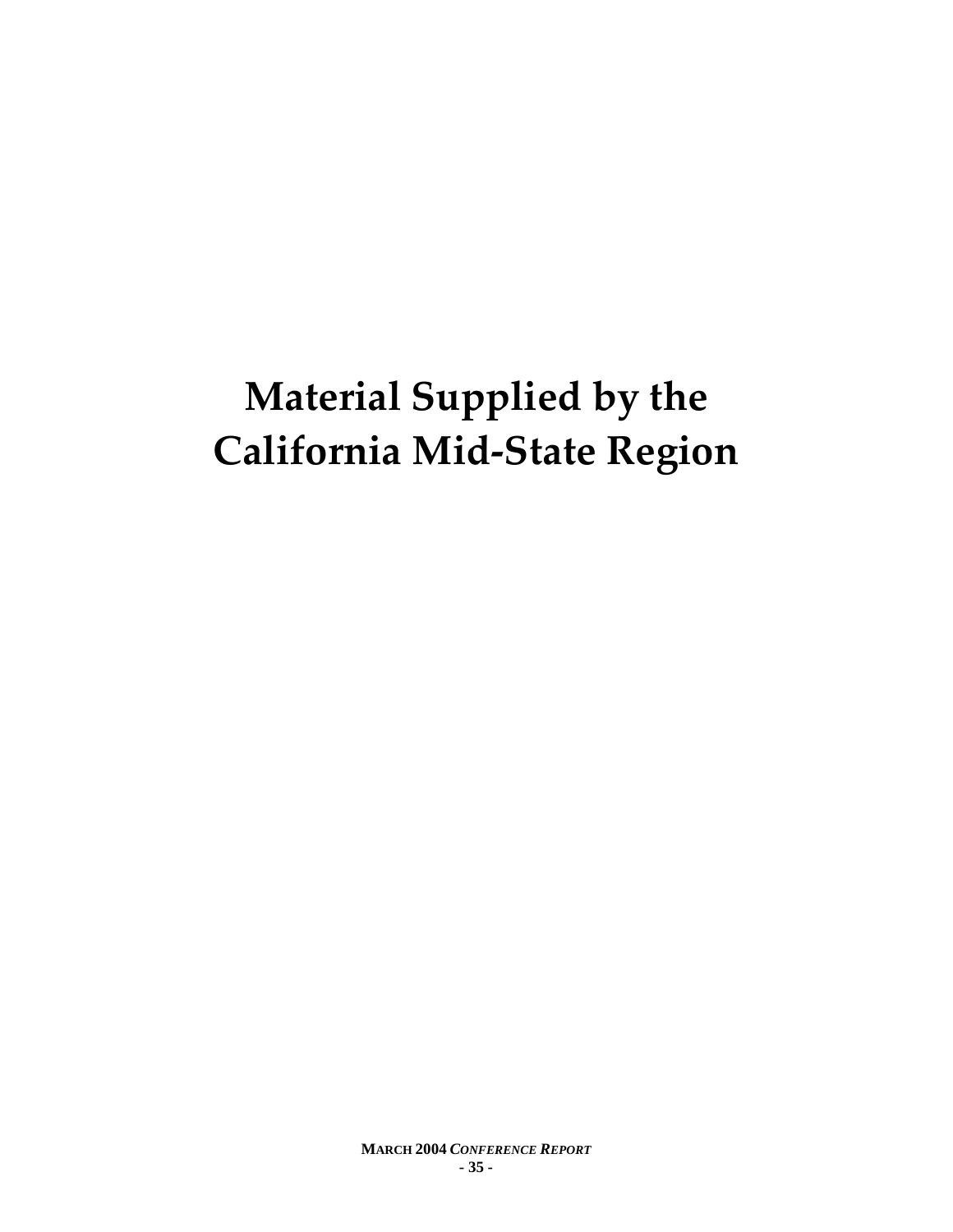

California Mid-State Region P.O. Box 26105 Fresno, CA 93729-6105

 We are very disappointed to see that there are no provisions to hold a World Services Meeting this cycle in the budget and project plan proposals. We will move for the addition of a project plan and associated budget. We believe that some of the issues in the CAR could have been discussed and worked on if the board had scheduled a World Services Meeting in 2003. The groundwork for changes to the HRP could have been started. More clarity could have been given to the fellowship with respect to the Basic Text revision project. Regions may not have offered motions in the current CAR had an opportunity for previous discussion been created. Unfortunately, there have been no opportunities for a full board to meet with those they serve, the regional delegates, since the close of the WSC 2002. This has resulted in reduced accountability, poorer communication and less interaction with respect to previous conference cycles.

 We understand that the vast majority of delegates attending World Services Meetings are from the United States. However, holding these meetings provides the opportunity for accountability to the regions. Perhaps these meetings could be held in Mexico or Canada to provide greater opportunity for non-American regions to participate. In our region, we believe our leaders must provide opportunities to be held accountable. We receive NAWS News, which delivers one-way information to the fellowship, but there are no times for face-to-face discussions about the material presented. A World Services Meeting would provide one opportunity.

 There have been two times since the close of WSC 2002 that the board was available for interaction. These were, one session at the World Convention in Atlanta, and one session at the World Convention in San Diego. Several delegates attended these workshops to attempt to discuss substantive issues. A very limited few delegates were able to ask questions or raise concerns in Atlanta. In San Diego, none of the delegates in attendance was recognized to speak. We understand that these brief periods are meant for members to see and interact with the board they have only ever heard or read about. Had we held a World Services Meeting, many delegates would not have attended convention workshops with questions at the ready.

 We often find board members asked difficult questions they are uncomfortable answering when they attend zonal forums or other functions. Board members worry that when they speak, people will confuse personal opinion with board opinion. This is very understandable; delegates find themselves in similar positions when they attend ASC meetings. Sometimes, questions would be better answered by a board member not in attendance. At a World Services Meeting the questions delegates have would be better answered as board members working on the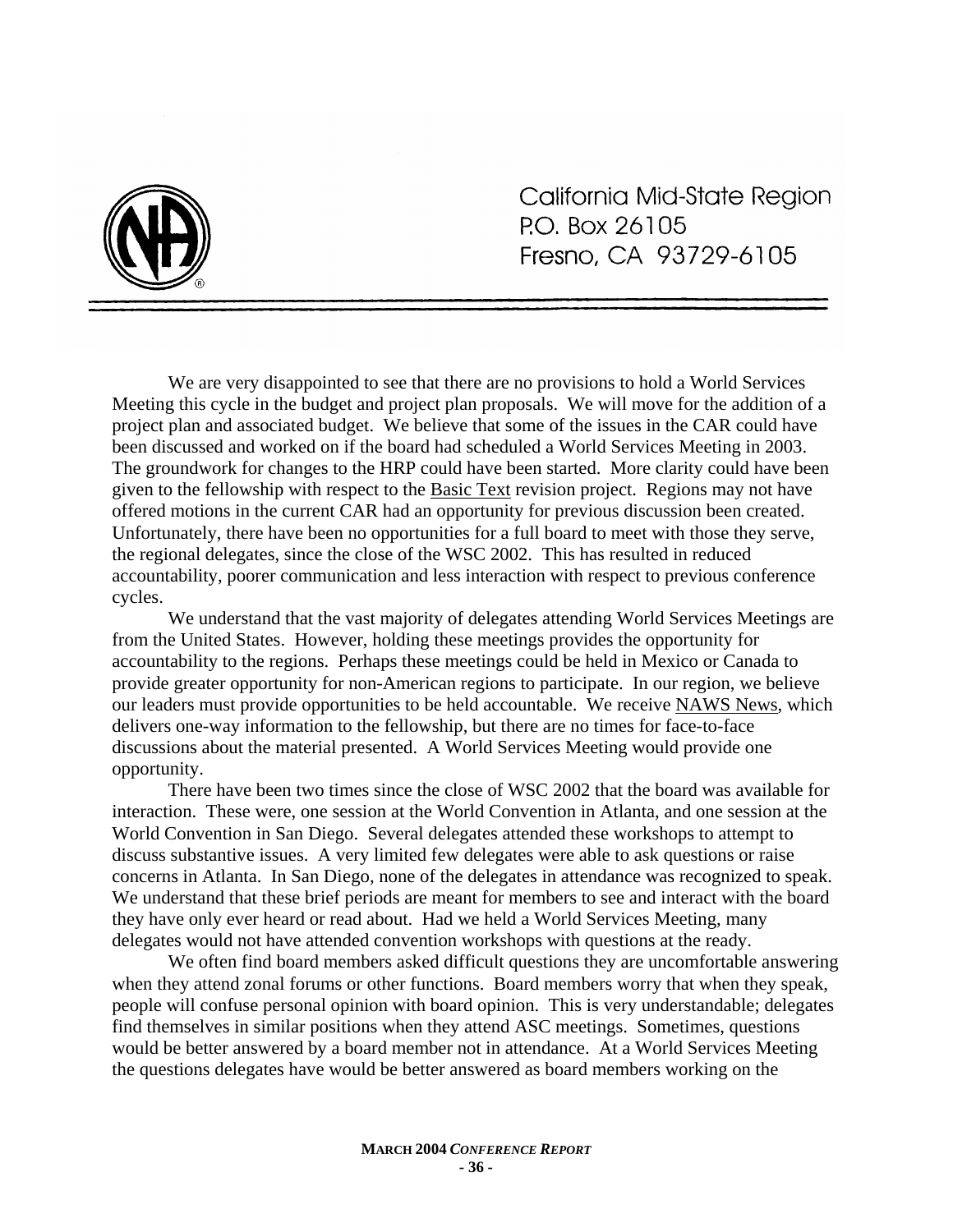projects asked about would be in attendance. Board opinions would also be easier delineated from those that are personal.

 We were told at the WSC 2002 that there are enough people on the board to complete the work assigned to it. Project plans and budgets were approved for a World Services Meeting as well as other projects like the Literature and Convention Workshops. It is true that these projects were given a low priority but that did not mean that we did not want them. We believe two years is too long for a service committee to work without direct interaction with those they serve. For example, imagine an ASC administrative committee. The committee meets with no direction or input from GSRs, other than emails, for ten months while it carries out what it believes the will of the area is from the last time they met together. This is not an acceptable arrangement to implement the conscience of the area.

 We believe in the value of a World Services Meeting. We believe that more accountability and direction are needed than existed this conference cycle. We believe that delegates can save time and resources by working together, with the board, on issues that are important to regions before reading about them as motions in the CAR. We believe that communication is improved when delegates can interact directly with the board. We believe holding a World Services Meeting in 2005 will further our common vision.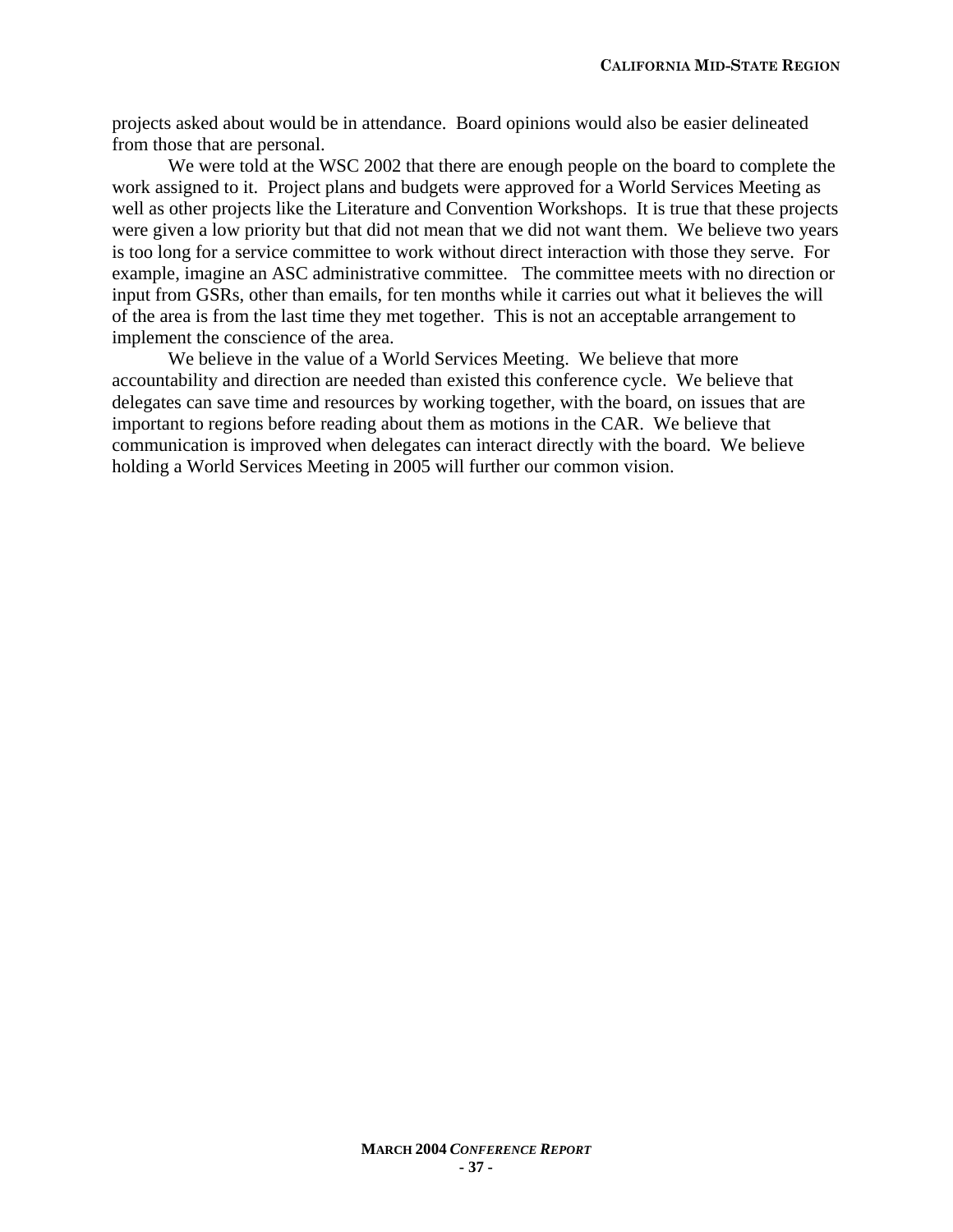#### **MARCH 2004** *CONFERENCE REPORT* **- 38 -**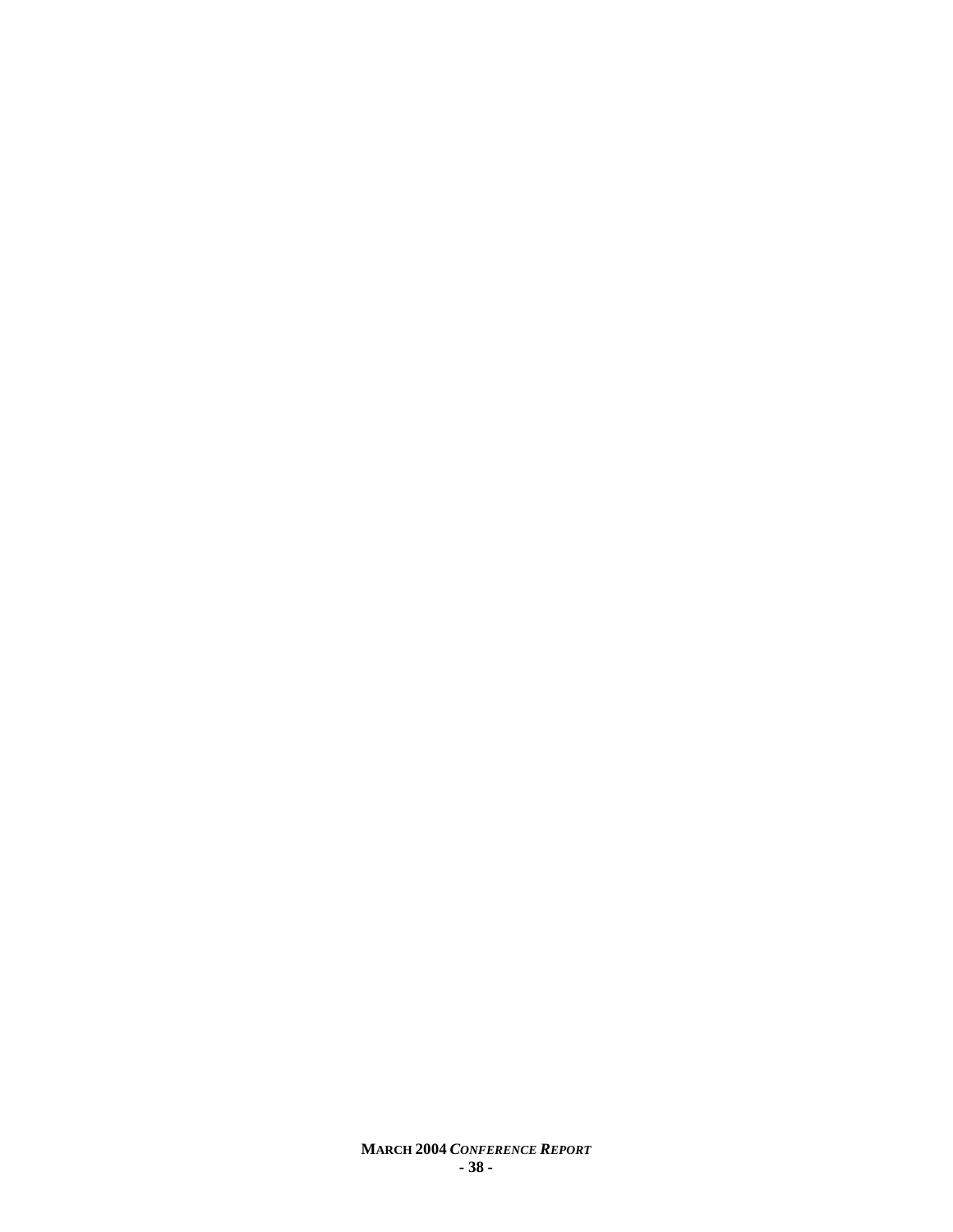### **Regional and Zonal Reports**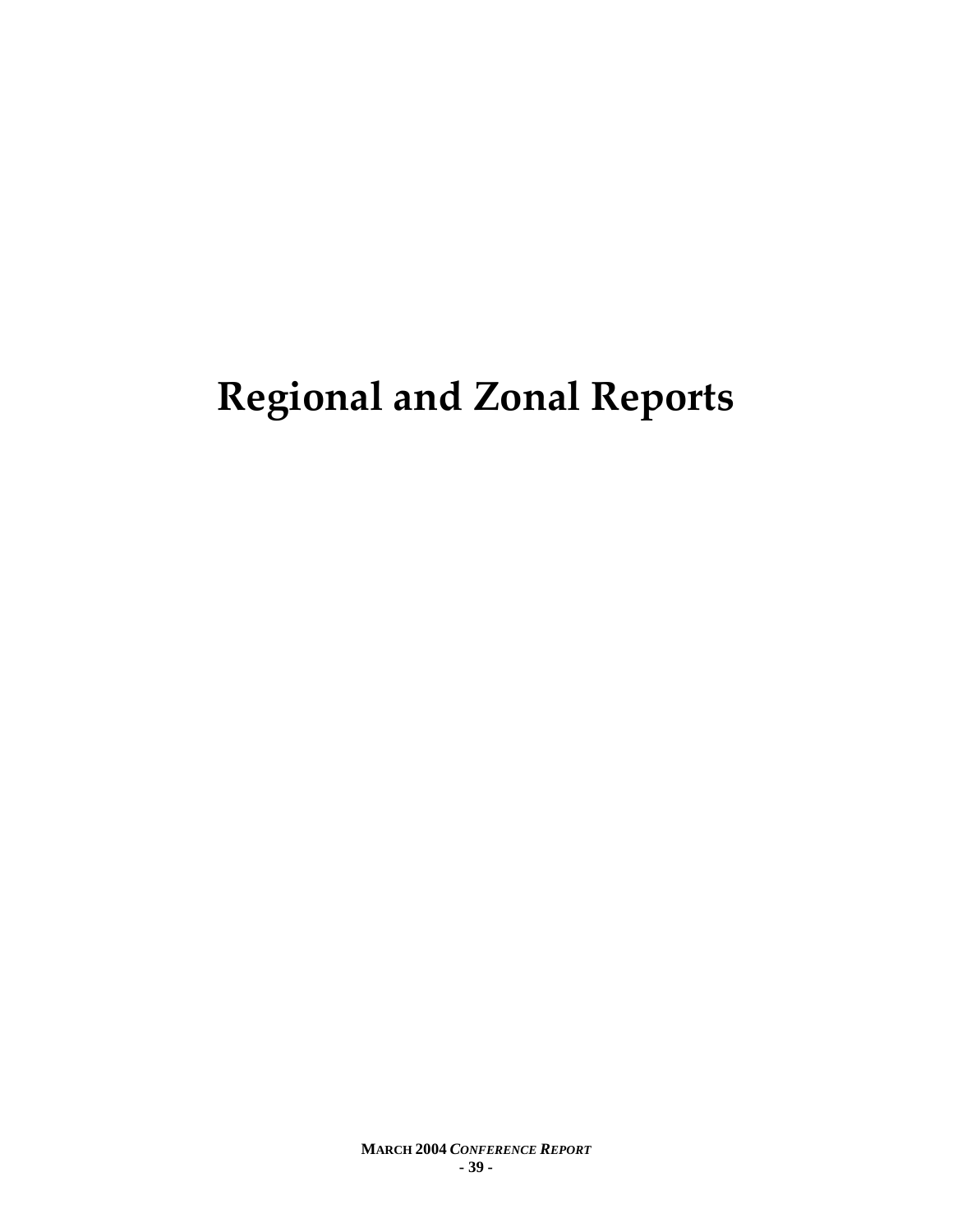### **Regional and Zonal Reports**

We typically include the regional and zonal forum reports in the March *Conference Report*, almost as an addendum or separate from our report. This year we are trying to do a couple things differently and have taken special measures to assure that the regional and zonal reports you submitted are actually included as a part of the *Conference Report.* We also made a regional report form available online to make it easier to submit a report. As a result, we have received the largest number of regional reports—almost a seventy percent turnout! However, that does not include all of the regions. If you have still not sent us your regional report we encourage you to do so before the WSC. You may still go to www.na.org/wsc2004 and fill out the online form.

#### Our Dilemma in Compiling Regional and Zonal Reports

When we began putting together the regional reports, we had to create a template to use for those who filled out our online form so that your reports don't just look like "data." In transferring the information from the online form to the template, we lightly proofed these reports, checking for misspellings, capital versus lower case letters, and punctuation errors, for example. We overlooked grammatical errors or confusing sentences because we felt it was exceeding our role to copyedit reports, without talking to you first. So we want to let you know that we have the ability to copyedit regional reports, but to do so, we would need to feel that is what the conference wishes.

#### Why Are We so Interested in Regional Reports This Year?

There are a few reasons. First and foremost, we feel this is a great way for regions to participate in the communications we are all working to improve. Beyond that, we are interested in knowing what you are experiencing—and hearing it from your perspective. Finally, we are beginning to explore ways of making this information part of world service archives and having this information available for you in the future should you ever need it. We would like to move to a place where we do not just get regional reports during the conference year, but every year. We can keep this information, access it, use it, and make it available to new regional delegates who step into a position and do not know the history of their region sometimes.

We hope to make the information gathered from regional and zonal reports useful to the regional delegates of today and tomorrow. A question we can all ask ourselves is: what information would I want to know about my region if I were a brand new trusted servant? Some of the questions we will be discussing with you soon are:

#### Is this the information we should be asking for?

#### How relevant and/or answer are the questions?

#### Was the online form useful? What would you do differently to make it more useful?

#### Is this a good way to collect and publish this information?

You can think of these questions as you read through the regional and zonal reports. With that, we would like thank the regions and zones who sent us reports and we present to you the WSC 2004 Regional and Zonal Reports…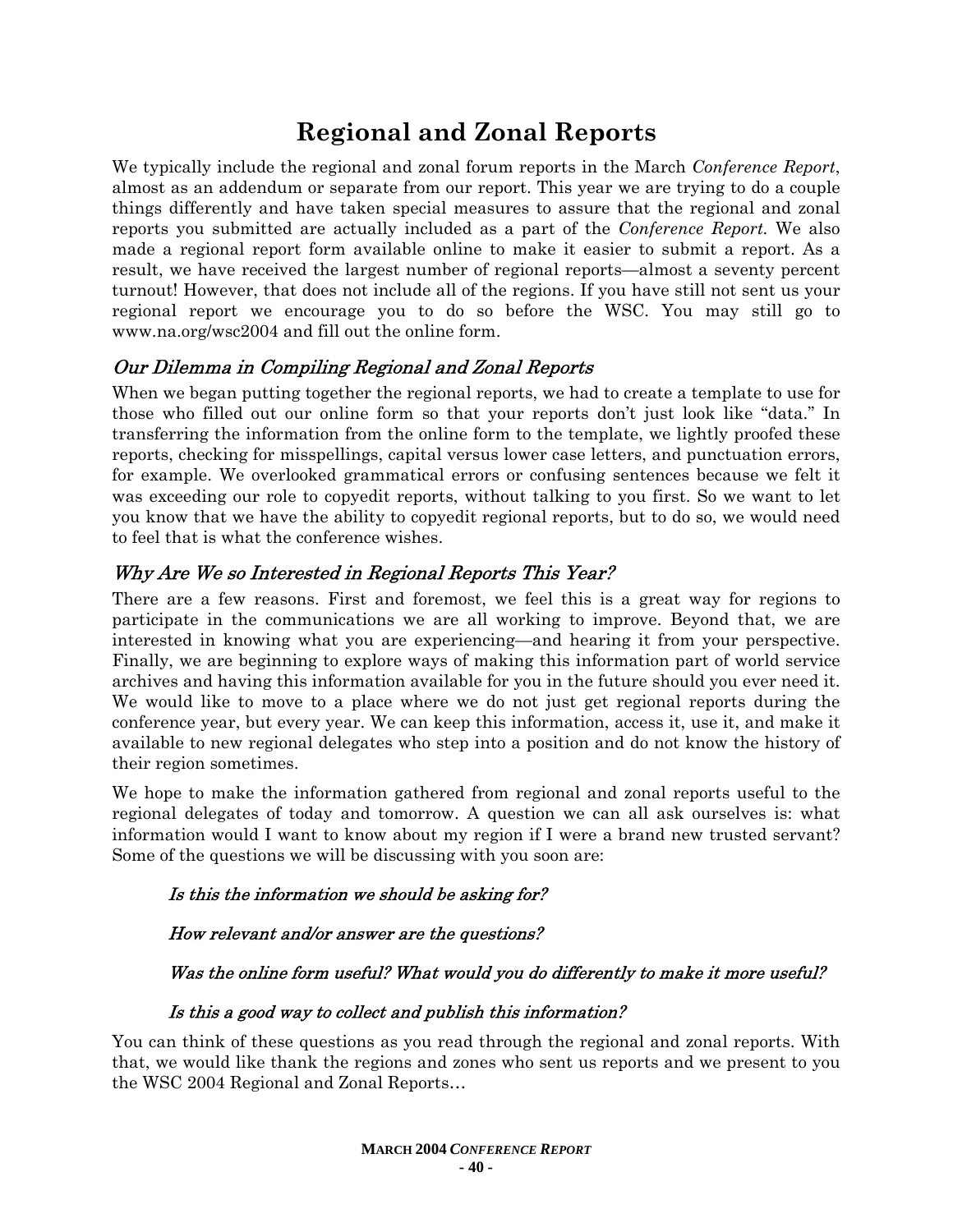#### Summary of Data from Regional Reports

The following is a summary of the information extracted from the regional reports. Some of the information was taken directly from reports that were submitted online. However, the reports that were sent directly to the WSO in their own format may or may not have included all of the information that was asked for in the questions we distributed in the *December Conference Report,* so we do not have exact numbers in every case. Additionally, some of the numbers, like the area or regional convention attendance, were obviously estimations from the delegates, and some delegates did not answer the question. The numbers are not always accurate in every case. The dollar figures are estimates and have been converted from other currencies such as EUROS, YEN, etc.

So, the basic rule of thumb for each question is, "of the delegates who responded to the question itself, such-and-such number of them said this…" Or, "of the reporting regions, such-and-such number of people attended area conventions this last year."

What we have learned the most this year is how we can ask questions to make it easiest for regions to report and for us to use that information. As this process continues to unfold and we find how we are going to use this information, it will become increasingly easier for us to ask the right questions, in the right format, that will make it possible for us to report this information more effectively.

#### Facts About all Regions that Submitted Reports for March 2004 Conference Report

| Total number of groups from the <b>SAME</b> regions according to database 16,029      |  |
|---------------------------------------------------------------------------------------|--|
|                                                                                       |  |
| Total number of meetings from the <b>SAME</b> regions according to database25,231     |  |
|                                                                                       |  |
| Donations and Literature Distribution                                                 |  |
| Total annual donation from groups and areas to all reporting regions in 2003\$689,036 |  |
|                                                                                       |  |

#### Annual Literature Distribution

How much literature does the region distribute to H&I annually (in US dollars)? ...**\$148,199**

#### Your Regional Service Structure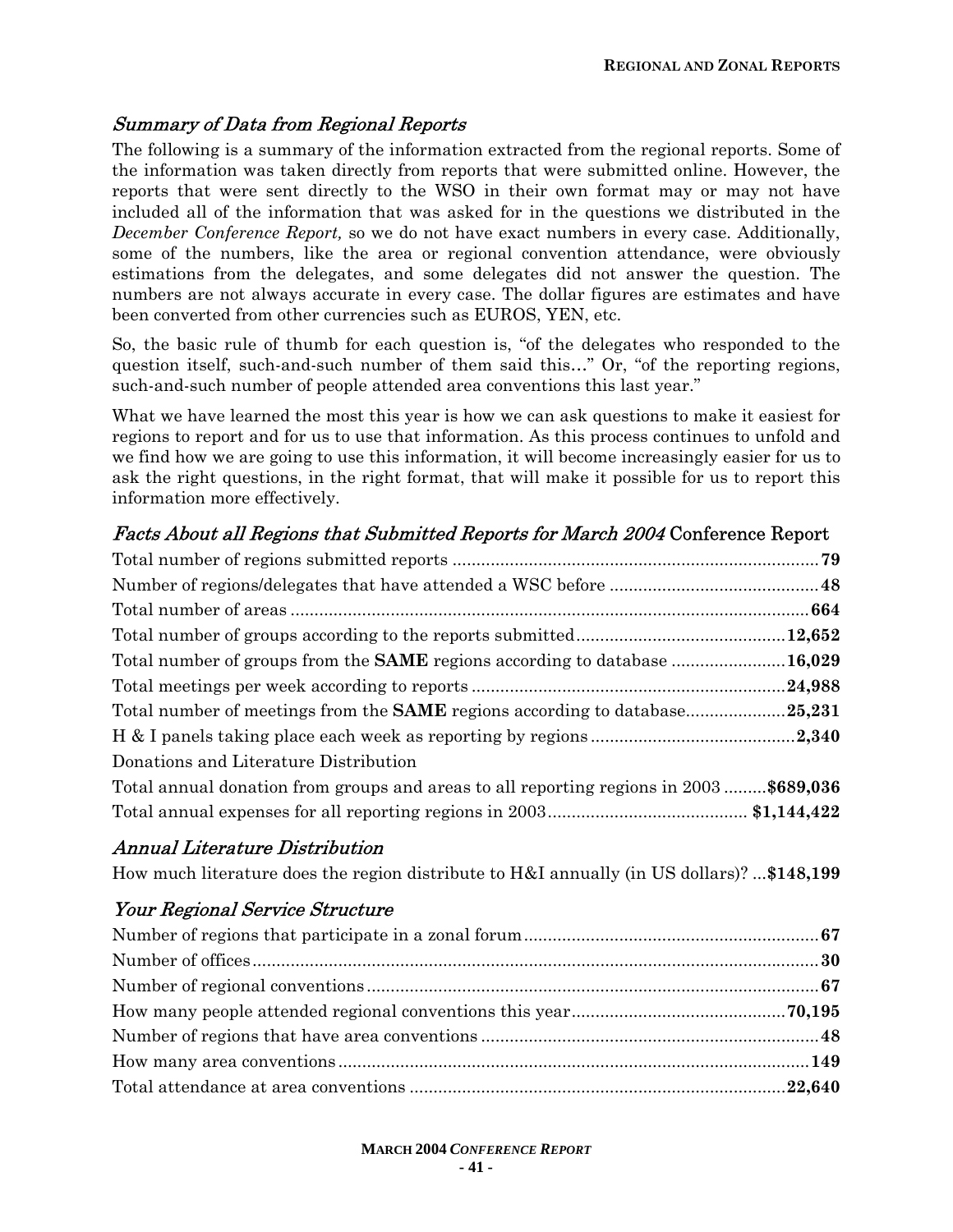| Number of regions incorporated or with legal status as a part of regional structure  38              |  |
|------------------------------------------------------------------------------------------------------|--|
|                                                                                                      |  |
|                                                                                                      |  |
|                                                                                                      |  |
|                                                                                                      |  |
|                                                                                                      |  |
|                                                                                                      |  |
| Are the numbers of members in your region growing, shrinking, or staying the same since<br>WSC 2002? |  |
|                                                                                                      |  |

**52** reported they are growing, the remaining regions are staying the same, did not report, or a few regions reporting some shrinkage.